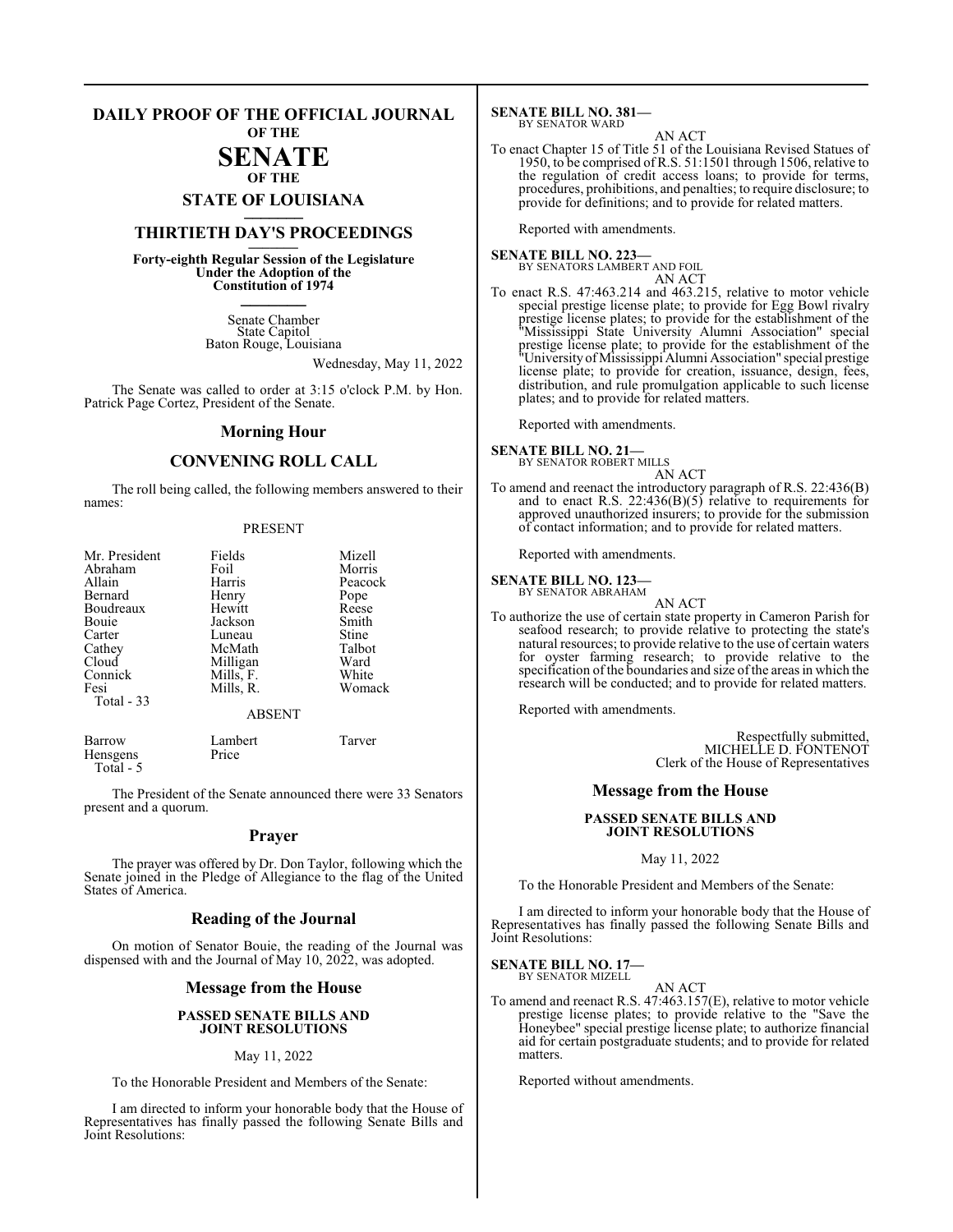## **Page 2 SENATE 30th DAY'S PROCEEDINGS**

**SENATE BILL NO. 84—**

BY SENATORS CORTEZ AND MCMATH AN ACT

To enact R.S. 47:463.214, relative to motor vehicle special prestige license plate; to provide for the establishment of the "Maddie's Footprints" special prestige licenseplate; to provide for creation, issuance, design, fees, distribution, and rule promulgation applicable to the license plates; and to provide for related matters.

Reported without amendments.

## **SENATE BILL NO. 27—** BY SENATOR LAMBERT

AN ACT

To enact R.S. 49:191(13)(a) and to repeal R.S. 49:191(10)(f), relative to the Department of Environmental Quality, including provisions to provide for the re-creation of the Department of Environmental Quality and the statutory entities made a part of the department by law; to provide for the effective termination date for all statutory authority for the existence of such statutory entities; and to provide for related matters.

Reported without amendments.

Respectfully submitted, MICHELLE D. FONTENOT Clerk of the House of Representatives

### **Message from the House**

#### **CONCURRING IN SENATE CONCURRENT RESOLUTIONS**

May 11, 2022

To the Honorable President and Members of the Senate:

I am directed to inform your honorable body that the House of Representatives has finally concurred in the following Senate Concurrent Resolutions:

#### **SENATE CONCURRENT RESOLUTION NO. 13—** BY SENATOR LAMBERT

A CONCURRENT RESOLUTION

To urge and request the Department of Environmental Quality to study and make recommendations for strategies to increase the recycling of plastic containers.

Reported with amendments.

Respectfully submitted, MICHELLE D. FONTENOT Clerk of the House of Representatives

#### **Message from the House**

#### **CONCURRING IN SENATE CONCURRENT RESOLUTIONS**

May 11, 2022

To the Honorable President and Members of the Senate:

I am directed to inform your honorable body that the House of Representatives has finally concurred in the following Senate Concurrent Resolutions:

#### **SENATE CONCURRENT RESOLUTION NO. 12—**

BY SENATORS HEWITT, ALLAIN, CLOUD, CONNICK, FESI, HEWISGENS, LAMBERT, MCMATH, MILLIGAN, FRED MILLS, ROBERT<br>MILLS, MIZELL, PEACOCK, STINE, TALBOT, TARVER AND WOMACK<br>AND REPRESENTATIVES AMEDEE, BACALA, BEAULLIEU,<br>BOURRIAQUE,

ORGERON, CHARLES OWEN, RISER, ROMERO, SCHAMERHORN, THOMPSON, WHEAT AND ZERINGUE A CONCURRENT RESOLUTION

To urge and request the President of the United States and the Congress of the United States to take any action necessary to halt federal actions resulting in the delay or cancellation of offshore oil and natural gas lease sales and the United States Department of Interior to expedite actions necessary to comply with a court order to resolve lease sales, finalize a new five-year plan for oil and gas leasing on the Outer Continental Shelf, and focus efforts on lease sales in the Gulf of Mexico.

Reported without amendments.

#### **SENATE CONCURRENT RESOLUTION NO. 48—** BY SENATOR FESI

A CONCURRENT RESOLUTION

To recognize and celebrate the family-owned and operated Danos, LLC on the occasion of its seventy-fifth anniversary as a successful business.

Reported without amendments.

Respectfully submitted, MICHELLE D. FONTENOT Clerk of the House of Representatives

### **Privileged Report of the Legislative Bureau**

May 11, 2022

To the President and Members of the Senate:

I am directed by your Legislative Bureau to submit the following report:

The following instruments are approved as to construction and duplication.

#### **HOUSE BILL NO. 19—**

BY REPRESENTATIVE DEVILLIER AN ACT

To enact R.S. 11:612(2)(n), relative to the Louisiana State Employees' Retirement System; to provide for membership in the Hazardous Duty Services Plan; and to provide for related matters.

Reported without amendments.

**HOUSE BILL NO. 24—**

BY REPRESENTATIVE ILLG

AN ACT To amend and reenact R.S. 11:1644(C)(8) and to enact R.S. 11:1615, relative to the District Attorneys' Retirement System; to provide for the transfer of service credit and the accrual rate applicable to such service; to provide for Back-Deferred Retirement Option Plan; and to provide for related matters.

Reported without amendments.

#### **HOUSE BILL NO. 310—**

BY REPRESENTATIVE MAGEE AN ACT

To amend and reenact R.S. 39:128(B)(1), (2), and (4)(a) and (b) and to enact R.S.  $39:128(E)$  and  $1572(B)(7)$ , relative to the Louisiana Universities Marine Consortium for Research and Education; to provide with respect to certain capital outlay projects undertaken by the consortium; to provide with respect to certain public contract procurements made by the consortium; and to provide for related matters.

Reported without amendments.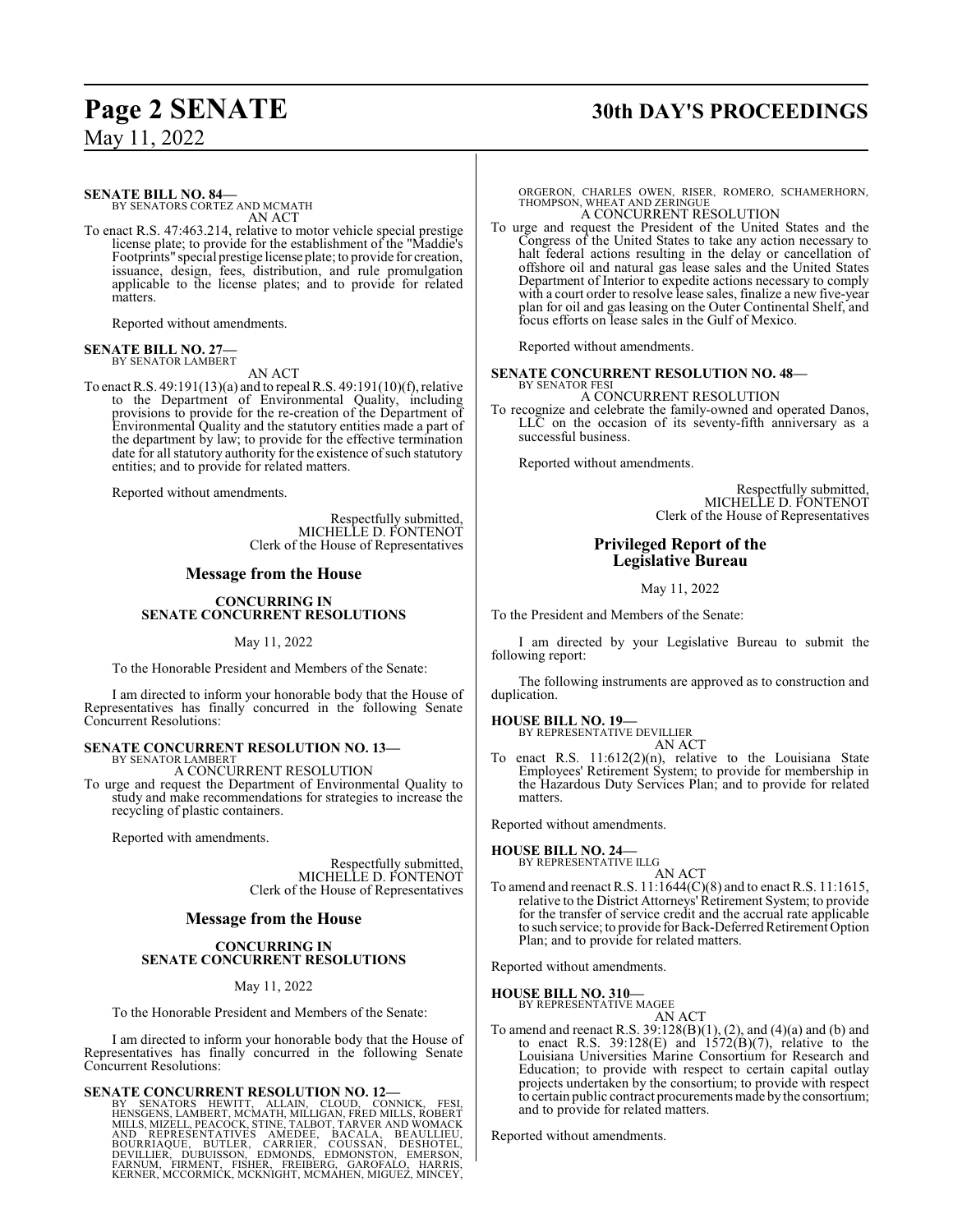## **30th DAY'S PROCEEDINGS Page 3 SENATE**

# May 11, 2022

**HOUSE BILL NO. 318—** BY REPRESENTATIVE ZERINGUE

AN ACT

To amend and reenact R.S. 49:191(1) and to repeal R.S. 49:191(10)(b), relative to the Department of the Treasury, including provisions to provide for the re-creation of the Department of the Treasury and the statutory entities made a part of the department by law; to provide for the effective termination date for all statutory authority for the existence of such statutory entities; to provide for an effective date; and to provide for related matters.

Reported without amendments.

#### **HOUSE BILL NO. 489—**

BY REPRESENTATIVE DAVIS AN ACT

To amend and reenact R.S. 13:996.3(A), relative to the judicial expense fund for the Family Court for the parish of East Baton Rouge; to provide for the maximum fee to be charged by the clerk; to provide for implementation; and to provide for related matters.

Reported without amendments.

## **HOUSE BILL NO. 653—** BY REPRESENTATIVE DAVIS

AN ACT

To enact R.S.  $13:961(F)(1)(w)$ , relative to court costs in the Family Court of East Baton Rouge Parish; to provide for transcription fees; to provide for implementation; and to provide for related matters.

Reported without amendments.

#### **HOUSE BILL NO. 681—**

BY REPRESENTATIVE SCHEXNAYDER A JOINT RESOLUTION

Proposing to add Article VII, Section 3.1 of the Constitution of Louisiana, relative to sales and use tax remittance; to create the State and Local Streamlined Sales and Use Tax Commission; to authorize the legislature to provide by law for the streamlined electronic remittance of sales and use taxes; to provide for commission membership; to provide for commission duties and responsibilities; to provide for commission officers; to provide for the administration of sales and use taxes; to provide for the transfer of powers, duties, functions, and responsibilities of the Louisiana Sales and Use Tax Commission for Remote Sellers and the Louisiana Uniform Local Sales Tax Board; to provide for funding; to provide for submission of the proposed amendment to the electors; to provide for effectiveness; and to provide for related matters.

Reported without amendments.

Respectfully submitted, FRED MILLS Chairman

### **Adoption of Legislative Bureau Report**

On motion of Senator Fred Mills, the Bills and Joint Resolutions were read by title and passed to a third reading.

#### **Introduction of Senate Resolutions**

**SENATE RESOLUTION NO. 117—** BY SENATOR SMITH

## A RESOLUTION

To recognize Thursday, May 12, 2022, as St. John the Baptist Parish Day at the Louisiana State Capitol and to acknowledge the many contributions of culture, beauty, and economic prosperity made to the state by St. John the Baptist Parish citizens.

The resolution was read by title and placed on the Calendar for a second reading.

#### **SENATE RESOLUTION NO. 118—** BY SENATOR FIELDS

A RESOLUTION

To express the sincere condolences of the Senate of the Legislature of Louisiana upon the passing of Glorious Williams Lofton.

The resolution was read by title and placed on the Calendar for a second reading.

#### **SENATE RESOLUTION NO. 119—** BY SENATOR WARD

A RESOLUTION

To commend the University Laboratory School football team on winning the Louisiana High School Athletic Association 2021 Division II State Championship.

The resolution was read by title and placed on the Calendar for a second reading.

#### **Senate Resolutions on Second Reading**

**SENATE RESOLUTION NO. 116—** BY SENATOR MIZELL

A RESOLUTION To recognize Wednesday, May 11, 2022, as Alzheimer's Awareness Day at the Louisiana State Capitol.

On motion of Senator Mizell the resolution was read by title and adopted.

### **Senate Concurrent Resolutions on Second Reading**

#### **SENATE CONCURRENT RESOLUTION NO. 50—** BY SENATOR FOIL

A CONCURRENT RESOLUTION

To commend Mary Bird Perkins Cancer Center for hosting the "Live Well Baton Rouge" event on May 14, 2022.

The concurrent resolution was read by title. Senator Foil moved to adopt the Senate Concurrent Resolution.

### **ROLL CALL**

The roll was called with the following result:

Mr. President Harris Pope

YEAS

| Abraham    | Henry         | Price     |
|------------|---------------|-----------|
| Bernard    | Hewitt        | Reese     |
| Bouie      | Jackson       | Smith     |
| Carter     | Luneau        | Stine     |
| Cathey     | McMath        | Talbot    |
| Cloud      | Milligan      | Tarver    |
| Connick    | Mills, R.     | Ward      |
| Fesi       | Mizell        | White     |
| Fields     | Morris        | Womack    |
| Foil       | Peacock       |           |
| Total - 32 |               |           |
|            | <b>NAYS</b>   |           |
| Total - 0  |               |           |
|            | <b>ABSENT</b> |           |
| Allain     | Boudreaux     | Lambert   |
| Barrow     | Hensgens      | Mills, F. |
| Total - 6  |               |           |

The Chair declared the Senate adopted the Senate Concurrent Resolution and ordered it sent to the House.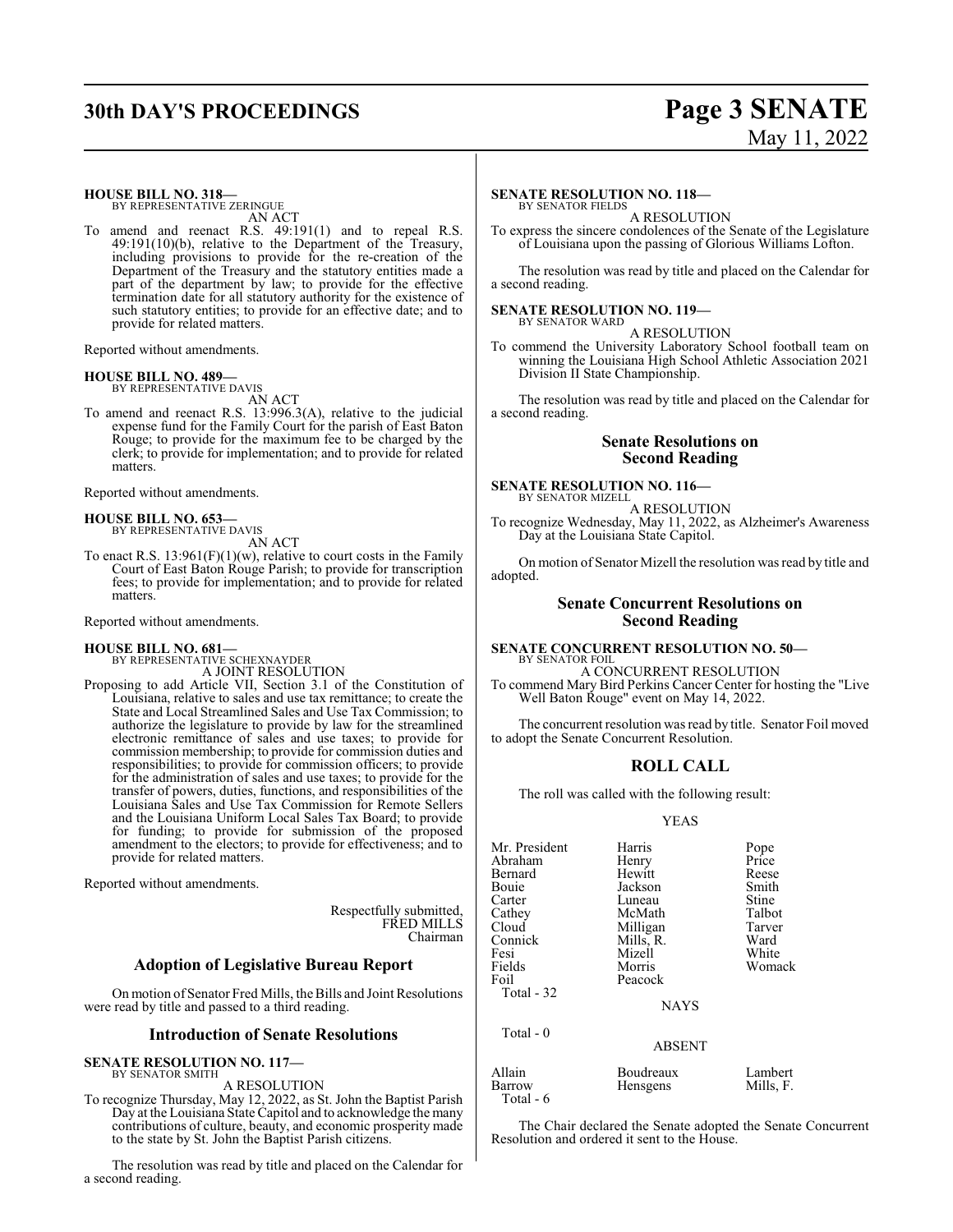#### **Message from the House**

#### **ASKING CONCURRENCE IN HOUSE BILLS AND JOINT RESOLUTIONS**

#### May 11, 2022

To the Honorable President and Members of the Senate:

I am directed to inform your honorable body that the House of Representatives has finally passed and asks your concurrence in the following House Bills and Joint Resolutions:

| HB No. 777  | HB No. 795  | <b>HB</b> No. 802 |
|-------------|-------------|-------------------|
| HB No. 884  | HB No. 891  | <b>HB</b> No. 978 |
| HB No. 1067 | HB No. 1068 |                   |

Respectfully submitted, MICHELLE D. FONTENOT Clerk of the House of Representatives

#### **House Bills and Joint Resolutions on First Reading**

## **HOUSE BILL NO. 777—** BY REPRESENTATIVE GLOVER

AN ACT

To amend and reenact R.S. 33:2476.6, relative to the municipal fire and police civil service board in certain municipalities; to provide relative to the office of board secretary; to provide relative to the salary and benefits of the secretary; and to provide for related matters.

The bill was read by title and placed on the Calendar for a second reading.

#### **HOUSE BILL NO. 795—**

BY REPRESENTATIVES PRESSLY, BACALA, BRYANT, BUTLER,<br>WILFORD CARTER, CORMIER, CREWS, DAVIS, DESHOTEL,<br>DUBUISSON, DUPLESSIS, FISHER, FREEMAN, GLOVER, GREEN,<br>HILFERTY, HUGHES, ILLG, JENKINS, TRAVIS JOHNSON, JORDAN,<br>LAFLEUR, L AN ACT

To amend and reenact R.S. 51:2312(A)(1) and to enact R.S. 51:2401, relative to certain small business grants; to provide for the authority of the Department of Economic Development; to create the Small Business Innovation Recruitment Fund; to provide for uses of monies in the fund; to provide for limitations on appropriations from the fund; to provide for the administration of grants; to provide for eligibility of applicants; and to provide for related matters.

The bill was read by title and placed on the Calendar for a second reading.

#### **HOUSE BILL NO. 802—** BY REPRESENTATIVE WRIGHT

AN ACT

To enact Chapter 22 of Title 6 of the Louisiana Revised Statutes of 1950, to be comprised of R.S. 6:1401 and 1402, relative to digital assets; to provide definitions; to allow financial institutions and trust companies to serve as custodians of digital assets; to provide for parameters and procedures; and to provide for related matters.

The bill was read by title and placed on the Calendar for a second reading.

#### **HOUSE BILL NO. 884—**

BY REPRESENTATIVE BEAULLIEU AN ACT

To amend and reenact R.S. 39:33.1(A), (B)(1), and (C), relative to the expenditure limit; to provide with respect to the calculation ofthe expenditure limit; to provide with respect to identification of items that do and do not count against the expenditure limit; to provide relative to the duties of the commissioner of administration with respect to the expenditure limit; and to provide for related matters.

The bill was read by title and placed on the Calendar for a second reading.

#### **HOUSE BILL NO. 891—**

BY REPRESENTATIVE DESHOTEL AN ACT

To amend and reenact R.S. 39:15.3(D) and 1752(8) and to enact R.S. 39:141(C), relative to telecommunications; to provide with respect to the powers and duties of the offices of technology services and telecommunications management; to remove certain exclusive authority from such offices; to provide for applicability; to provide for an effective date; and to provide for related matters.

The bill was read by title and placed on the Calendar for a second reading.

#### **HOUSE BILL NO. 978—**

BY REPRESENTATIVE MIGUEZ AN ACT

To enact R.S. 38:2216.1 and R.S. 39:1602.2, relative to public contracts; to prohibit certain discriminatory practices with respect to firearm associations, retailers, and manufacturers; to provide for definitions; to provide restrictions on applicability; and to provide for related matters.

The bill was read by title and placed on the Calendar for a second reading.

#### **HOUSE BILL NO. 1067— (Substitute for House Bill No. 241 by Representative Riser)** BY REPRESENTATIVE RISER

AN ACT

To amend and reenact the heading of Part XIII of Chapter 11 of Title 23 of the Louisiana Revised Statutes of 1950, R.S. 23:1771, 1773,and 1775(B) and (C)(2), and R.S. 47:1508(B)(28), to enact R.S. 23:1775(F) and R.S. 47:1576.3 and 1576.4, and to repeal R.S. 23:1772, 1774, and 1776, relative to the Fresh Start Proper Worker Classification Initiative and the Voluntary Disclosure Program; to provide for definitions; to provide for eligibility requirements for participation in the Voluntary Disclosure Program; to provide for the payment of unemployment taxes and penalties; to provide for withholding taxes, interest, and penalties; to provide for compliance with federal laws and regulations; to provide for a safe harbor; to provide for unemployment interest; to provide for a public records exception; to require the Department of Revenue to promulgate rules and regulations; and to provide for related matters.

The bill was read by title and placed on the Calendar for a second reading.

**HOUSE BILL NO. 1068— (Substitute for House Bill No. 255 by Representative Hilferty)** BY REPRESENTATIVE HILFERTY

#### AN ACT

To amend and reenact Section 6 of Act 110 of the 2020 Regular Session of the Legislature of Louisiana, relative to the assessment, collection, and distribution of certain court costs and fees in the parish of Orleans; to provide for the termination date of existing law; to provide for an effective date; and to provide for related matters.

The bill was read by title and placed on the Calendar for a second reading.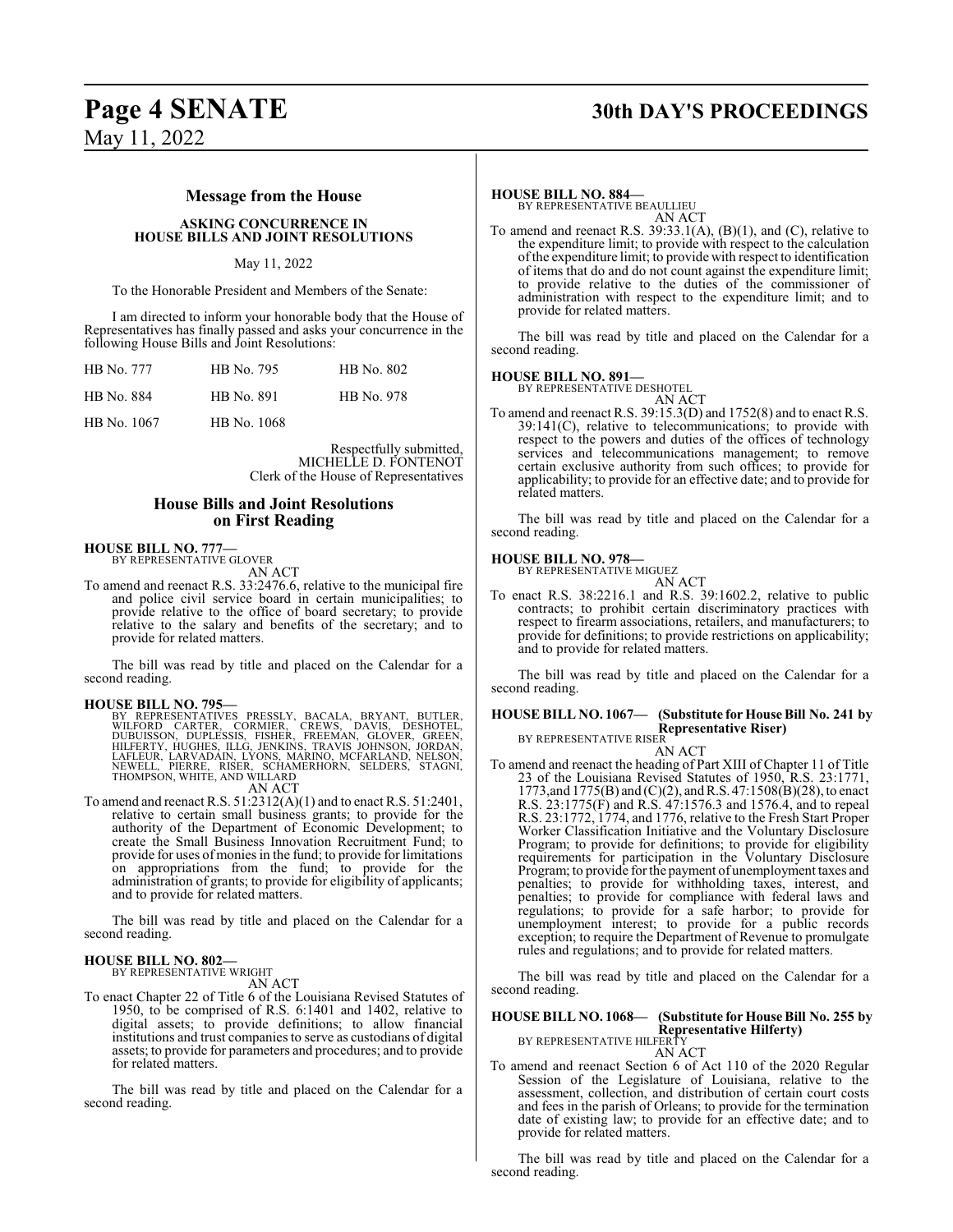# **30th DAY'S PROCEEDINGS Page 5 SENATE**

# May 11, 2022

#### **Message from the House**

#### **ASKING CONCURRENCE IN HOUSE CONCURRENT RESOLUTIONS**

May 11, 2022

To the Honorable President and Members of the Senate:

I am directed to inform your honorable body that the House of Representatives has finally passed and asks your concurrence in the following House Concurrent Resolutions:

| $HCR$ No. 13 | <b>HCR No. 70</b> | <b>HCR No. 71</b> |
|--------------|-------------------|-------------------|
| HCR No. 32   | HCR No. 88        | <b>HCR No. 94</b> |

HCR No. 90

Respectfully submitted, MICHELLE D. FONTENOT Clerk of the House of Representatives

#### **House Concurrent Resolutions on First Reading**

# **HOUSE CONCURRENT RESOLUTION NO. 13—**<br>BY REPRESENTATIVES CHARLES OWEN, EDMONSTON, MIKE<br>JOHNSON, AND SEABAUGH

A CONCURRENT RESOLUTION

To encourage the Congress of the United States and the President of the United States to take proactive measures to stand firmly against the totalitarian efforts of the world Marxist/communist movement and to protect the citizens of our great state and this nation from the leviathan and evil that is the Chinese Communist Party.

The resolution was read by title and placed on the Calendar for a second reading.

## **HOUSE CONCURRENT RESOLUTION NO. 32—** BY REPRESENTATIVE EDMONDS

A CONCURRENT RESOLUTION

To urge and request the secretary of state to produce and publish an annual report of all voting complaints.

The resolution was read by title and placed on the Calendar for a second reading.

## **HOUSE CONCURRENT RESOLUTION NO. 70—** BY REPRESENTATIVE FREEMAN

A CONCURRENT RESOLUTION

To urge and request the Louisiana Supreme Court to adopt minimum continuing legal education requirements of certain judges, district attorneys, and assistant district attorneys on the topic of domestic violence.

The resolution was read by title and placed on the Calendar for a second reading.

## **HOUSE CONCURRENT RESOLUTION NO. 71—** BY REPRESENTATIVE WHITE

A CONCURRENT RESOLUTION

To urge and request the Louisiana State Law Institute to study proposed changes by the Office of Language Access Stakeholder Committee of the Louisiana Supreme Court and make recommendations to the Legislature of Louisiana regarding the laws on the use of interpreters in court proceedings.

The resolution was read by title and placed on the Calendar for a second reading.

# **HOUSE CONCURRENT RESOLUTION NO. 88—**<br>BY REPRESENTATIVE ECHOLS<br>A CONCURRENT RESOLUTION

To request the Louisiana Department of Health to utilize increased collections from pharmacy rebates to reimburse pharmacists to acquire prescription drugs and then to increase rates for primary care providers in the Medicaid program.

The resolution was read by title and placed on the Calendar for a second reading.

### **HOUSE CONCURRENT RESOLUTION NO. 90—**

BY REPRESENTATIVE STEFANSKI A CONCURRENT RESOLUTION

To urge and request the State Board of Election Supervisors to study andmake recommendations regarding extending the time period between the primary and general election and to make recommendations regarding ways to accomplish the election of congressmen in Louisiana on federal election day.

The resolution was read by title and placed on the Calendar for a second reading.

#### **HOUSE CONCURRENT RESOLUTION NO. 94—** BY REPRESENTATIVE DUPLESSIS

A CONCURRENT RESOLUTION

To urge and request the Department of Children and Family Services and the Louisiana Department of Health, jointly, to study the feasibility, best structure, and potential return on investment of a program to provide children born in Louisiana whose birth was covered or eligible for coverage by Medicaid with a trust that, at maturity, can be used to fund the child's postsecondary education in this state, the purchase of a home in this state, or formation of a business in this state; and to report the findings of the study to the legislature.

The resolution was read by title and placed on the Calendar for a second reading.

#### **House Bills and Joint Resolutions on Second Reading**

#### **HOUSE BILL NO. 63—**

BY REPRESENTATIVE FREEMAN

AN ACT amend and reenact R.S.  $39:51.1(B)(1)$ , relative to nongovernmental entity funding request forms; to exempt certain entities from providing certain information on the request form; and to provide for related matters.

The bill was read by title and referred by the President to the Committee on Finance.

#### **HOUSE BILL NO. 438—**

BY REPRESENTATIVES BACALA, HARRIS, AND MCFARLAND AN ACT

To amend and reenact R.S. 47:321.1(A), (B), and (C), relative to state sales and use taxes; to provide for the tax rate; to provide for an effective date; and to provide for related matters.

The bill was read by title and referred by the President to the Committee on Revenue and Fiscal Affairs.

#### **HOUSE BILL NO. 553—**

BY REPRESENTATIVE MCKNIGHT AN ACT

To amend and reenact R.S. 40:1047(A)(introductory paragraph) and  $(2)$ ,  $(B)$ , and  $(C)$ , and to repeal R.S.  $40:1047(A)$  $(3)$  through  $(6)$ , (D), and (E), relative to suitability requirements for persons associated with production of therapeutic marijuana; to provide for definitions; to prohibit government agencies from conducting suitability investigations as a requirement for licensure to produce therapeutic marijuana; to require employees of contractors to submit to criminal background checks; to permit contractors to conduct background checks as a condition of employment; to provide for an effective date; and to provide for related matters.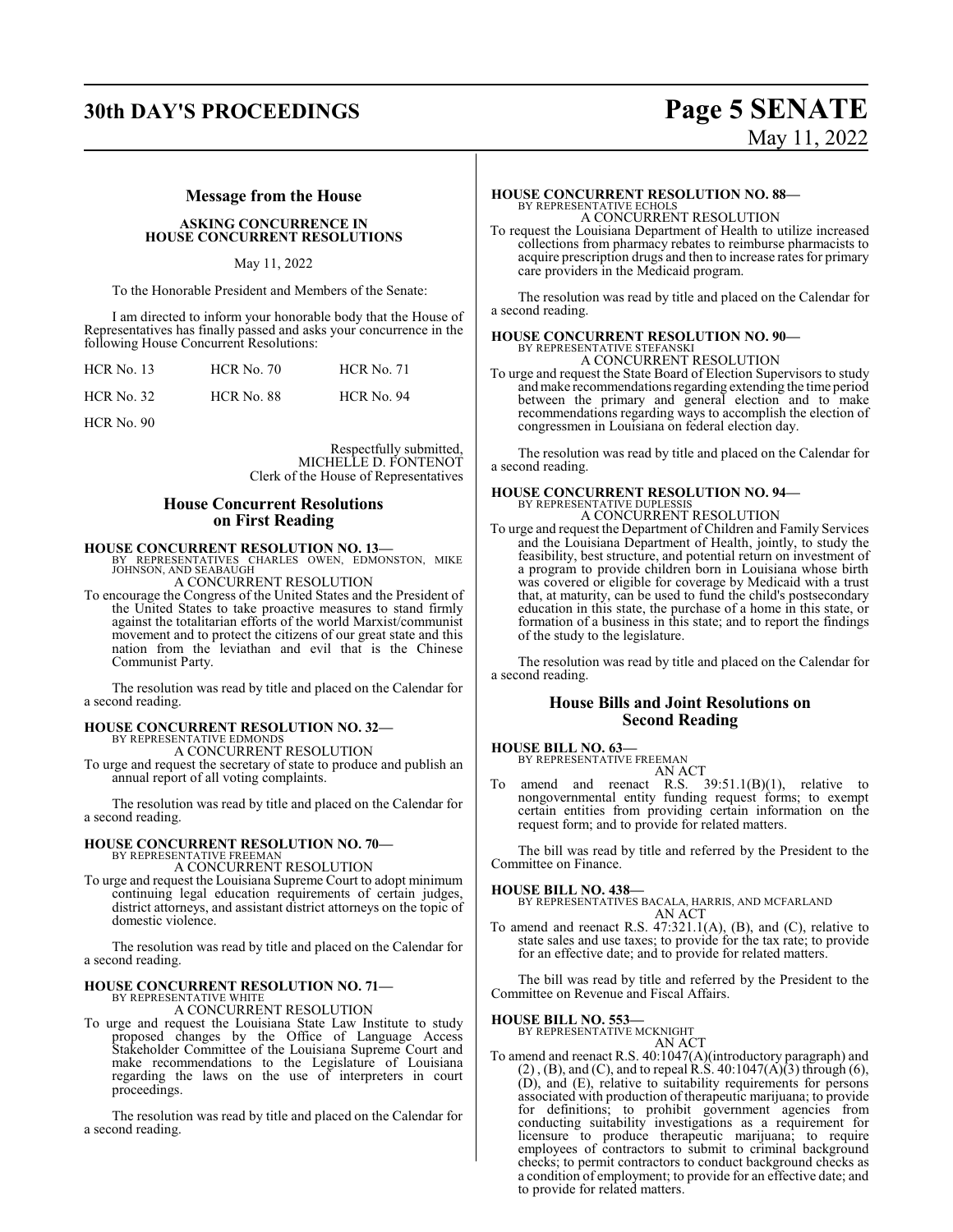## **Page 6 SENATE 30th DAY'S PROCEEDINGS**

The bill was read by title and referred by the President to the Committee on Agriculture, Forestry, Aquaculture, and Rural Development.

#### **HOUSE BILL NO. 557—**

BY REPRESENTATIVES WILLARD AND LANDRY AN ACT

To enact Subpart E of Part I of Chapter 5-E of Title 40 of the Louisiana Revised Statutes of 1950, to be comprised of R.S. 40:1248.21, relative to the dispensation of contraceptives; to provide for the Louisiana Department of Health relative to requiring health plans of the state Medicaid program to provide reimbursement for a six-month supply of contraceptive drugs dispensed at one time; to provide for a required usage period; to provide for definitions; and to provide for related matters.

The bill was read by title and referred by the President to the Committee on Health and Welfare.

#### **HOUSE BILL NO. 612—** BY REPRESENTATIVE HUVAL

AN ACT

To enact R.S. 22:1483.1, relative to the Louisiana Fortify Homes Program; to provide for financial grants to retrofit residential property; to define certain terms; to provide for eligibility requirements; to provide for confidentiality of applicants; to provide for an effective date; to provide for termination of the program; and to provide for related matters.

The bill was read by title and referred by the President to the Committee on Insurance.

#### **HOUSE BILL NO. 648—**

BY REPRESENTATIVE HILFERTY AN ACT

To amend and reenact R.S. 46:1806(A)(1), 1809(B)(1), (3)(a), and  $(4)(a)$ ,  $1810(A)$ , and  $1813(A)$  and to enact R.S.  $46:1802(10)(a)(vi)$  and (b)(vi), relative to the Crime Victims Reparations Act; to provide relative to definitions; to provide relative to application time periods; to provide relative to documentation; to provide relative to the issuance ofreparations awards; to provide relative to reporting requirements; to provide relative to the amount of reparations awards; to provide relative to the amount of emergency awards; and to provide for related matters.

The bill was read by title and referred by the President to the Committee on Judiciary B.

#### **HOUSE BILL NO. 656—** BY REPRESENTATIVE GEYMANN

AN ACT

To amend and reenact R.S. 39:24(A) and to enact R.S. 39:24.1.1, relative to state funds; to require certain funds to be designated as above a baseline in the state's official forecast; to provide for the calculation of recurring revenue amounts; to provide with respect to the powers and duties of the Revenue Estimating Conference; to provide definitions; and to provide for related matters.

The bill was read by title and referred by the President to the Committee on Finance.

**HOUSE BILL NO. 786—**<br>BY REPRESENTATIVES WILLARD, ADAMS, BACALA, CARRIER,<br>DAVIS, DUBUISSON, DUPLESSIS, FREEMAN, HILFERTY, ILLG,<br>JORDAN, KERNER, LYONS, MARCELLE, NELSON, NEWELL, PRESSLY,<br>THOMAS, AND THOMPSON

#### AN ACT

To amend and reenact R.S. 51:2312(A)(1) and to enact R.S. 51:2401, relative to certain small business grants; to provide for the authority of the Department of Economic Development; to create the Small Business Innovation Retention Fund; to provide for uses of monies in the fund; to provide for eligibility of applicants; and to provide for related matters.

The bill was read by title and referred by the President to the Committee on Commerce, Consumer Protection, and International Affairs.

**HOUSE BILL NO. 796—**<br>BY REPRESENTATIVES WILLARD, ADAMS, BACALA, CARRIER, DAVIS, DUBUISSON, DUPLESSIS, FREEMAN, HILFERTY, HOLLIS,<br>ILLG, JORDAN, KERNER, LYONS, MARCELLE, MCFARLAND, NELSON,<br>NEWELL, PRESSLY, THOMAS, AND THOMP

To amend and reenact R.S. 51:2312(A)(1) and to enact R.S. 51:2401, relative to certain small business grants; to provide for the authority of the Department of Economic Development; to create the Small Business Innovation Fund; to provide for uses of monies in the fund; to provide for the administration of grants; to provide for eligibility of applicants; to provide for an effective date; and to provide for related matters.

The bill was read by title and referred by the President to the Committee on Commerce, Consumer Protection, and International Affairs.

#### **HOUSE BILL NO. 886—**

BY REPRESENTATIVE STAGNI AN ACT

To amend and reenact R.S. 33:2493(A)(5)(introductory paragraph) and (e) and 2553(A)(5)(introductory paragraph) and (e), relative to the municipal fire and police civil service; to provide relative to the admission to tests; to provide relative to test applications; to grant certain powers to the state examiner with respect to such applications; and to provide for related matters.

The bill was read by title and referred by the President to the Committee on Local and Municipal Affairs.

#### **HOUSE BILL NO. 906—**

BY REPRESENTATIVE WHEAT AN ACT

To repeal R.S.  $33:383(A)(3)$ , relative to municipal elections in certain Lawrason Act municipalities; to remove a requirement to use the gubernatorial election date for such elections by certain municipalities; and to provide for related matters.

The bill was read by title and referred by the President to the Committee on Local and Municipal Affairs.

## **HOUSE BILL NO. 918—**

BY REPRESENTATIVE WHEAT

AN ACT To amend and reenact R.S. 40:1667.1(B)(1), 1667.3(A) through (D), 1667.4, and 1667.6(A) and to enact R.S. 40:1667.11, relative to supplemental pay for certain law enforcement officers; to provide relative to prior service for purposes of the period of service requirement; to provide relative to disbursement of funds; to provide for the board of review; to provide relative to eligibility for supplemental pay; and to provide for related matters.

The bill was read by title and referred by the President to the Committee on Finance.

#### **HOUSE BILL NO. 1063— (Substitute for House Bill No. 665 by Representative Willard)** BY REPRESENTATIVE WILLARD

AN ACT

To enact R.S. 51:2606.1, relative to housing discrimination; to provide for the Fair Chance in Housing Act; to authorize an applicant to respond to information provided in a criminal history record; to require a housing provider to make certain disclosures; to require consideration of certain criteria during an individualized assessment; to provide for certain rights of an applicant; to limit liability of residential landlords arising from certain circumstances; and to provide for related matters.

The bill was read by title and referred by the President to the Committee on Commerce, Consumer Protection, and International Affairs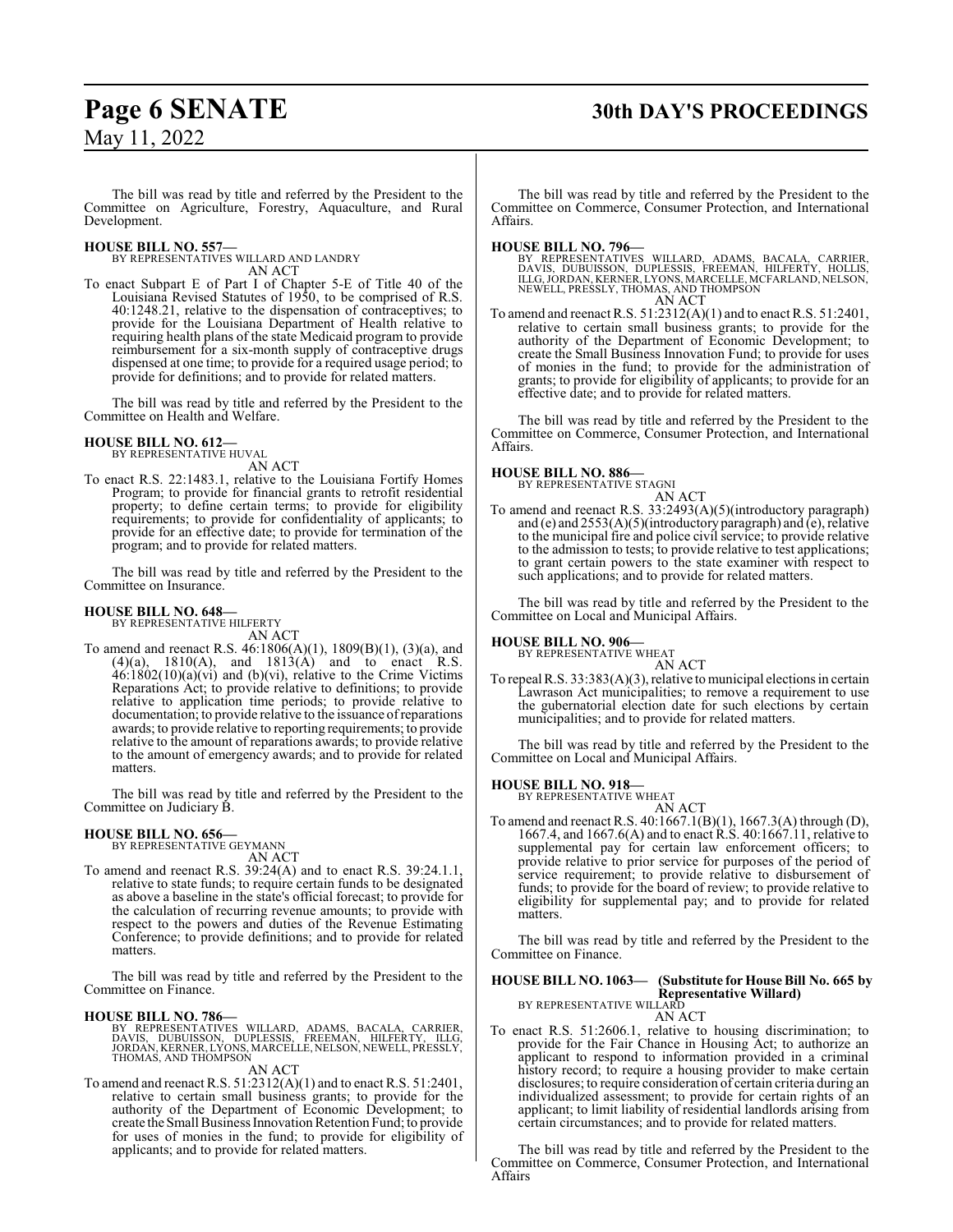# **30th DAY'S PROCEEDINGS Page 7 SENATE**

# **HOUSE BILL NO. 1064— (Substitute for House Bill No. 1023**

**by Representative Farnum)**<br>BY REPRESENTATIVES FARNUM, BOURRIAQUE, WILFORD CARTER,<br>DAVIS, GEYMANN, ROMERO, AND TARVER AND SENATOR STINE<br>AN ACT

To amend and reenact R.S. 6:337 and 338, relative to the disbursement of insurance proceeds for damages to residential property; to provide for prompt endorsement; to require prompt payment to borrower-payees in certain circumstances; to require placement of settlement proceeds in a segregated account; to provide for requirements for a residential mortgagee or mortgage servicer; to provide for the payment of proceeds relative to additional living expenses and contents insurance; to provide for notice by a mortgagee or mortgage servicer in certain circumstances; to provide for the release of proceeds held by a mortgagee or mortgage servicer; to provide for civil money penalties; to provide for the payment of interest accrued on settlement proceeds; to provide for release of excess funds upon written request; to provide for applicability; and to provide for related matters.

The bill was read by title and referred by the President to the Committee on Commerce, Consumer Protection, and International Affairs.

#### **HOUSE BILL NO. 1065— (Substitute for House Bill No. 680 by Representative Newell)** BY REPRESENTATIVE NEWELL

AN ACT

To amend and reenact R.S. 18:535(B) and to enact R.S. 18:536(C), relative to polling places locations; to provide for notice of location and changes to polling locations; to provide for an effective date; and to provide for related matters.

The bill was read by title and referred by the President to the Committee on Senate and Governmental Affairs.

## **HOUSE BILL NO. 1071— (Substitute for House Bill No. 840 by**

Representative Bagley)<br>BY REPRESENTATIVES BAGLEY, ECHOLS, PRESSLY, SEABAUGH,<br>AND TURNER AND SENATORS MILLIGAN AND PEACOCK AN ACT

To amend and reenact R.S. 40:2266.1(F), relative to criminalistics laboratory commissions; to provide for additional funding for optional revenues for criminalistics laboratories; and to provide for related matters.

The bill was read by title and referred by the President to the Committee on Judiciary B.

# **HOUSE BILL NO. 1072— (Substitute for House Bill No. 878 by**

**Representative Horton)<br>BY REPRESENTATIVES HORTON, DUBUISSON, EDMONDS, FARNUM,<br>FONTENOT, FREIBERG, KERNER, MCKNIGHT, SCHAMERHORN, AND** STAGNI

AN ACT

To enact R.S. 33:2581.3, relative to the classified police service; to provide that the development of hearing loss while employed in the classified police service is an occupational disease; to provide for benefits to an affected employee; to create a rebuttable presumption that such hearing loss developed during employment under certain circumstances; to require certain persons appointed to the classified police service to submit to certain audiology examinations; and to provide for related matters

The bill was read by title and referred by the President to the Committee on Local and Municipal Affairs.

### **House Concurrent Resolutions on Second Reading**

# **HOUSE CONCURRENT RESOLUTION NO. 17—**<br>BY REPRESENTATIVE HODGES<br>A CONCURRENT RESOLUTION

To continue the Comite River Diversion Canal Project Task Force, which includes the Amite River Basin District, and to authorize the task force to study and make recommendations on actions necessary to complete construction of the Comite River Diversion Project and mitigate flooding caused by the Comite and Amite rivers.

The resolution was read by title and referred by the President to the Committee on Transportation, Highways and Public Works.

# **HOUSE CONCURRENT RESOLUTION NO. 109—** BY REPRESENTATIVE BAGLEY

A CONCURRENT RESOLUTION

To designate Wednesday, May 11, 2022, as Hospital Day at the legislature.

The resolution was read by title. Senator Milligan moved to concur in the House Concurrent Resolution.

## **ROLL CALL**

The roll was called with the following result:

#### YEAS

| Mr. President | Foil        | Morris  |
|---------------|-------------|---------|
| Abraham       | Harris      | Peacock |
| Allain        | Henry       | Pope    |
| Bernard       | Hensgens    | Price   |
| Boudreaux     | Hewitt      | Reese   |
| Bouie         | Jackson     | Smith   |
| Carter        | Luneau      | Stine   |
| Cathey        | McMath      | Talbot  |
| Cloud         | Milligan    | Tarver  |
| Connick       | Mills, F.   | Ward    |
| Fesi          | Mills, R.   | White   |
| Fields        | Mizell      | Womack  |
| Total - 36    |             |         |
|               | <b>NAYS</b> |         |
|               |             |         |

Total - 0

ABSENT

Barrow Lambert

Total - 2

The Chair declared the Senate concurred in the House Concurrent Resolution and ordered it returned to the House.

**HOUSE CONCURRENT RESOLUTION NO. 110—**<br>BY REPRESENTATIVES DUPLESSIS, BAGLEY, BOYD, FREIBERG,<br>HORTON, LACOMBE, MCKNIGHT, AND PRESSLY AND SENATORS<br>FOIL AND FRED MILLS

- A CONCURRENT RESOLUTION
- To express the condolences of the Legislature of Louisiana on the death of José Enrique Torres, MD, United States Navy veteran and distinguished graduate of and instructor with the Louisiana State University Health Sciences Center at New Orleans medical school.

The resolution was read by title. Senator Harris moved to concur in the House Concurrent Resolution.

### **ROLL CALL**

The roll was called with the following result:

#### YEAS

Mr. President Harris Morris Morris<br>Abraham Henry Peacock Abraham Henry Peacock<br>Allain Hensgens Pope **Bernard** 

Hensgens Pope<br>
Hewitt Price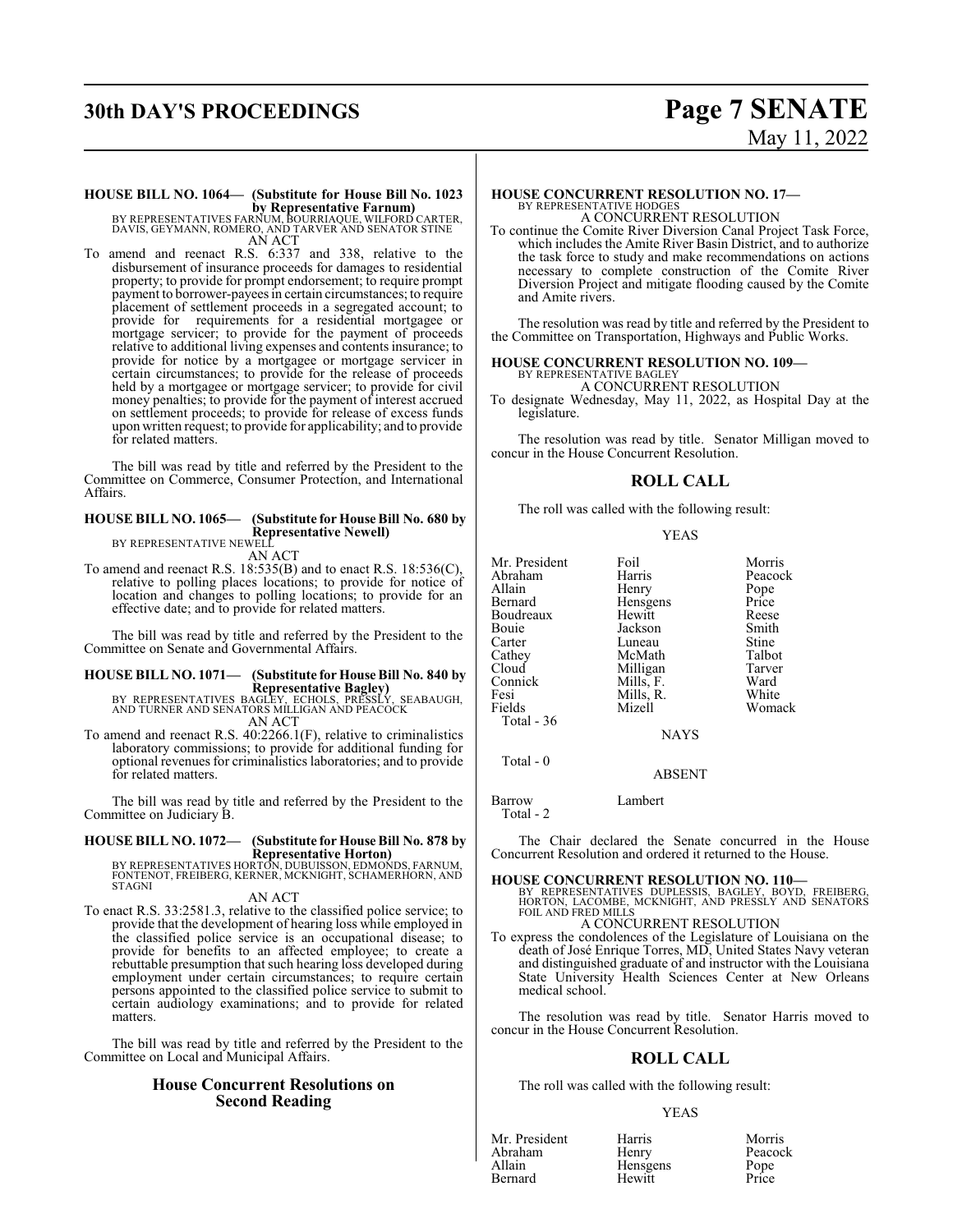| Jackson     | Reese        |
|-------------|--------------|
| Lambert     | Smith        |
| Luneau      | <b>Stine</b> |
| McMath      | Talbot       |
| Milligan    | Tarver       |
| Mills, F.   | Ward         |
| Mills, R.   | White        |
| Mizell      | Womack       |
|             |              |
| <b>NAYS</b> |              |
|             |              |

Total - 0

ABSENT

Barrow Cloud Total - 2

The Chair declared the Senate concurred in the House Concurrent Resolution and ordered it returned to the House.

#### **Reports of Committees**

The following reports of committees were received and read:

#### **REPORT OF COMMITTEE ON**

#### **COMMERCE, CONSUMER PROTECTION AND INTERNATIONAL AFFAIRS**

Senator Rick Ward III, Chairman on behalf ofthe Committee on Commerce, Consumer Protection and International Affairs, submitted the following report:

#### May 11, 2022

To the President and Members of the Senate:

I am directed by your Committee on Commerce, Consumer Protection and International Affairs to submit the following report:

## **HOUSE BILL NO. 305—** BY REPRESENTATIVE GADBERRY

AN ACT

To enact R.S. 37:701(I), relative to the Louisiana Professional Engineering and Land Surveying Board; to provide for the incidental practice of engineering by architects; to provide for the scope of practice for architects engaging in incidental engineering work; to provide for certain conditions; and to provide for related matters.

Reported favorably.

#### **HOUSE BILL NO. 515—**

BY REPRESENTATIVE MIKE JOHNSON AN ACT

To amend and reenact R.S. 12:1333(A) and to enact R.S. 12:1333(E) and 1333.1, relative to succession proceedings involving limited liability companies; to provide for death of board members; to allow for inheritance of interest in a single-person limited liability company; to allow the succession representative to exercise the rights of the deceased member; to provide for membership of the heir or legatee; to provide definitions; and to provide for related matters.

Reported favorably.

#### **HOUSE BILL NO. 571—** BY REPRESENTATIVE GADBERRY AN ACT

To amend and reenact R.S. 40:1730.26(3), relative to the State Uniform Construction Code; to provide for the adoption of the State Uniform Construction Code within five years from publication of the appropriate code; to provide for an extension to the time period in which the code is required to be adopted; to provide for limitations relative to the length and number of extensions to the adoption of the code; to limit the extension to

## **Page 8 SENATE 30th DAY'S PROCEEDINGS**

no more than one year; to limit the authority of the council relative to the number of times an extension may be granted; to provide for a definition; and to provide for related matters.

Reported favorably.

## **HOUSE BILL NO. 708—** BY REPRESENTATIVE MCFARLAND

AN ACT

To enact R.S. 51:3061(3) and (4) and 3062(6) and (7), relative to the Louisiana Renewable Energy Development Act; to provide for legislative findings; to define the term"biomass"; and to provide for related matters.

Reported with amendments.

#### **HOUSE BILL NO. 803—**

BY REPRESENTATIVE GADBERRY AN ACT

To amend and reenact R.S. 40:1730.28(A)(3)(e) and (f) and (7), the heading of Part IV-B of Chapter 8 of Title 40 of the Louisiana Revised Statutes of 1950, 1730.41 through 1730.45, and  $1730.49(D)$  and  $(E)(1)(introductory paragraph), (a), and (2), to$ enact R.S. 40:1730.22(F), 1730.28(A)(8), 1730.28.4, and 1730.28.5, and to repeal R.S. 40:1730.46 through 1730.48, relative to building codes; to provide for a short title; to provide for definitions; to provide for the heading of Part IV-B of Chapter 8, of Title 40 ofthe Louisiana Revised Statutes of 1950; to provide for energy conservation standards; to provide for applicable alterations and repairs; to provide for training and technical assistance; to create the energy code commission; and to provide for related matters.

Reported with amendments.

Respectfully submitted, RICK WARD III Chairman

#### **REPORT OF COMMITTEE ON**

#### **INSURANCE**

Senator Kirk Talbot, Chairman on behalf of the Committee on Insurance, submitted the following report:

#### May 11, 2022

To the President and Members of the Senate:

I am directed by your Committee on Insurance to submit the following report:

#### **SENATE RESOLUTION NO. 90—** BY SENATOR FESI

A RESOLUTION

To urge and request the Commissioner of Insurance to study the issue of notice of insurance policy renewals for property, casualty, and liability policies.

Reported favorably.

#### **SENATE RESOLUTION NO. 99—** BY SENATOR TALBOT

A RESOLUTION

To urge and request the Commissioner of Insurance to study the issue of notice of cancellation or nonrenewal of a property insurance policy that provides coverage for property damaged by a named storm or windstorm.

Reported favorably.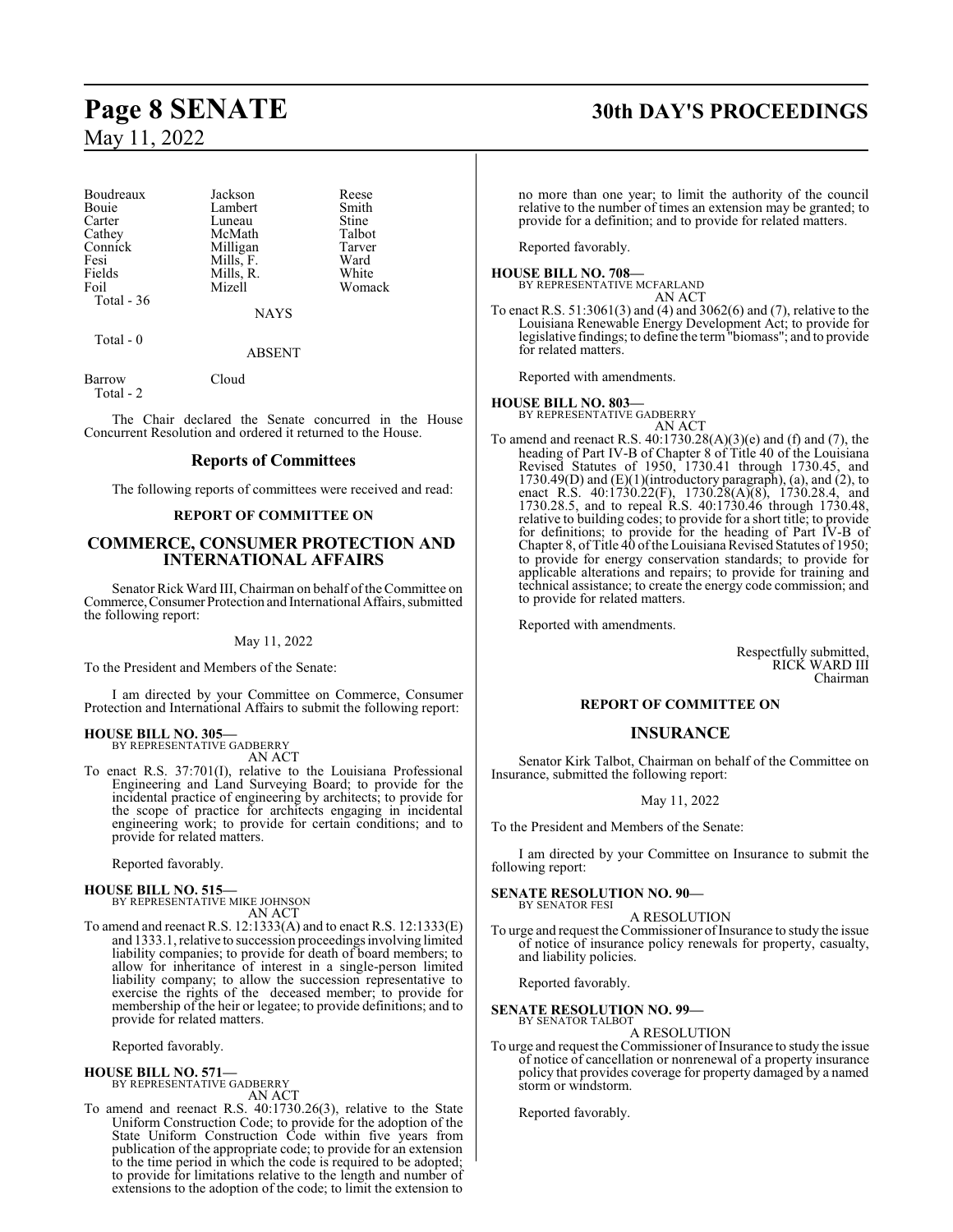## **30th DAY'S PROCEEDINGS Page 9 SENATE**

# May 11, 2022

#### **SENATE BILL NO. 330—** BY SENATOR STINE

AN ACT

To enact Part IV of Chapter 13 of Title 22 of the Louisiana Revised Statutes of 1950, to be comprised of R.S. 22:2261 relative to adjusters; to provide a registered adjuster database; to provide for a search for adjusters; to require the Department of Insurance to establish and to maintain the registered adjuster database; to provide for procedures; and to provide for related matters.

Reported with amendments.

**HOUSE BILL NO. 83—** BY REPRESENTATIVES SCHLEGEL, BOYD, BRASS, BRYANT, WILFORD CARTER, DUPLESSIS, EDMONSTON, FISHER, LARVADAIN, MARCELLE, MARINO, STAGNI, VILLIO, AND WILLARD AN ACT

To enact R.S. 22:1338, relative to homeowner's insurance policies; to provide certain means by which a policy requirement for loss of use benefits is satisfied; and to provide for related matters.

Reported with amendments.

# **HOUSE BILL NO. 304—** BY REPRESENTATIVE FRIEMAN

AN ACT

To enact Subpart B-2 of Part II of Chapter 6 of Title 22 of the Louisiana Revised Statutes of 1950, to be comprised of R.S. 22:1845.1, relative to payment of claims for physical therapy services provided through telehealth; to prohibit maximum amounts of coverage and other conditions for coverage relative to telehealth services that are inapplicable to in-person services; to authorize enforcement and rulemaking; to provide for definitions; to provide for exceptions; to provide for effectiveness; and to provide for related matters.

Reported favorably.

#### **HOUSE BILL NO. 307—**

BY REPRESENTATIVE ILLG AND SENATOR SMITH AN ACT

To enact R.S. 22:1023.2, relative to health insurance coverage for a living organ donor; to provide for definitions; to prohibit the denial or conditioning of certain insurance policies based on the policyholder's status as a living organ donor; and to provide for related matters.

Reported with amendments.

#### **HOUSE BILL NO. 339—**

BY REPRESENTATIVE COUSSAN

AN ACT To amend and reenact R.S. 22:1836(A)(introductory paragraph) and (2)(introductory paragraph) and to enact R.S.  $22:1836(A)(3)$ , relative to health insurance; to prohibit a coordination of benefits provision that permits a plan to delay or deny payment for rendered healthcare services solely on the basis of the insured's failure to provide existence of an additional health benefit plan; to provide for effectiveness; to provide for technical changes; and to provide for related matters.

Reported with amendments.

#### **HOUSE BILL NO. 521—** BY REPRESENTATIVE HUVAL

AN ACT

To amend and reenact R.S. 22:572, relative to catastrophe response plans for insurance; to provide for the requirements for catastrophe response plans; to provide for filing with and review of plans by the commissioner; to provide for confidentiality; to provide for enforcement and penalties; and to provide for related matters.

Reported favorably.

#### **HOUSE BILL NO. 664—**

BY REPRESENTATIVE FRIEMAN AN ACT

To amend and reenact R.S. 22:33(A)(introductory paragraph), 88(F)(7) and (I)(1)(introductory paragraph), 255, 258, 462(G), 550.12(A)(introductory paragraph), 651(K), 691.5(E)(1)(b), 691.8(B)(2), 691.13(B) and (C), 1472(B), 1550.1(D), 1571(H), 1627(A)(introductory paragraph) and (B), 1781.5, 1835(A),  $2057(E)$ ,  $2059(A)(2)$ ,  $2089(A)(2)$ , and  $2331$  and to enact R.S. 22:691.13(G), relative to hearings arising out of the Louisiana Insurance Code; to provide for an opportunity for a public hearing for certain acquisitions; to remove the requirement for a hearing by the commissioner prior to taking certain actions; and to provide for related matters.

Reported favorably.

# **HOUSE BILL NO. 682—** BY REPRESENTATIVE BROWN

AN ACT To enact R.S. 22:1679, relative to a claims adjuster database; to require the Department of Insurance to create and maintain a database of claims adjusters working in this state; to provide requirements for each profile in the database; to provide for accessibility by the public; and to provide for related matters.

Reported with amendments.

#### **HOUSE BILL NO. 870—**

BY REPRESENTATIVE LACOMBE AN ACT

To enact R.S. 22:1296.1, relative to automobile insurance; to provide for the application of certain insurance coverages to an insured when operating a vehicle not owned by the insured; to provide certain requirements for such coverages to apply to the insured's conduct; to provide for a determination as to which insurance is primary; to provide legislative intent; and to provide for related matters.

Reported favorably.

#### **HOUSE BILL NO. 1005—**

BY REPRESENTATIVES LARVADAIN, COX, JORDAN, AND PHELPS AN ACT

To amend and reenact R.S. 22:47(14) and (18), relative to surety insurance; to repeal a prohibition against private deposit insurance in excess of that provided by certain insurers; to provide for excess share insurance; to reclassify certain forms of surety insurance; to provide for licensure; to provide for effectiveness; and to provide for related matters.

Reported favorably.

Respectfully submitted, KIRK TALBOT Chairman

#### **REPORT OF COMMITTEE ON**

## **SENATE AND GOVERNMENTAL AFFAIRS**

Senator Sharon Hewitt, Chairman on behalf of the Committee on Senate and Governmental Affairs, submitted the following report:

May 11, 2022

To the President and Members of the Senate:

I am directed by your Committee on Senate and Governmental Affairs to submit the following report:

## **HOUSE CONCURRENT RESOLUTION NO. 66—** BY REPRESENTATIVE VILLIO

A CONCURRENT RESOLUTION

To recognize and acknowledge the 2-8-2 Mikado steam locomotive as the official state steam locomotive.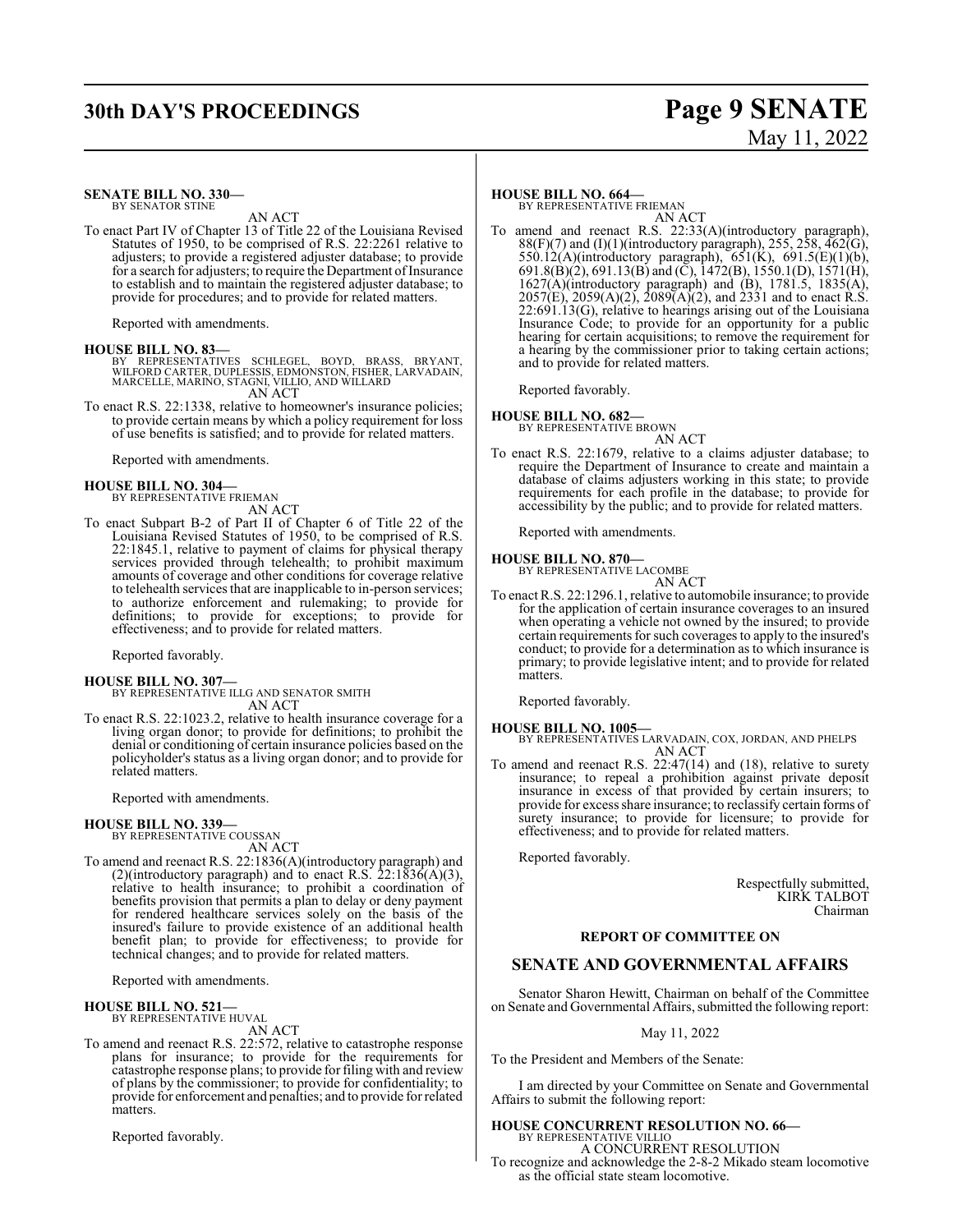# **Page 10 SENATE 30th DAY'S PROCEEDINGS**

Reported favorably.

# **HOUSE BILL NO. 12—** BY REPRESENTATIVE FRIEMAN

AN ACT

To amend and reenact R.S. 29:724(B)(2) and 768(B), relative to emergency declarations; to provide for legislative termination of all or part of an emergency declaration; to provide procedures for terminations; to provide for an effective date; and to provide for related matters.

Reported favorably.

## **HOUSE BILL NO. 143—** BY REPRESENTATIVE BUTLER

AN ACT

To amend and reenact R.S. 44:4.1(B)(31) and R.S. 46:2592 and to enact R.S. 46:2594 through 2597, relative to executive branch agency compliance with the Americans with Disabilities Act; to provide for mandatory agency policies, training, plans, and reporting related to the Americans with Disabilities Act; to provide for an effective date; and to provide for related matters.

Reported favorably.

**HOUSE BILL NO. 202—** BY REPRESENTATIVE MIKE JOHNSON AN ACT

To amend and reenact R.S. 18:1491.1(B)(5) and to enact R.S. 18:1491.1(F), relative to campaign finance disclosure; to provide relative to the registration of political committees; to require political committees to include specified information on the statement of organization; to provide for the duties of the supervisory committee relative thereto; to provide for an effective date; and to provide for related matters.

Reported favorably.

#### **HOUSE BILL NO. 249—** BY REPRESENTATIVE WRIGHT

AN ACT

To amend and reenact R.S.  $44:4.1(B)(21)$  and to enact R.S. 34:3499.2, relative to certain port facility records; to provide for the confidentiality of blueprints, floor plans, and interior renderings of such facilities and of blueprints, plans, and renderings of port infrastructure; to provide for an effective date; to provide for a public record exception; and to provide for related matters.

Reported favorably.

#### **HOUSE BILL NO. 528—** BY REPRESENTATIVE DAVIS

AN ACT

To amend and reenact R.S. 49:191(1) and to repeal R.S. 49:191(10)(n), relative to certain agencies within the office of the governor, including provisions to provide for the re-creation of such agencies; to provide for the effective termination date for all statutory authority for the existence of such statutory entities; and to provide for related matters.

Reported favorably.

#### **HOUSE BILL NO. 606—**

BY REPRESENTATIVE GEYMANN AN ACT

To enact Part V of Chapter 2 of Title 24 of the Louisiana Revised Statutes of 1950, to be comprised of R.S. 24:141, relative to legislative oversight; to create the Joint Recovery Oversight Committee; to provide for its membership, powers, duties, and functions; to require reports by the commissioner of administration and the director of the Governor's Office of Homeland Security and Emergency Preparedness to the joint committee; to provide for related functions and duties of the Joint Legislative Committee on the Budget; to provide for an effective date; and to provide for related matters.

Reported favorably.

## **HOUSE BILL NO. 642—** BY REPRESENTATIVE FIRMENT

AN ACT

To enact R.S. 42:1121(I), relative to post service restrictions; to provide an exemption to allow certain transactions for district offices for public defender servicessubject to certain conditions; and to provide for related matters.

Reported favorably.

# **HOUSE BILL NO. 652—** BY REPRESENTATIVE HILFERTY

AN ACT

To amend and reenact R.S. 33:4090(A) and to enact R.S. 33:4159.1 and 4159.2, relative to the Sewerage and Water Board of New Orleans; to provide that the board is recognized as a public utility; to provide relative to the powers and duties granted to the New Orleans City Council with respect to the board; to provide relative to costs associated with sewer and water connections; and to provide for related matters.

Reported with amendments.

**HOUSE BILL NO. 661—** BY REPRESENTATIVE HILFERTY

#### AN ACT

To enact R.S. 29:736(E), relative to state buildings; to exempt state buildings and facilities from locally declared disasters and emergencies; and to provide for related matters.

Reported favorably.

## **HOUSE BILL NO. 701—** BY REPRESENTATIVES HILFERTY AND GAROFALO AN ACT

To amend and reenact R.S. 29:727(D) and 737(C), relative to emergency preparedness; to provide relative to declarations of states of emergency declared by local officials; to provide for the duration of states of emergency; to provide for approval of an extension of a declaration of emergency under certain circumstances; and to provide for related matters.

Reported favorably.

#### **HOUSE BILL NO. 770—**

BY REPRESENTATIVE ST. BLANC AN ACT

To enact Chapter 23 of Title 25 of the Louisiana Revised Statutes of 1950, to be comprised of R.S. 25:1011 through 1016, and R.S.36:4(S), relative to boards and commissions; to establish the Louisiana Governor's Mansion Commission; to provide for the membership and powers, duties, and functions of the commission; to authorize the commission to establish advisory committees; and to provide for related matters.

Reported favorably.

**HOUSE BILL NO. 902—** BY REPRESENTATIVE VILLIO

AN ACT

To enact R.S. 49:160.2, relative to state symbols; to provide for the official state steam locomotive; to provide relative to the 2-8-2 Mikado class of steam locomotives; and to provide for related matters.

Reported favorably.

Respectfully submitted, SHARON W. HEWITT Chairwoman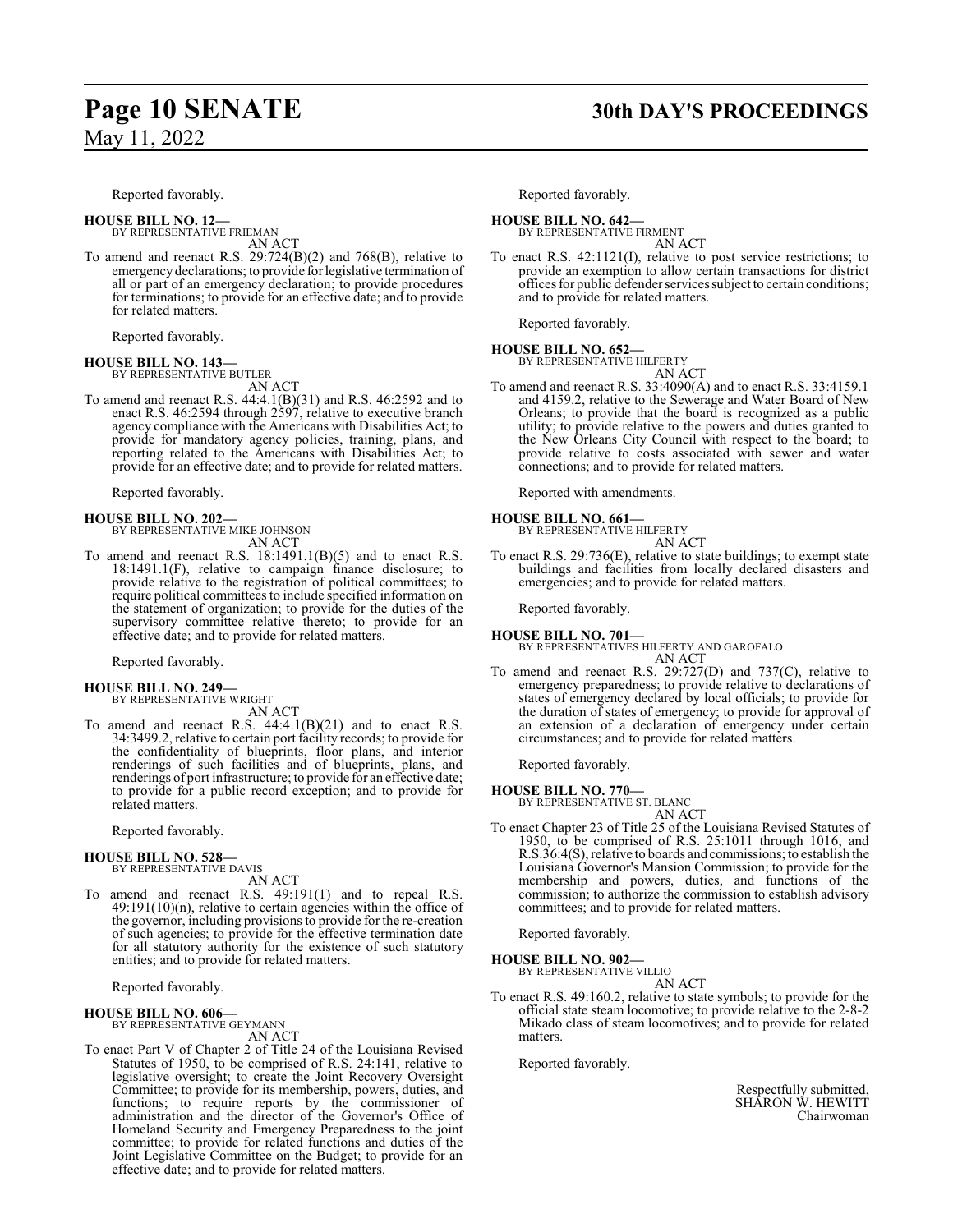## **30th DAY'S PROCEEDINGS Page 11 SENATE**

# May 11, 2022

#### **Senate Bills and Joint Resolutions on Second Reading Reported by Committees**

**SENATE BILL NO. 472—** BY SENATOR MILLIGAN AND REPRESENTATIVE MIKE JOHNSON AN ACT

To enact Chapter 49 of Title 51 of the Louisiana Revised Statutes of 1950, to be comprised of R.S. 51:3051 through 3054, relative to homeland security; to provide relative to ownership of immovable property; to require transparency of ownership of certain types of immovable property deemed to be critical to the health, safety, and welfare of the people of the state of Louisiana; and to provide for related matters.

Reported with amendments by the Committee on Judiciary B.

#### **SENATE COMMITTEE AMENDMENTS**

Amendments proposed by Senate Committee on Judiciary B to Original Senate Bill No. 472 by Senator Milligan

#### AMENDMENT NO. 1

On page 1, delete lines 4 through 6, and insert the following: "prohibited contracts; to provide for designation of a country as a threat to critical infrastructure; and to provide for related matters."

#### AMENDMENT NO. 2

On page 1, line 8, after "Section 1." and before "R.S. 51:3051" insert "Chapter 49 of Title 51 of the Louisiana Revised Statutes of 1950, comprised of" and after "3054" change "are" to ", is"

#### AMENDMENT NO. 3

On page 1, delete lines 9 through 17, delete page 2, on page 3, delete lines 1 through 14, and insert the following:

**"CHAPTER 49. PROHIBITION ON CONTRACTS WITH CERTAIN FOREIGN-OWNED COMPANIES IN CONNECTION WITH CRITICAL INFRASTRUCTURE §3051. Short title**

**This Chapter shall be known and may be cited as the "Transparency in Ownership of Critical Infrastructure Law". §3052. Definitions**

**As used in this Chapter the following terms have the meanings ascribed unless the context clearly indicates otherwise:**

**(1) "Company" means a sole proprietorship, organization, association, corporation, partnership, joint venture, limited partnership, limited liability partnership, or limited liability company, including a wholly owned subsidiary, majority-owned subsidiary, parent company, or affiliate of those entities or business associations, that exists to make a profit.**

**(2) "Critical infrastructure" means a communication infrastructure system, cybersecurity system, electric grid, hazardous waste treatment system, or water treatment facility.**

**(3) "Cybersecurity" means the measures taken to protect a computer, computer network, computer system, or other technology infrastructure against unauthorized use or access.**

**(4) "Designated country" means a country designated by the governor as a threat to critical infrastructure pursuant to R.S. 51:3054.**

**(5) "Governmental entity" means a state agency or political subdivision of this state.**

**§3053. Prohibited contracts**

**A. A governmental entity shall not enter into a contract or other agreement relating to critical infrastructure in this state with a company if, under the contract or other agreement, the company would be granted direct or remote access to or control of critical infrastructure in this state, excluding access specifically allowed by the governmental entity for product warranty and support purposes under any of the following circumstances:**

**(1) The governmental entity knows that the company is owned by or the majority of stock or other ownership interest of the company is held or controlled by individuals who are citizens of China, Iran, North Korea, Russia, or a designated country.**

**(2) The governmental entity knows that the company or other entity, including a governmental entity, is owned or**

**controlled by citizens of or is directly controlled by the government of China, Iran, North Korea, Russia, or a designated country.**

**(3) The governmental entity knows that the company or other entity is headquartered in China, Iran, North Korea, Russia, or a designated country.**

**(B) The provisions of Subsection A of this Section shall apply regardless of whether the company's or its parent company's securities are publicly traded or the company or its parent company is listed on a public stock exchange as a Chinese, Iranian, North Korean, or Russian company or a company of a** designated country.<br>§3054. Designation

**§3054. Designation of country as a threat to critical infrastructure**

**(A) The governor, after consultation with the director of the Governor's Office of Homeland Security and Emergency Preparedness, may designate a country as a threat to critical infrastructure for purposes of this Chapter.**

**(B) The governor shall consult the Senate and House select committees on homeland security, to assess a threat to critical infrastructure for purposes of making a designation under this Section.**"

On motion of Senator Smith, the committee amendment was adopted. The amended bill was read by title, ordered engrossed and passed to a third reading.

#### **House Bills and Joint Resolutions on Second Reading Reported by Committees**

# **HOUSE BILL NO. 5—** BY REPRESENTATIVE BACALA AN ACT

To enact R.S. 13:783(F)(11), relative to group insurance expenses of the clerk of court's office; to provide for the payment of group insurance premiums for certain retirees of the Ascension Parish Clerk of Court; and to provide for related matters.

Reported favorably by the Committee on Judiciary B. The bill was read by title and referred to the Legislative Bureau.

#### **HOUSE BILL NO. 8—**

BY REPRESENTATIVE FONTENOT AN ACT

To amend and reenact R.S.  $14:95(H)(1)$ , relative to carrying of weapons; to provide relative to the crime of illegal carrying of weapons; to provide for exceptions; and to provide for related matters.

Reported with amendments by the Committee on Judiciary C.

#### **SENATE COMMITTEE AMENDMENTS**

Amendments proposed by Senate Committee on Judiciary C to Reengrossed House Bill No. 8 by Representative Fontenot

#### AMENDMENT NO. 1

 $\overline{On}$  page 1, line 2, after "reenact" change "R.S. 14:95(H)(1)" to "R.S.  $14:95(H)(1)$  and  $(K)''$ 

#### AMENDMENT NO. 2

On page 1, line 6, after "Section 1." change "R.S.  $14:95(H)(1)$  is" to "R.S. 14:95(H)(1) and (K) are"

#### AMENDMENT NO. 3

On page 2, line 1, delete "retired members of the United States Congress,'

#### AMENDMENT NO. 4

On page 2, after line 5, insert the following:

"K.(1) The provisions of this Section shall not prohibit a retired justice or judge of the supreme court, courts of appeal, district courts, parish courts, juvenile courts, family courts, city courts, retired attorney general, retired assistant attorneys general, retired district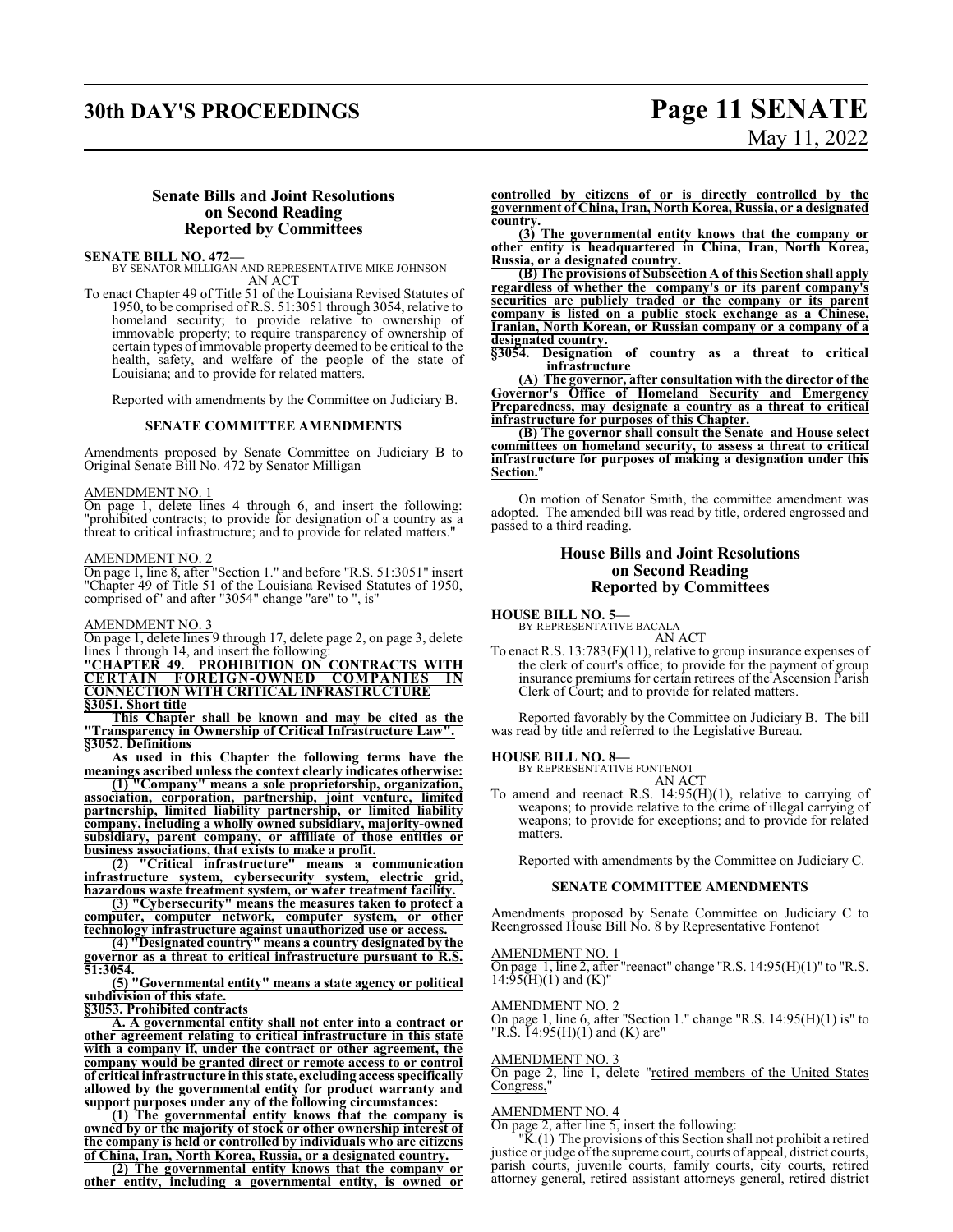attorneys, retired assistant district attorneys, retired members of the United States Congress, and former members of either house of the legislature frompossessing and concealing a handgun on their person provided that such retired person or former member of the legislature is qualified annually, at their expense, in the use of firearms by the Council on Peace Officer Standards and Training and has on their person valid identification showing proof of their status as a former member of the legislature or as a retired justice, judge, attorney general, assistant attorney general, district attorney, or assistant district attorney. For a former member of the legislature, the valid identification showing proof of status as a former legislator required by the provisions of this Paragraph shall be a legislative badge issued by the Louisiana Legislature that shall include the former member's name, the number of the district that the former member was elected to represent, the years that the former member served in the legislature, and words that indicate the person's status as a former member of the legislature.

(2) The retired justice, judge, attorney general, assistant attorney general, district attorney, or assistant district attorney, or former member of the United States Congress or either house of the legislature shall be qualified annually in the use of firearms by the Council on Peace Officer Standards and Training and have proof of qualification. However, this Subsection shall not apply to a retired justice, judge, attorney general, assistant attorney general, district attorney, or assistant district attorney or to a former member of the legislature or the United States Congress who is medically retired based upon any mental impairment, or who has entered a plea of guilty or nolo contendere to or been found guilty of a felony offense. For the purposes of this Subsection, "retired district attorney" or "retired assistant district attorney" shall mean a district attorney or an assistant district attorney receiving retirement benefits from the District Attorneys' Retirement System. \* \* \*"

On motion of Senator Foil, the committee amendment was adopted. The was read by title and referred to the Legislative Bureau.

#### **HOUSE BILL NO. 28—**

BY REPRESENTATIVE MUSCARELLO AN ACT

To amend and reenact Code of Civil Procedure Article 4844, relative to the City Court of Hammond; to provide for the jurisdictional amount in certain eviction proceedings; and to provide for related matters.

Reported favorably by the Committee on Judiciary A. The bill was read by title and referred to the Legislative Bureau.

## **HOUSE BILL NO. 36—** BY REPRESENTATIVE MAGEE

AN ACT

To amend and reenact Code of Civil Procedure Article 4843(D) and (F), relative to city court jurisdiction; to provide relative to the amount in dispute when the civil jurisdiction is concurrent with the district court; to provide for the jurisdictional amount in dispute for the City Court of Houma; and to provide for related matters.

Reported favorably by the Committee on Judiciary A. The bill was read by title and referred to the Legislative Bureau.

## **HOUSE BILL NO. 38—** BY REPRESENTATIVE THOMPSON

AN ACT

To amend and reenact R.S. 13:5554(R)(2) and (3) and to enact R.S.  $13:5554(R)(4)$  and 5554.8, relative to the payment of group insurance premium costs for persons retired from the Richland Parish Sheriff's Office; to provide for eligibility for payment of such costs for retired sheriffs and retired deputy sheriffs of the Richland Parish Sheriff's Office; to provide for effective dates; to create a permanent fund; to require the depositing of certain monies into the fund; to provide for investment of monies in the fund; to authorize the withdrawal of earnings; to provide for limitations on appropriations fromthe fund; to provide for audits

of the fund; to provide for the membership and election on the investment advisory board; and to provide for related matters.

Reported favorably by the Committee on Judiciary B. The bill was read by title and referred to the Legislative Bureau.

#### **HOUSE BILL NO. 39—**

BY REPRESENTATIVE CHARLES OWEN AN ACT

To enact R.S. 35:418, relative to ex officio notaries public for the Beauregard Parish School Board; to authorize the superintendent of the Beauregard Parish School Board to designate ex officio notaries public; to provide for duties and functions of the ex officio notaries public; to provide for limitations and termination of the ex officio notaries public; and to provide for related matters.

Reported favorably by the Committee on Judiciary A. The bill was read by title and referred to the Legislative Bureau.

#### **HOUSE BILL NO. 42—**

BY REPRESENTATIVE FRIEMAN AN ACT

To amend and reenact R.S. 14:95(K), relative to carrying of weapons; to provide relative to the crime of illegal carrying of weapons; to provide for exceptions; and to provide for related matters.

Reported favorably by the Committee on Judiciary C. The bill was read by title and referred to the Legislative Bureau.

**HOUSE BILL NO. 51—** BY REPRESENTATIVES GOUDEAU AND MIKE JOHNSON AND SENATOR CATHEY

AN ACT To enact Code of Criminal Procedure Article 883.2(E) and R.S. 14:32.1(E), relative to operating a vehicle while intoxicated; to provide relative to the crime of vehicular homicide; to provide relative to penalties of the crime of vehicular homicide; to require certain payments for the support of the minor child of the victim; and to provide for related matters.

Reported favorably by the Committee on Judiciary C. The bill was read by title and referred to the Legislative Bureau.

**HOUSE BILL NO. 59—** BY REPRESENTATIVE GREGORY MILLER AN ACT

To repeal R.S. 13:3671, relative to fees and mileage rates for witnesses; to repeal certain fees and mileage rates for witnesses residing or employed within a certain distance of the courthouse; and to provide for related matters.

Reported favorably by the Committee on Judiciary B. The bill was read by title and referred to the Legislative Bureau.

#### **HOUSE BILL NO. 69—**

BY REPRESENTATIVE DEVILLIER AN ACT

To amend and reenact R.S. 30:2531(D)(1) and 2531.1(B)(1), relative to photographic evidence of littering from a vehicle; to provide for an inference of guilt for the registered owner of the vehicle from which the littering occurred; and to provide for related matters.

Reported favorably by the Committee on Natural Resources. The bill was read by title and referred to the Legislative Bureau.

## **HOUSE BILL NO. 123—** BY REPRESENTATIVE MIKE JOHNSON

AN ACT

To amend and reenact R.S. 29:26.1(B)(6)-(11), (C)(3)(b), (D)(1), and  $(E)(2)$  and to enact R.S. 29:26.1 $(B)(12)$ , relative to the Louisiana National Guard; to provide for definitions; to provide for disability claims and death benefits; to provide for availability of disability and death benefits; to provide for subsequent disabilities; and to provide for related matters.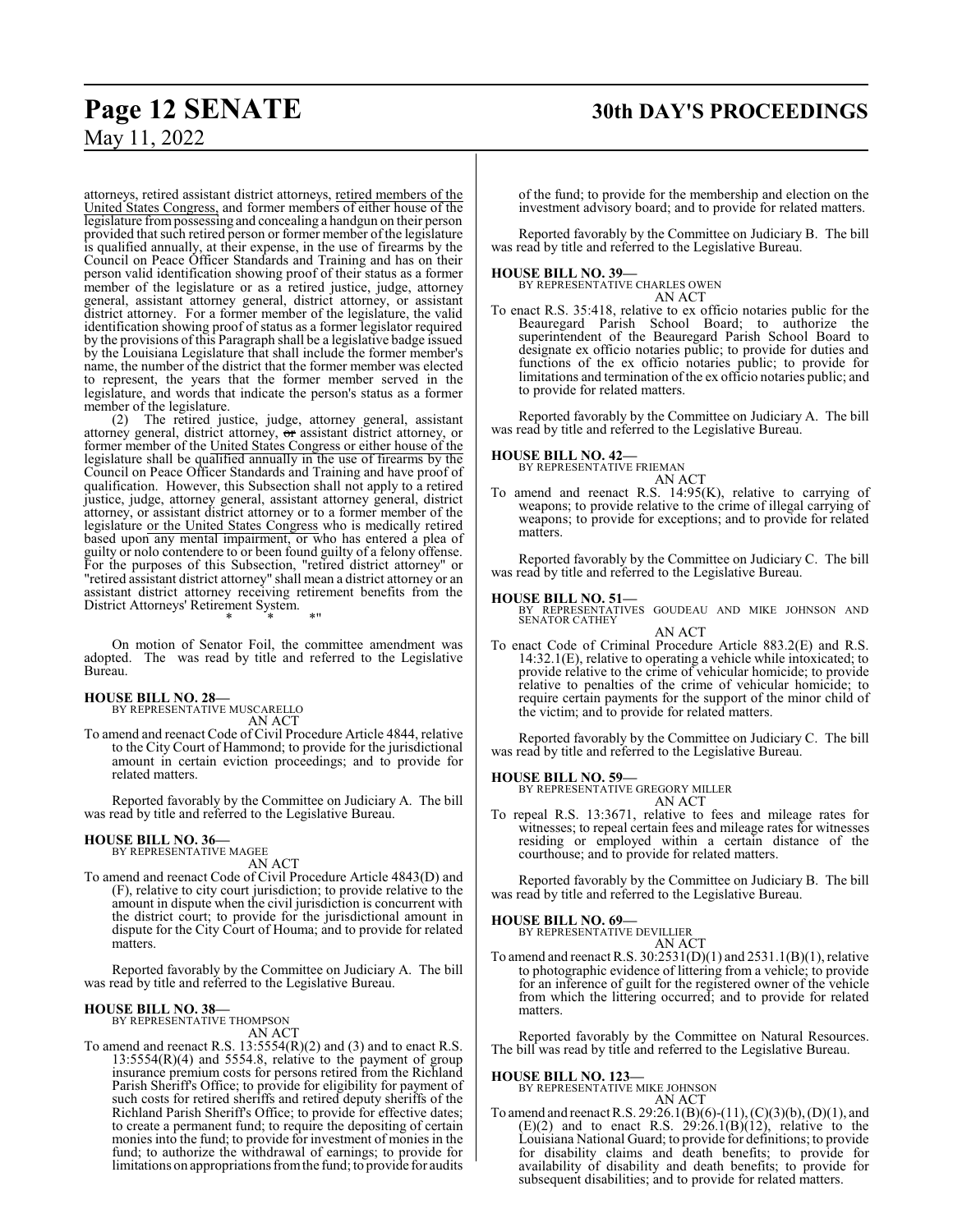## **30th DAY'S PROCEEDINGS Page 13 SENATE**

Reported favorably by the Committee on Judiciary B. The bill was read by title and recommitted to the Committee on Finance.

#### **HOUSE BILL NO. 173—**

BY REPRESENTATIVE STEFANSKI AN ACT

To amend and reenact R.S. 15:587(C), relative to criminal identification and information; to provide relative to a criminal history records check for gaming licenses; to provide relative to information made available from the Louisiana Bureau of Criminal Identification and Information; and to provide for related matters.

Reported favorably by the Committee on Judiciary B. The bill was read by title and referred to the Legislative Bureau.

**HOUSE BILL NO. 174—** BY REPRESENTATIVE GREEN AN ACT

To amend and reenact R.S. 40:1472.3(E)(3)(b), relative to the license to handle explosives; to provide relative to the qualifications of an applicant to handle explosives; to provide relative to criminal history records checks of applicants for licenses to handle explosives; to require fingerprints of applicants for licenses to handle explosives; and to provide for related matters.

Reported favorably by the Committee on Judiciary B. The bill was read by title and referred to the Legislative Bureau.

#### **HOUSE BILL NO. 187—**

BY REPRESENTATIVE TURNER AN ACT

To enact R.S. 3:266(25), relative to the powers of authority of the Louisiana Agricultural Finance Authority; to expand the powers ofthe Louisiana Agricultural Finance Authority to authorize the acquisition and distribution of fuel through different methods during a natural disaster; to provide an effective date; and to provide for related matters.

Reported favorably by the Committee on Agriculture, Forestry, Aquaculture, and Rural Development. The bill was read by title and referred to the Legislative Bureau.

#### **HOUSE BILL NO. 212—**

BY REPRESENTATIVES DUSTIN MILLER, ADAMS, BACALA, BAGLEY,<br>BISHOP, ROBBY CARTER, WILFORD CARTER, CÓRMIER, COUSSAN,<br>COX, DAVIS, DESHOTEL, DUPLESSIS, EDMONDS, FIRMENT, FISHER,<br>FREEMAN, FREIBERG, GREEN, HARRIS, TRAVIS JOHNSON, AN ACT

- 
- To enact R.S. 40:1021(B), relative to drug-related objects; to provide relative to the definition of drug paraphernalia; to exclude rapid fentanyl test strips fromthe definition of drug paraphernalia; and to provide for related matters.

Reported favorably by the Committee on Judiciary C. The bill was read by title and referred to the Legislative Bureau.

#### **HOUSE BILL NO. 217—**

BY REPRESENTATIVE BOURRIAQUE AN ACT

To authorize and provide for the transfer of certain state property; to authorize the transfer of certain state property in Cameron Parish; to provide for the property description; to provide for the reservation of mineral rights; to provide for terms and conditions; to provide an effective date; and to provide for related matters.

Reported favorably by the Committee on Natural Resources. The bill was read by title and referred to the Legislative Bureau.

**HOUSE BILL NO. 236—** BY REPRESENTATIVE ADAMS AN ACT

To amend and reenact R.S.  $47:1923(D)(1)(a)$ , relative to the East Feliciana Parish tax assessor; to provide for the payment of certain insurance premiums for retirees; to provide for effectiveness; and to provide for related matters.

Reported favorably by the Committee on Judiciary B. The bill was read by title and referred to the Legislative Bureau.

## **HOUSE BILL NO. 243—** BY REPRESENTATIVE BAGLEY

AN ACT To amend and reenact R.S. 13:1875(7), (10)(c), 12(e), and (14), 2152(C), and 2492(A)(7) and (E), and R.S. 40:1231.8(C)(1)(a) and 1237.2(C)(1)(a), relative to the authority of city court judges to serve on a medical review panel; to provide for the practice of law by city court judges; to provide for the selection of the attorney member of a medical review panel; to provide for definitions; and to provide for related matters.

Reported favorably by the Committee on Judiciary A. The bill was read by title and referred to the Legislative Bureau.

## **HOUSE BILL NO. 264—** BY REPRESENTATIVE SEABAUGH

AN ACT

To amend and reenact Code of Civil Procedure Article 1201(C), relative to service of citation; to provide for the serving of the original petition with the supplemental or amended petition to additional defendants; and to provide for related matters.

Reported favorably by the Committee on Judiciary A. The bill was read by title and referred to the Legislative Bureau.

#### **HOUSE BILL NO. 265—**

BY REPRESENTATIVE VILLIO AN ACT

To amend and reenact R.S. 15:574.2(D)(9) and R.S. 46:1844(B),  $(N)(2)$  and  $(3)$ , and  $(O)(1)$ , relative to victim's rights; to provide for additional means of notification; to provide for notice; to provide for appearances before the Board of Pardons and the committee on parole; and to provide for related matters.

Reported favorably by the Committee on Judiciary B. The bill was read by title and referred to the Legislative Bureau.

#### **HOUSE BILL NO. 267—**

BY REPRESENTATIVE RISER AN ACT

To amend and reenact R.S. 30:1108(B), relative to geological sequestration of carbon dioxide; to provide relative to eminent domain; to provide for an exception to eminent domain under certain circumstances in Caldwell Parish; and to provide for related matters.

Reported with amendments by the Committee on Natural Resources.

#### **SENATE COMMITTEE AMENDMENTS**

Amendments proposed by Senate Committee on Natural Resources to Engrossed House Bill No. 267 by Representative Riser

AMENDMENT NO. 1

On page 2, line 6, after "from the" insert "actual"

#### AMENDMENT NO. 2

On page 2, at the end of line 7, insert "base of the"

AMENDMENT NO. 3 On page 2, line 8, after "facility" insert "as determined by the commissioner of conservation'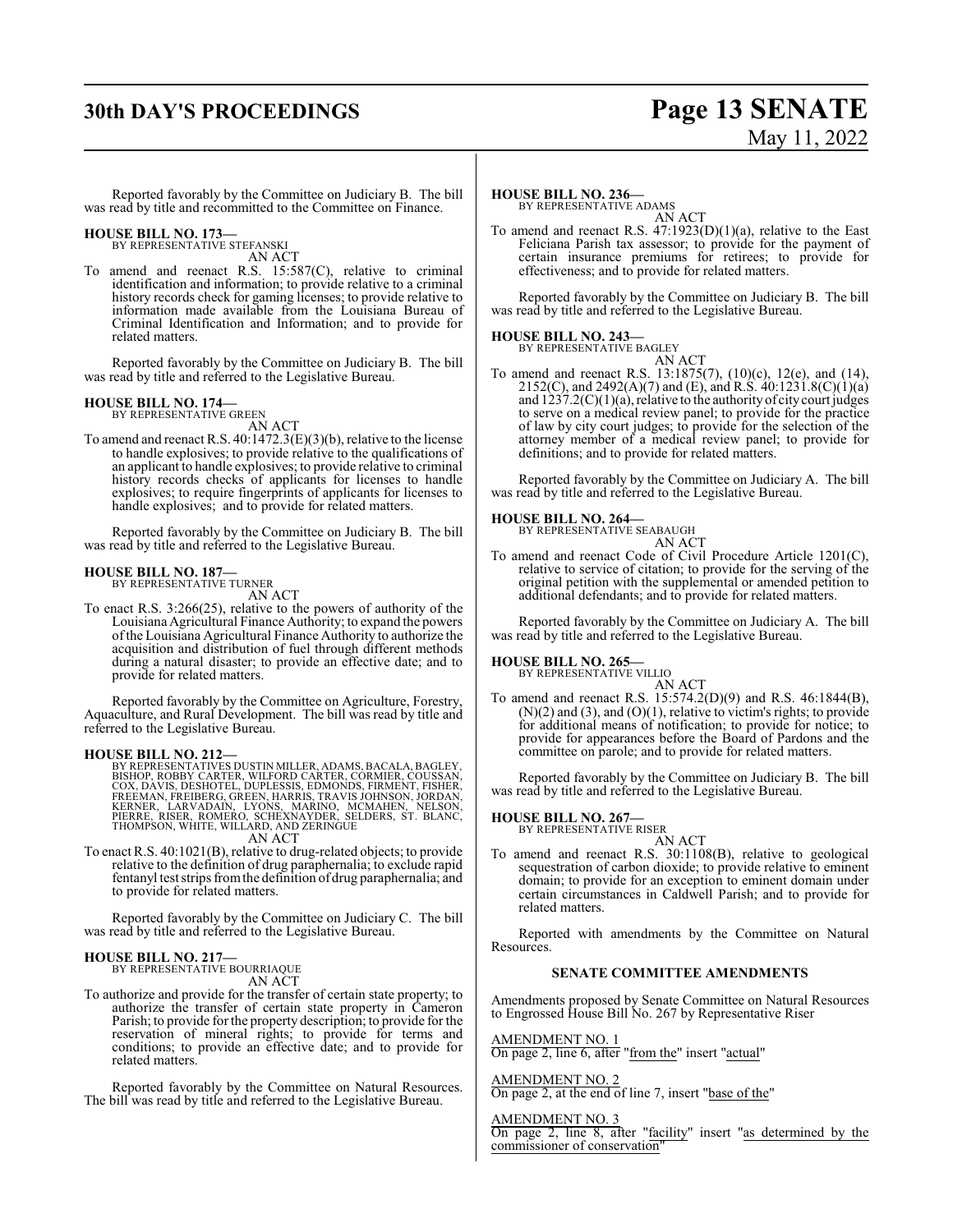AMENDMENT NO. 4

On page 2, line 12, after "quantities" insert "as determined by the commissioner of conservation"

#### AMENDMENT NO. 5

On page 2, between lines 12 and 13, insert the following:

"(3) If a party who has the right to explore for and produce minerals from depths below the base of the underground reservoir component of the storage facility is prohibited from drilling through the storage facility under Paragraph (2) of this Subsection by the exercise of the right of eminent domain granted in this Section, that prohibition shall terminate upon a finding by the commissioner, after notice and hearing conducted in accordance with R.S. 30:1105(C), that the storage facility operator abandoned all reasonable efforts to use, or cause others to use, the storage facility prior to any use of the underground reservoir component of the storage facility for the storage of carbon dioxide.

On motion of Senator Hensgens, the committee amendment was adopted. The amended bill was read by title and referred to the Legislative Bureau.

# **HOUSE BILL NO. 283—** BY REPRESENTATIVE MCFARLAND

AN ACT

To amend and reenact R.S. 32:387(C)(3)(d)(ii)(introductory paragraph), relative to timber harvest season permits; to provide for the type of products applicable to a timber harvest season permit; and to provide for related matters.

Reported favorably by the Committee on Agriculture, Forestry, Aquaculture, and Rural Development. The bill was read by title and referred to the Legislative Bureau.

**HOUSE BILL NO. 327—** BY REPRESENTATIVE THOMPSON AN ACT

To amend and reenact R.S. 3:3553(A), relative to the levy of a soybean assessment; to provide relative to the imposition of a state assessment in connection with the federal soybean assessment; to provide an effective date; and to provide for related matters.

Reported favorably by the Committee on Agriculture, Forestry, Aquaculture, and Rural Development. The bill was read by title and referred to the Legislative Bureau.

## **HOUSE BILL NO. 361—** BY REPRESENTATIVE MARINO

AN ACT

To amend and reenact Code of Criminal Procedure Articles 161(A)(introductory paragraph) and 163(C) and to enact Code ofCriminal Procedure Article 163.2, relative to search warrants; to provide relative to search warrants for medical records; to authorize the issuance of a search warrant for medical records of any person; to provide for procedures for the execution of such warrants; and to provide for related matters.

Reported favorably by the Committee on Judiciary C. The bill was read by title and referred to the Legislative Bureau.

## **HOUSE BILL NO. 371—** BY REPRESENTATIVE MCMAHEN

AN ACT

To amend and reenact R.S. 14:34.2(A)(2) and 108.2(B), relative to offenses against law enforcement; to provide relative to the definition of "police officer" for the crimes of battery of a police officer and resisting a police officer with force or violence; to add juvenile detention facility officers to the definitions of "police officer"; and to provide for related matters.

Reported favorably by the Committee on Judiciary C. The bill was read by title and referred to the Legislative Bureau.

### **HOUSE BILL NO. 389—**

BY REPRESENTATIVE PRESSLY AN ACT

To amend and reenact Civil Code Articles 3461 and 3472.1, to enact Code of Civil Procedure Article 196.2, and to repeal Code of Civil Procedure Article 562, relative to prescription and peremption; to provide for emergency suspension of certain prescription and peremption periods; to provide for the emergency suspension of abandonment periods; to provide relative to the Louisiana Supreme Court; to provide for emergency extension of certain deadlines; and to provide for related matters.

Reported favorably by the Committee on Judiciary A. The bill was read by title and referred to the Legislative Bureau.

#### **HOUSE BILL NO. 403—**

BY REPRESENTATIVE JEFFERSON AN ACT

To amend and reenact R.S. 9:374(B), (C), (D), and (E) and to enact R.S. 9:374(F) and (G), relative to the award of use and occupancy of community property; to provide for an award for rent; to prohibit a limitation on the allocation of the use of community property; and to provide for related matters.

Reported favorably by the Committee on Judiciary A. The bill was read by title and referred to the Legislative Bureau.

#### **HOUSE BILL NO. 409—**

BY REPRESENTATIVE MARINO AN ACT

To enact Code of Criminal Procedure Article 211(E), relative to summons by an officer instead of arrest and booking; to provide an exception to the issuance of a summons by an officer instead of arrest and booking when certain domestic violence crimes have occurred; and to provide for related matters.

Reported favorably by the Committee on Judiciary C. The bill was read by title and referred to the Legislative Bureau.

## **HOUSE BILL NO. 446—** BY REPRESENTATIVE DESHOTEL

AN ACT

To authorize and provide for the transfer of certain public property; to authorize the exchange of certain public property in Avoyelles Parish; to provide for the property description; to provide for reservation of mineral rights; to provide terms and conditions; to provide an effective date; and to provide for related matters.

Reported favorably by the Committee on Natural Resources. The bill was read by title and referred to the Legislative Bureau.

#### **HOUSE BILL NO. 491—**

BY REPRESENTATIVES BACALA AND GAROFALO AN ACT

To amend and reenact R.S. 14:65(A), relative to simple robbery; to amend the definition of simple robbery; to provide relative to when a person is part of a group of individuals and the person has the intent to take anything of value from a retail establishment; and to provide for related matters.

Reported favorably by the Committee on Judiciary C. The bill was read by title and referred to the Legislative Bureau.

#### **HOUSE BILL NO. 501—**

BY REPRESENTATIVE DUBUISSON AN ACT

To authorize and provide for the transfer of certain state property; to authorize the transfer of certain state property in St. Tammany Parish; to provide for the property descriptions; to provide for the reservation of mineral interests; to provide terms and conditions; to provide for an effective date; and to provide for related matters.

Reported favorably by the Committee on Natural Resources. The bill was read by title and referred to the Legislative Bureau.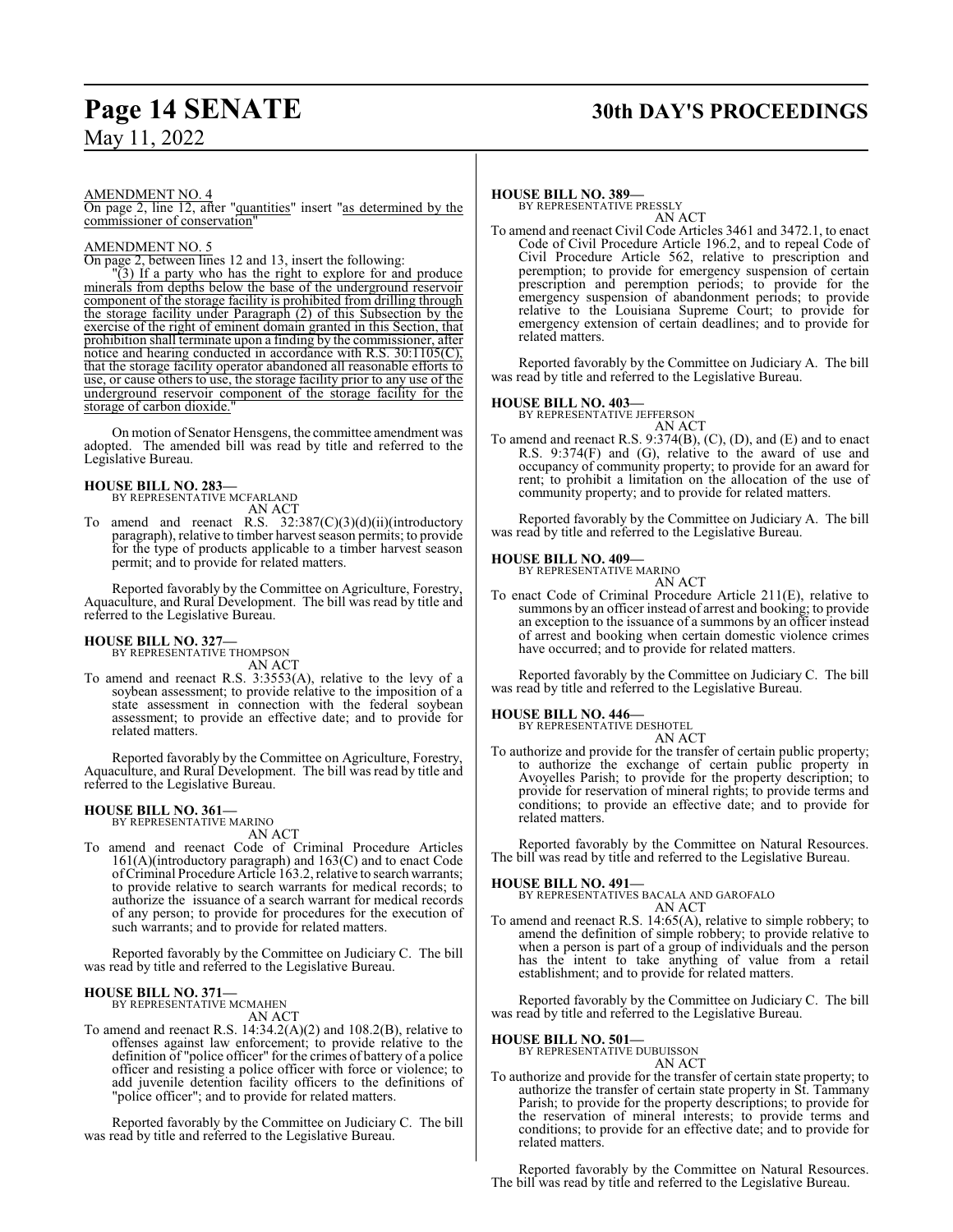## **30th DAY'S PROCEEDINGS Page 15 SENATE**

# May 11, 2022

## **HOUSE BILL NO. 525—**

BY REPRESENTATIVE MCCORMICK AN ACT

To authorize and provide for the transfer of certain state property; to authorize the transfer of certain state property in Caddo Parish; to provide for property descriptions; to provide for the reservation of mineral rights; to provide terms and conditions; to provide for termination of authority; to provide for an effective date; and to provide for related matters.

Reported favorably by the Committee on Natural Resources. The bill was read by title and referred to the Legislative Bureau.

## **HOUSE BILL NO. 530—** BY REPRESENTATIVE MIGUEZ

AN ACT

To authorize and provide for the transfer of certain state property; to authorize the transfer of certain state property in Iberia and St. Martin Parish; to provide for property descriptions; to provide for the reservation of mineral rights; to provide terms and conditions; to provide for an expiration of authority; to provide for an effective date; and to provide for related matters.

Reported favorably by the Committee on Natural Resources. The bill was read by title and referred to the Legislative Bureau.

#### **HOUSE BILL NO. 549—**

BY REPRESENTATIVES BOYD, AMEDEE, BROWN, ROBBY CARTER,<br>WILFORD CARTER, GAROFALO, JEFFERSON, NELSON, AND<br>SEABAUGH

AN ACT

To amend and reenact R.S. 9:1141.8 and to enact R.S. 9:1122.103(C), 1131.5(C), and 2734, relative to immovable property; to provide relative to restrictions on immovable property; to prohibit restrictions based on race or religion; to provide relative to condominium associations, timeshare associations, and homeowners associations; to provide relative to community documents; and to provide for related matters.

Reported with amendments by the Committee on Judiciary A.

#### **SENATE COMMITTEE AMENDMENTS**

Amendments proposed by Senate Committee on Judiciary A to Engrossed House Bill No. 549 by Representative Boyd

#### AMENDMENT NO. 1

On page 2, delete line 14 and insert the following:

 $\overline{C}(C)$  A residential planned community acting through a majority vote of its full board membership, instead of a majority approval of the owners, may amend the community documents for the purpose of removing any restriction, covenant, or condition, that prohibits or limits the conveyance, encumbrance, rental, occupancy, or use ofreal property on the basis of race, color, national origin, religion, sex, familial status, or maintains a trained guide dog or assistance animal because the individual has a disability recognized under the Fair Housing Act (42 U.S.C. 3601 et seq.)."

On motion of Senator Peacock, the committee amendment was adopted. The amended bill was read by title and referred to the Legislative Bureau.

**HOUSE BILL NO. 607—** BY REPRESENTATIVES GEYMANN AND MCKNIGHT AN ACT

To amend and reenact R.S.  $14:102.1(A)(2)(a)$ , relative to cruelty to animals; to provide relative to the penalties for a first offense of the crime of cruelty to animals; to provide relative to payments for expenses incurred for the animal; and to provide for related matters.

Reported favorably by the Committee on Judiciary C. The bill was read by title and referred to the Legislative Bureau.

#### **HOUSE BILL NO. 634—**

BY REPRESENTATIVE MCMAHEN AN ACT

To amend and reenact R.S. 14:43.1(A)(3)(introductory paragraph) and  $(C)(2)$ ,  $43.2(C)(2)$  and  $(3)(introductory)$  paragraph),  $80(A)(1)$ ,  $80.1(A)$ ,  $81.1(E)(5)(a)$  and (b) and (G)(introductory paragraph), 81.2(A)(1) and (2)(introductory paragraph), (B)(1), (2), and (3)(a),  $81.3(A)(1)$ , (2), (3), and (5), (B)(1)(a) and (c) and (C)(1), 91.13(A), 92(A)(introductory paragraph), 93(A),  $93.2.3(A)(1)$ , and  $283(A)(3)$ , relative to offenses against minors; to provide relative to the age of offenders; to raise the age of offenders to eighteen in certain offenses; and to provide for related matters.

Reported favorably by the Committee on Judiciary C. The bill was read by title and referred to the Legislative Bureau.

## **HOUSE BILL NO. 691—** BY REPRESENTATIVE EMERSON

AN ACT

To authorize and provide for the transfer of certain state property; to authorize the exchange of certain state property in St. Martin Parish; to provide for property descriptions; to provide for the reservation of mineral rights; to provide terms and conditions; to provide for an effective date; and to provide for related matters.

Reported favorably by the Committee on Natural Resources. The bill was read by title and referred to the Legislative Bureau.

## **HOUSE BILL NO. 693—** BY REPRESENTATIVE STEFANSKI

AN ACT

To amend and reenact R.S. 27:3(13)(i) and 27(A)(introductory paragraph) and (1), relative to the Gaming Control Law; to provide relative to the definition of "institutional investors"; to provide relative to the criteria for suitability for institutional investors; to provide for an effective date; and to provide for related matters.

Reported with amendments by the Committee on Judiciary B.

#### **SENATE COMMITTEE AMENDMENTS**

Amendments proposed by Senate Committee on Judiciary B to Reengrossed House Bill No. 693 by Representative Stefanski

#### AMENDMENT NO. 1

On page 1, line 16, before "the board" change "person" to "investor as"

#### AMENDMENT NO. 2

On page 1, line 17, after "Title" delete the remainder of the line, delete lines 18 and 19, and insert a period ".

On motion of Senator Smith, the committee amendment was adopted. The amended bill was read by title and referred to the Legislative Bureau.

#### **HOUSE BILL NO. 703—**

BY REPRESENTATIVE GREGORY MILLER AN ACT

To enact R.S. 9:2784.1, relative to repair contracts following a natural disaster; to provide for venue for disputes arising from the contract; to provide for nullification of certain terms; to provide for rescission of the contract; to provide for notice; to provide for exceptions; and to provide for related matters.

Reported with amendments by the Committee on Judiciary A.

#### **SENATE COMMITTEE AMENDMENTS**

Amendments proposed by Senate Committee on Judiciary A to Reengrossed House Bill No. 703 by Representative Gregory Miller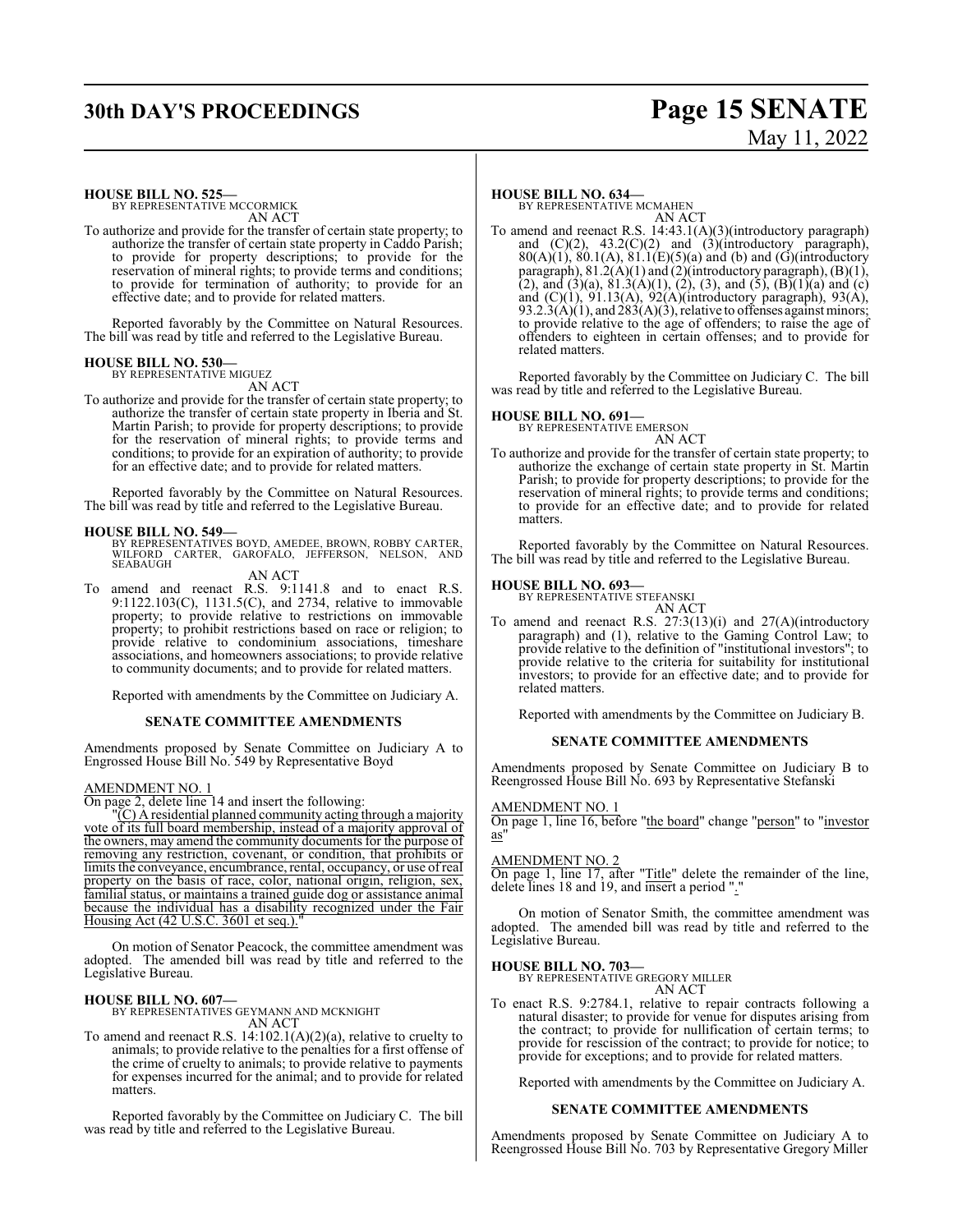## **Page 16 SENATE 30th DAY'S PROCEEDINGS**

AMENDMENT NO. 1 On page 1, line 10, after "A." delete the remainder of the line

AMENDMENT NO. 2 On page 1, delete lines 11 through 13 in their entirety

AMENDMENT NO. 3 On page 1, line 14, delete "(2)"

AMENDMENT NO. 4 On page 2, delete lines 12 through 14 in their entirety

AMENDMENT NO. 5 On page 2, line 26, after "following" and before "a gubernatorially" insert "the initial declaration of

AMENDMENT NO. 6 On page 2, line 28, after "property" and before "affected" insert "located in the emergency area and"

On motion of Senator Peacock, the committee amendment was adopted. The amended bill was read by title and referred to the Legislative Bureau.

**HOUSE BILL NO. 706—** BY REPRESENTATIVE STEFANSKI

AN ACT To amend and reenact R.S. 14:40.1 and 107.2(A) and to enact Code of Criminal Procedure Article 814(A)(69), relative to the crime of terrorizing; to create the crime of menacing; to provide for penalties; to provide relative to hate crimes; to add the crime of menacing to the list of hate crimes; to provide for responsive verdicts; and to provide for related matters.

Reported favorably by the Committee on Judiciary C. The was read by title and referred to the Legislative Bureau.

## **HOUSE BILL NO. 753—** BY REPRESENTATIVE MIGUEZ

AN ACT

To authorize and provide for the transfer of certain state property; to authorize the transfer of certain state property in Iberia Parish; to provide for the property description; to provide for the reservation of mineral rights; to provide terms and conditions; to provide for termination of authority; to provide for an effective date; and to provide for related matters.

Reported favorably by the Committee on Natural Resources. The bill was read by title and referred to the Legislative Bureau.

#### **HOUSE BILL NO. 758—**

BY REPRESENTATIVE SCHEXNAYDER AN ACT

To amend and reenact R.S. 3:1462(13) through (18), 1465(D)(1), 1468(A), 1481, 1482(C) and (D)(introductory paragraph),  $1483(A)(1)$ , (B)(introductory paragraph) and (6) through (8), (C), (E), (G), and (L), and  $1484(B)(4)$  and R.S. 40:961.1, to enact R.S. 3:1462(19), 1482(E), and 1483(B)(9) and (M), and to repeal R.S. 3:1485, relative to industrial hemp; to provide for the regulation of industrial hemp; to provide for definitions; to provide for testing; to provide for the regulation of consumable hemp products; and to provide for related matters.

Reported with amendments by the Committee on Agriculture, Forestry, Aquaculture, and Rural Development.

#### **SENATE COMMITTEE AMENDMENTS**

Amendments proposed by Senate Committee on Agriculture, Forestry, Aquaculture, and Rural Development to Reengrossed House Bill No. 758 by Representative Schexnayder

#### AMENDMENT NO. 1

On page 1, line 3, after "(B)(introductory paragraph)" delete the remainder of the line and insert ", (6),"

AMENDMENT NO. 2 On page 1, line 4, delete "through (8)" and insert "and (7)" and after "(E)," and before "(G)," insert "(F)(1),"

AMENDMENT NO. 3 On page 1, delete line 5 and insert "3:1462(19) and 1482(E), and to repeal R.S. 3:1483(B)(8) and 1485, relative to"

AMENDMENT NO. 4 On page 1, line 11, after "(B)(introductory paragraph)" delete the remainder of the line and insert ",  $(6)$ , and  $(7)$ ,"

AMENDMENT NO. 5 On page 1, line 12, after "(E)," and before "(G)," insert "(F)(1),"

AMENDMENT NO. 6 On page 1, delete line 13 and insert "3:1462(19) and 1482(E) are hereby enacted to read as follows:"

AMENDMENT NO. 7 On page 4, delete lines 6 through 16

AMENDMENT NO. 8 On page 4, line 17, change "(3)" to "(2)"

AMENDMENT NO. 9 On page 4, line 19, change " $(4)$ " to " $(3)$ "

AMENDMENT NO. 10 On page 4, line 22, change "(5)" to "(4)"

AMENDMENT NO. 11 On page 4, line 27, change "(6)" to "(5)"

AMENDMENT NO. 12 On page 4, line 28, change "(7)" to "(6)"

AMENDMENT NO. 13 On page 5, line 4, change " $(8)$ " to " $(7)$ "

AMENDMENT NO. 14 On page 5, line 7, change " $(9)$ " to " $(8)$ "

AMENDMENT NO. 15 On page 5, line 11, change " $(10)$ " to " $(9)$ "

AMENDMENT NO. 16 On page 5, line 13, change "(11)" to "(10)"

AMENDMENT NO. 17 On page 5, line 16, change "(12)" to "(11)"

AMENDMENT NO. 18 On page 5, line 19, change "(13)" to "(12)"

AMENDMENT NO. 19 On page 5, line 21, change "(14)" to "(13)"

AMENDMENT NO. 20 On page 5, line 23, change " $(15)$ " to " $(14)$ "

AMENDMENT NO. 21 On page 6, line 25, delete "(6)"

AMENDMENT NO. 22 On page 7, delete lines 1 and 2

AMENDMENT NO. 23 On page 7, line 3, change "(7)" to "(6)"

AMENDMENT NO. 24 On page 7, line 6, delete "Gelatin-based"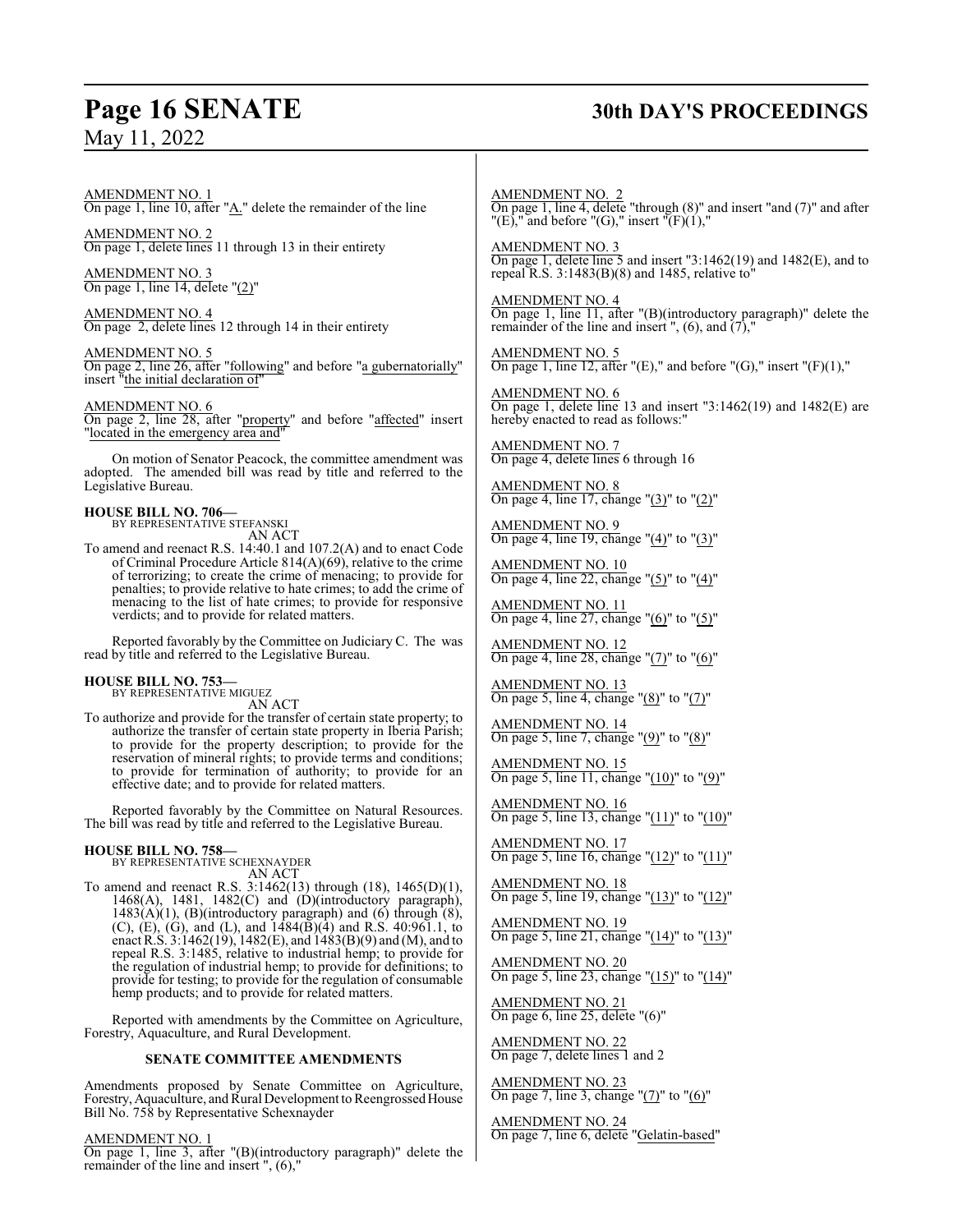## **30th DAY'S PROCEEDINGS Page 17 SENATE**

# May 11, 2022

AMENDMENT NO. 25 On page 7, delete line 7

AMENDMENT NO. 26 On page 7, line 10, change " $(8)$ " to " $(a)$ "

AMENDMENT NO. 27

On page 7, between lines 11 and 12, insert the following:

"(b) Any consumable hemp product that exceeds the THC limits provided in this Paragraph that was registered with the department prior to the effective date of this Act may be sold in Louisiana until January 1, 2023."

AMENDMENT NO. 28 On page 7, line 12, change "(9)" to "(7)"

#### AMENDMENT NO. 29

On page 7, between lines 26 and 27, insert the following: "(3) Any label that does not meet the criteria provided in this Subsection that was approved by the department prior to the effective date of this Act may be used in Louisiana until July 1, 2023."

AMENDMENT NO. 30

On page 8, line 1, after "E." and before "The" insert "(1)"

AMENDMENT NO. 31 On page 8, line 3, change " $(1)$ " to " $(a)$ "

AMENDMENT NO. 32 On page 8, line 5, change " $(2)$ " to " $(b)$ "

AMENDMENT NO. 33 On page 8, line 7, change " $(a)$ " to " $(i)$ "

AMENDMENT NO. 34 On page 8, line 8, change "(b)" to "(ii)"

AMENDMENT NO. 35 On page 8, line 9, change " $(3)$ " to " $(c)$ "

#### AMENDMENT NO. 36

On page 8, delete line 12 and insert the following:

"(2) The application for registration shall include verification that the product was produced from hemp. Acceptable forms of verification shall be determined by the department and may include a copy of the hemp grower or processor's license.

(3) Any application for registration that does not meet the criteria provided in this Subsection that was approved by the department prior to the effective date of this Act may be used in Louisiana until July 1, 2023.

F. The certificate of analysis required by Subsection E of this Section shall be completed by an independent laboratory that meets the following criteria:

(1)(a) If the laboratory is located outside of Louisiana,  $\overline{1}$  is it is accredited <del>as a testing laboratory approved by the department.</del> by the International Organization for Standardization or other accrediting entity approved by the department.

(b) If the laboratory is located in Louisiana, it shall:

(i) Pass an on-site facility inspection conducted by the department.

(ii) Provide documentation that the owner has operated a stateapproved, active medical marijuana or hemp laboratory in another state for at least the past twelve months.

(iii) Be accredited by the International Organization for Standardization or other accrediting entity approved by the department or have an application pending for International Organization for Standardization accreditation. If the accreditation is not achieved within nine months of the department's inspection, the department shall not accept any additional certificates of analysis from the laboratory until such accreditation is received."

AMENDMENT NO. 37 On page 9, delete lines 9 through 11

#### AMENDMENT NO. 38

On page 9, delete line 28 and insert the following:

"Section 3. R.S. 3:1483(B)(8) and 1485 are hereby repealed in their entirety.

Section 4. This Act shall become effective upon signature by the governor or, if not signed by the governor, upon expiration of the time for bills to become law without signature by the governor, as provided by Article III, Section 18 of the Constitution of Louisiana. If vetoed by the governor and subsequently approved by the legislature, this Act shall become effective on the day following such approval.

On motion of Senator Cathey, the committee amendment was adopted. The amended bill was read by title and referred to the Legislative Bureau.

#### **HOUSE BILL NO. 829—**

BY REPRESENTATIVE STEFANSKI AN ACT

To amend and reenact R.S. 26:274(A)(2) and 308(B), (C)(8), (11)(c), and (J) and to enact R.S.  $26:308(\dot{C})(12)(b)(i)$  and (ii), relative to the delivery of alcoholic beverages; to provide relative to third party delivery companies and platforms; to provide for requirements for alcoholic beverage delivery agreements; to provide for penalties; to provide for an effective date; and to provide for related matters.

Reported with amendments by the Committee on Judiciary B.

#### **SENATE COMMITTEE AMENDMENTS**

Amendments proposed by Senate Committee on Judiciary B to Engrossed House Bill No. 829 by Representative Stefanski

#### AMENDMENT NO. 1

On page 2, line 17, after "enter into" delete "an" and insert "a written"

#### AMENDMENT NO. 2

On page 3, line 22, after "writing" insert "or via electronic means"

On motion of Senator Smith, the committee amendment was adopted. The amended bill was read by title and referred to the Legislative Bureau.

**HOUSE BILL NO. 890—** BY REPRESENTATIVE ROBBY CARTER AN ACT

To authorize and provide for the transfer of certain state property; to authorize the transfer of certain state property in Tangipahoa Parish; to provide for the property description; to provide for the reservation of mineral rights; to provide terms and conditions; to provide for termination of authority; to provide for an effective date; and to provide for related matters.

Reported favorably by the Committee on Natural Resources. The bill was read by title and referred to the Legislative Bureau.

#### **HOUSE BILL NO. 903—**

BY REPRESENTATIVE GREGORY MILLER

#### AN ACT

To amend and reenact R.S. 35:626(B) and to enact R.S. 35:626(C), relative to notaries; to provide relative to remote online notarization; to provide relative to execution of certain notarial acts; and to provide for related matters.

Reported favorably by the Committee on Judiciary A. The bill was read by title and referred to the Legislative Bureau.

**HOUSE BILL NO. 905—** BY REPRESENTATIVE GREGORY MILLER AN ACT

To amend and reenact Code of Civil Procedure Article 4614, relative to partition of co-owned property; to provide relative to purchase by a co-owner; to provide for credit for property interest in property; and to provide for related matters.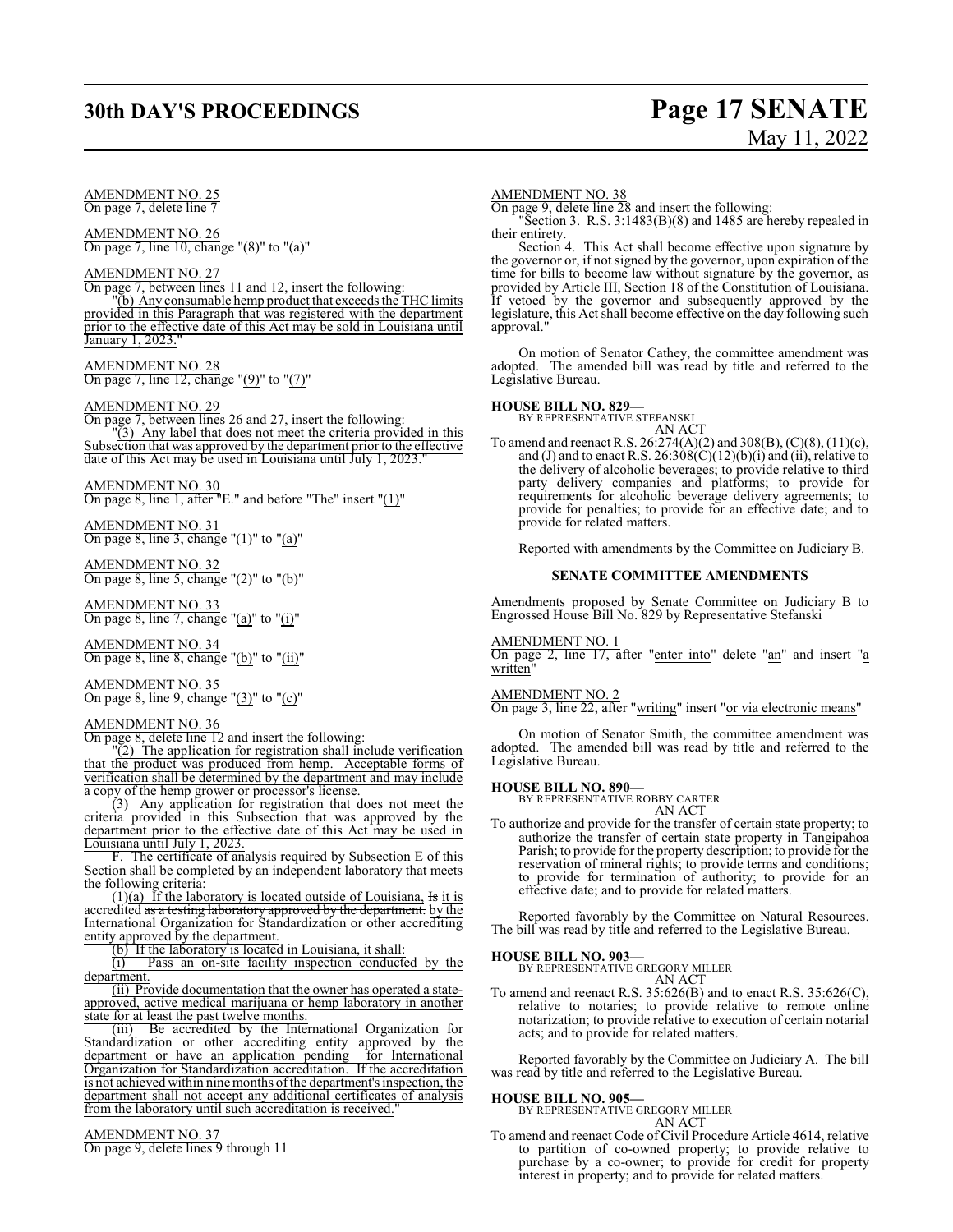## **Page 18 SENATE 30th DAY'S PROCEEDINGS**

Reported favorably by the Committee on Judiciary A. The bill was read by title and referred to the Legislative Bureau.

#### **Bagneris Rule**

Senator Mizell moved to invoke the rule to temporarily pass over controversial Senate Bills on Third Reading and Final Passage with the intention of taking them up later, in their regular order and to suspend the rules to specifically start with Senate Bill No. 124.

Without objection, so ordered.

### **Senate Bills and Joint Resolutions on Third Reading and Final Passage**

#### **Senator Mizell in the Chair**

#### **SENATE BILL NO. 344—** BY SENATOR HENSGENS

AN ACT

To amend and reenact R.S.  $27:601(B)$  and  $625(G)(6)$  and to enact R.S. 27:625(G)(7), relative to sports wagering; to provide regarding definitions, enforcement, licenses and permits, and wagering; to provide regarding requirements and regulations; to provide regarding revenue allocation; and to provide for related matters.

On motion of Senator Hensgens the bill was read by title and recommitted to the Committee on Finance.

#### **SENATE BILL NO. 473—**

BY SENATORS MILLIGAN AND FESI AND REPRESENTATIVE MIKE JOHNSON

#### AN ACT

To enact Part III-C of Chapter 5 of Title 17 of the Louisiana Revised Statutes of 1950, to be comprised of R.S. 17:1826.1 through 1826.4, relative to foreign sources of funds; to provide for reporting of certain foreign sources of monies used as gifts or grants or in contracts involving certain postsecondary education institutions; to provide for use of certain monies to fund employment of and study by foreign graduate students and faculty in a research capacity; and to provide for related matters.

#### **Floor Amendments**

Senator Fred Mills sent up floor amendments.

#### **SENATE FLOOR AMENDMENTS**

Amendments proposed by Senator Fred Mills on behalf of the Legislative Bureau to Reengrossed Senate Bill No. 473 by Senator Milligan

AMENDMENT NO. 1 On page 4, line 9, following "**gift**" delete "**,**"

AMENDMENT NO. 2 On page 5, line 9, change "**State General Fund**" to "**state general fund**"

AMENDMENT NO. 3 On page 8, line 24, change "**R.S. 17:1818.1**" to "**R.S. 17:1826.2**"

On motion of Senator Fred Mills, the amendments were adopted.

#### **Floor Amendments**

Senator Milligan proposed the following amendments.

#### **SENATE FLOOR AMENDMENTS**

Amendments proposed by Senator Milligan to Reengrossed Senate Bill No. 473 by Senator Milligan

#### AMENDMENT NO. 1

On page 3, line 22, after "**institution**" insert "**and its affiliate organizations**"

AMENDMENT NO. 2

On page 8, line 15, change "**state college or university**" to "**postsecondary education institution**"

On motion of Senator Milligan, the amendments were adopted.

The bill was read by title. Senator Milligan moved the final passage of the amended bill.

#### **ROLL CALL**

The roll was called with the following result:

#### YEAS

| Abraham<br>Allain<br><b>Bernard</b><br>Boudreaux<br>Bouie<br>Carter<br>Cathey<br>Connick<br>Fesi<br>Fields<br>Foil<br>Harris<br>Total $-35$ | Henry<br>Hensgens<br>Hewitt<br>Jackson<br>Lambert<br>Luneau<br>McMath<br>Milligan<br>Mills, F.<br>Mills, R.<br>Mizell<br>Morris<br><b>NAYS</b> | Peacock<br>Pope<br>Price<br>Reese<br>Smith<br>Stine<br>Talbot<br>Tarver<br>Ward<br>White<br>Womack |
|---------------------------------------------------------------------------------------------------------------------------------------------|------------------------------------------------------------------------------------------------------------------------------------------------|----------------------------------------------------------------------------------------------------|
| Total $-0$                                                                                                                                  | <b>ABSENT</b>                                                                                                                                  |                                                                                                    |
| Mr. President                                                                                                                               | Barrow                                                                                                                                         | Cloud                                                                                              |

The Chair declared the amended bill was passed, ordered rereengrossed and sent to the House. Senator Milligan moved to reconsider the vote by which the bill was passed and laid the motion on the table.

#### **House Concurrent Resolutions on Second Reading Reported by Committees**

**HOUSE CONCURRENT RESOLUTION NO. 11—** BY REPRESENTATIVES MIKE JOHNSON, ADAMS, BOYD, DEVILLIER, FIRMENT, ILLG, IVEY, AND TARVER

A CONCURRENT RESOLUTION

To urge and request the legislatures of each state of the United States to pass similar concurrent resolutions calling upon the Congress of the United States of America to support legislation and to take such actions as a necessary to review and eliminate all provisions of federal law that reduce Social Security benefits for those receiving pension benefits from federal, state, or local government retirement or pension systems, plans, or funds.

Reported with amendments by the Committee on Retirement.

#### **SENATE COMMITTEE AMENDMENTS**

Amendments proposed by Senate Committee on Retirement to Engrossed House Concurrent Resolution No. 11 by Representative Mike Johnson

#### AMENDMENT NO. 1

Total - 3

On page 3, between lines 4 and 5 insert:

"WHEREAS, the Legislature of Louisiana adopted House Concurrent Resolution No. 7 of the 2021 Regular Session memorializing congress to support H.R. 82 of the 117<sup>th</sup> Congress and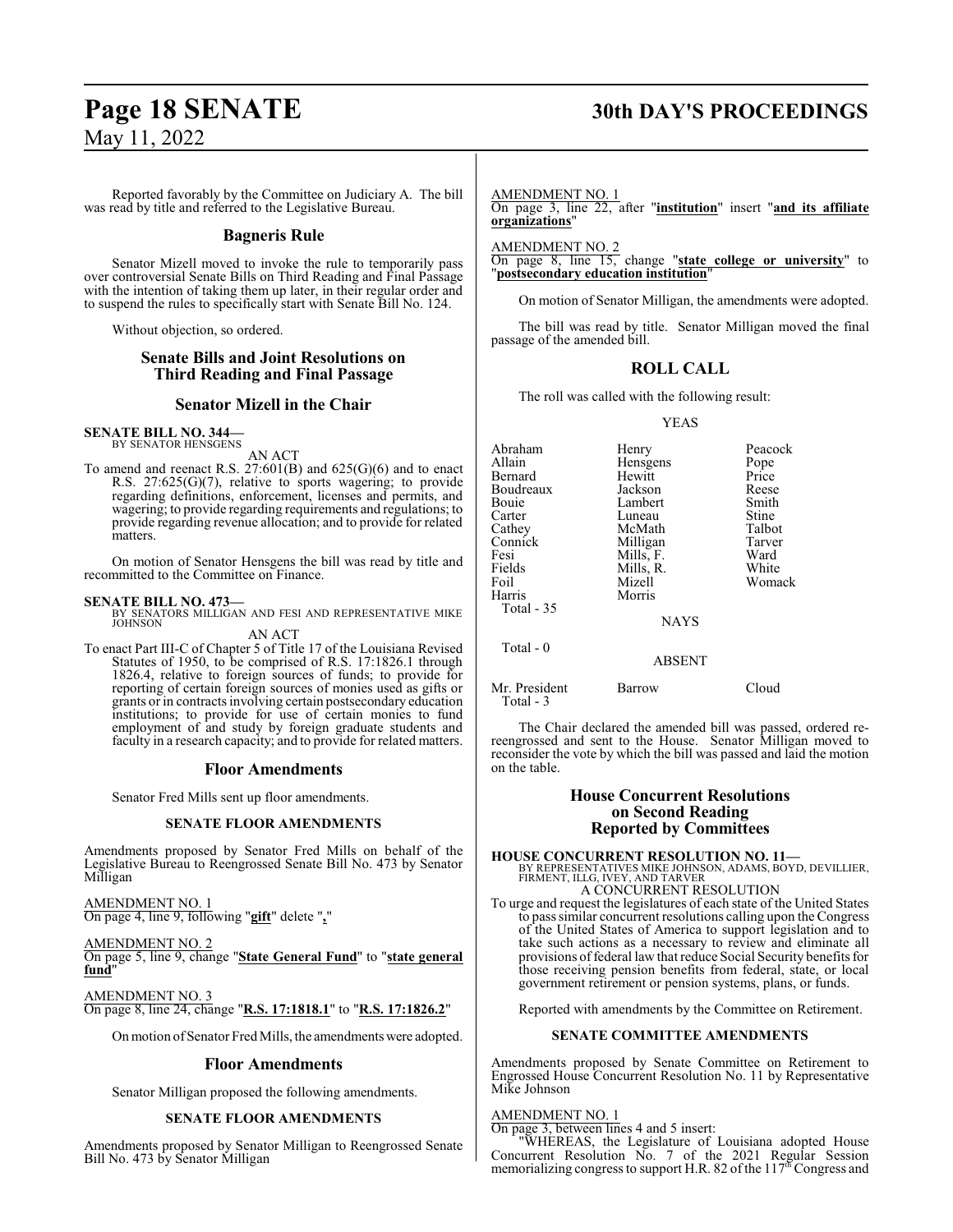# **30th DAY'S PROCEEDINGS Page 19 SENATE**

# May 11, 2022

any other federal legislation that would review and reduce or eliminate the GPO and the WEP."

AMENDMENT NO. 2

Total - 3

On page 3, at the end of line 15, insert "presiding"

On motion of Senator Price, the committee amendment was adopted.

The resolution was read by title. Senator Price moved to concur in the amended House Concurrent Resolution.

#### **ROLL CALL**

The roll was called with the following result:

#### YEAS

| Abraham<br>Allain<br>Bernard<br>Boudreaux<br>Bouie<br>Carter<br>Cathey<br>Connick<br>Fesi<br>Fields<br>Foil<br>Harris<br><b>Total - 35</b> | Henry<br>Hensgens<br>Hewitt<br>Jackson<br>Lambert<br>Luneau<br>McMath<br>Milligan<br>Mills, F.<br>Mills, R.<br>Mizell<br>Morris<br><b>NAYS</b> | Peacock<br>Pope<br>Price<br>Reese<br>Smith<br>Stine<br>Talbot<br>Tarver<br>Ward<br>White<br>Womack |
|--------------------------------------------------------------------------------------------------------------------------------------------|------------------------------------------------------------------------------------------------------------------------------------------------|----------------------------------------------------------------------------------------------------|
| Total $-0$                                                                                                                                 | <b>ABSENT</b>                                                                                                                                  |                                                                                                    |
| Mr. President                                                                                                                              | Barrow                                                                                                                                         | Cloud                                                                                              |

The Chair declared the Senate had concurred in the amended House Concurrent Resolution and ordered it returned to the House.

HOUSE CONCURRENT RESOLUTION NO. 57—<br>BY REPRESENTATIVES MCFARLAND, ADAMS, AMEDEE, BACALA,<br>BAGLEY, BISHOP, BOURRIAQUE, BRASS, BROWN, BRYANT, BUTLER,<br>CARRIER, ROBBY CARTER, CREWS, DAVIS, DUBUISSON, DUPLESSIS,<br>ECHOLS, EDMONDS, A CONCURRENT RESOLUTION

To urge and request the Legislature of Louisiana to support the "Greaux the Good" farmers market match program.

Reported favorably by the Committee on Agriculture, Forestry, Aquaculture, and Rural Development.

The resolution was read by title and returned to the Calendar, subject to call.

#### **Bagneris Rule**

Senator Pope moved to invoke the rule to temporarily pass over controversial House Bills on Third Reading and Final Passage with the intention of taking them up later, in their regular order.

Without objection, so ordered.

#### **House Bills and Joint Resolutions on Third Reading and Final Passage**

#### **HOUSE BILL NO. 866—**

BY REPRESENTATIVE FRIEMAN AN ACT

To amend and reenact R.S. 22:165(B) and to enact R.S. 22:81(D), 82(D) and (E), 111(D), 112(D) and (E), and 165(C), relative to capital and surplus requirements for certain domestic insurers; to provide for minimum requirements for domestic insurers writing homeowners' insurance and fire and allied lines insurance; and to provide for related matters.

The bill was read by title. Senator Bouie moved the final passage of the bill.

#### **ROLL CALL**

The roll was called with the following result:

#### YEAS

| Abraham<br>Allain                      | Harris<br>Henry | Morris<br>Peacock |
|----------------------------------------|-----------------|-------------------|
| Barrow                                 | Hensgens        | Pope              |
| Bernard                                | Hewitt          | Price             |
| Boudreaux                              | Jackson         | Reese             |
| Bouie                                  | Lambert         | Smith             |
| Carter                                 | Luneau          | Stine             |
| Cathey                                 | McMath          | Talbot            |
| Connick                                | Milligan        | Tarver            |
| Fesi                                   | Mills, F.       | Ward              |
| Fields                                 | Mills, R.       | White             |
| Foil                                   | Mizell          | Womack            |
| Total - 36                             |                 |                   |
|                                        | <b>NAYS</b>     |                   |
| Total $-0$                             |                 |                   |
|                                        | <b>ABSENT</b>   |                   |
| $M_{\odot}$ D <sub>rea</sub> : $1_{2}$ | $C1 - 1$        |                   |

Mr. President Cloud Total - 2

The Chair declared the bill was passed and ordered it returned to the House. Senator Bouie moved to reconsider the vote by which the bill was passed and laid the motion on the table.

#### **HOUSE BILL NO. 632—**

BY REPRESENTATIVE MCFARLAND AN ACT

To enact R.S. 30:2004(19) and R.S. 47:301(31) and 818.2(74), relative to small refineries; to provide definitions applicable to the La. Environmental Quality Act; and to provide for related matters.

The bill was read by title. Senator Ward moved the final passage of the bill.

#### **ROLL CALL**

The roll was called with the following result:

#### YEAS

Abraham Harris Peacock Allain Henry Pope<br>
Barrow Hensgens Price Bernard Hewitt Reese Boudreaux Jackson Smith Bouie Lambert Stine<br>
Carter Luneau Talbot Carter Luneau Talbot<br>Cathey McMath Tarver Connick Milligan Ward<br>
Fesi Mills. R. White Fesi Mills, R.<br>Fields Mizell Fields Mizell Womack Morris

Hensgens Price<br>Hewitt Reese McMath Tarve<br>
Milligan Ward

Total - 35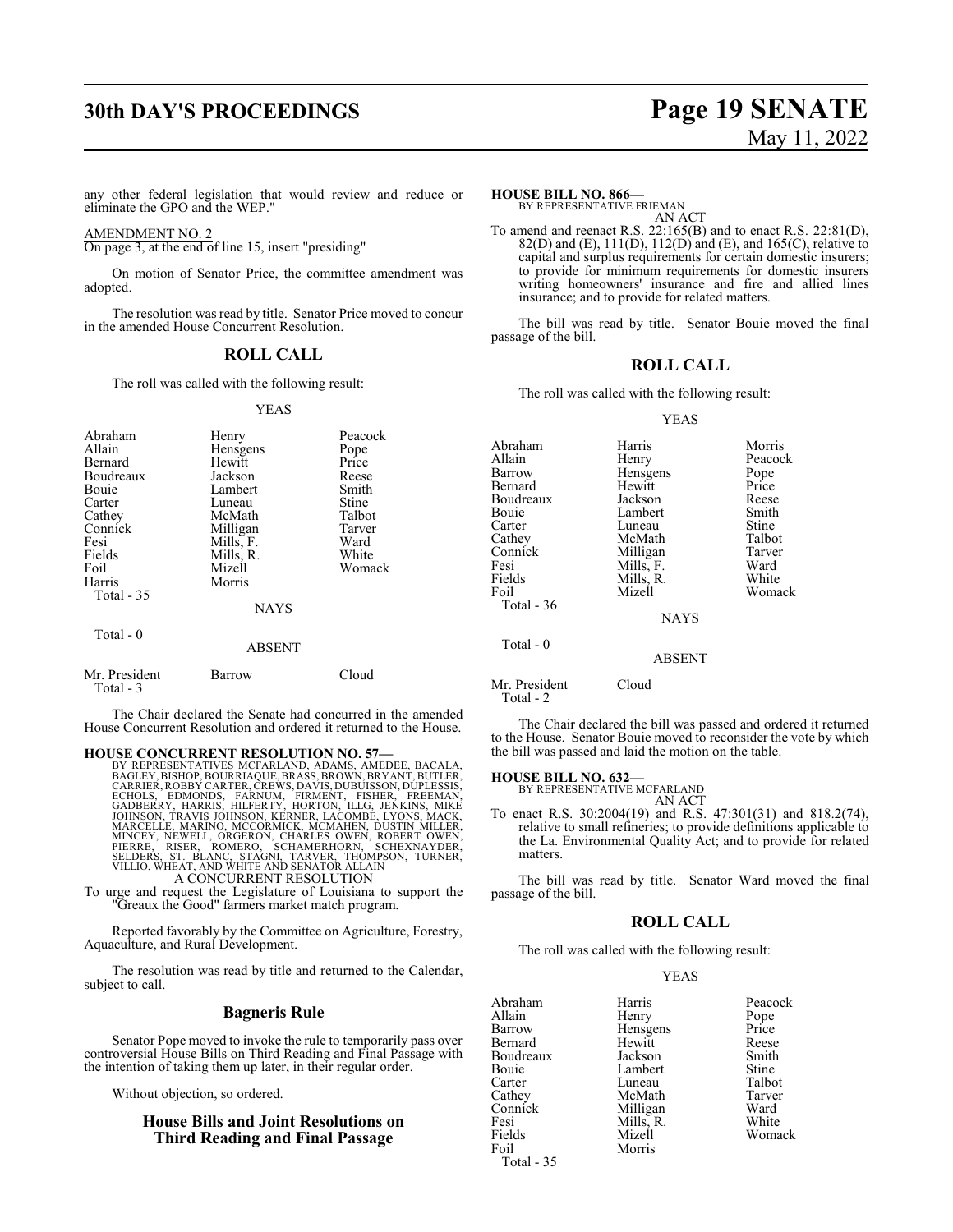## NAYS

ABSENT

| Mr. President | Cloud | Mills, F. |
|---------------|-------|-----------|
| Total - 3     |       |           |

The Chair declared the bill was passed and ordered it returned to the House. Senator Ward moved to reconsider the vote by which the bill was passed and laid the motion on the table.

#### **HOUSE BILL NO. 276—**

- BY REPRESENTATIVES BISHOP, AMEDEE, BRYANT, CARRIER,<br>DEVILLIER, EMERSON, FISHER, JORDAN, LARVADAIN, MAGEE,<br>CHARLES OWEN,SELDERS,AND ZERINGUE AN ACT
- To amend and reenact R.S. 45:1363(introductory paragraph), (1), and (14), relative to franchise fees associated with video services; to provide for certain definitions; to provide for an effective date; and to provide for related matters.

The bill was read by title. Senator Allain moved the final passage of the bill.

### **ROLL CALL**

The roll was called with the following result:

#### YEAS

| Abraham<br>Allain<br>Barrow<br>Bernard<br>Boudreaux<br>Bouie<br>Carter<br>Cathey<br>Connick<br>Fesi<br>Fields<br>Foil<br>Total $-35$ | Harris<br>Henry<br>Hensgens<br>Hewitt<br>Jackson<br>Lambert<br>Luneau<br>McMath<br>Milligan<br>Mills, F.<br>Mills, R.<br>Mizell | Morris<br>Peacock<br>Pope<br>Price<br>Reese<br>Smith<br>Stine<br>Talbot<br>Tarver<br>Ward<br>Womack |
|--------------------------------------------------------------------------------------------------------------------------------------|---------------------------------------------------------------------------------------------------------------------------------|-----------------------------------------------------------------------------------------------------|
|                                                                                                                                      | <b>NAYS</b>                                                                                                                     |                                                                                                     |
| Total - 0                                                                                                                            | ABSENT                                                                                                                          |                                                                                                     |
| Mr. President<br>Total - 3                                                                                                           | Cloud                                                                                                                           | White                                                                                               |

The Chair declared the bill was passed and ordered it returned to the House. Senator Allain moved to reconsider the vote by which the bill was passed and laid the motion on the table.

## **HOUSE BILL NO. 6—** BY REPRESENTATIVE ECHOLS

AN ACT

To enact R.S. 13:5554.8, relative to the payment of group insurance premiums for retired sheriffs and deputy sheriffs in Ouachita Parish; to create a permanent fund; to require the depositing of certain monies into the fund; to provide for investment of monies in the fund; to authorize the withdrawal of earnings; to provide for limitations on appropriations from the fund; to provide for audits of the fund; to provide for the membership and election on the investment advisory board; and to provide for related matters.

The bill was read by title. Senator Morris moved the final passage of the bill.

## **Page 20 SENATE 30th DAY'S PROCEEDINGS**

### **ROLL CALL**

The roll was called with the following result:

#### YEAS

| Abraham<br>Barrow<br>Bernard<br>Boudreaux<br>Bouie<br>Carter<br>Cathey<br>Connick<br>Fesi<br>Fields<br>Foil<br>Harris<br><b>Total - 34</b> | Henry<br>Hensgens<br>Hewitt<br>Jackson<br>Lambert<br>Luneau<br>McMath<br>Milligan<br>Mills, F.<br>Mills, R.<br>Mizell<br>Morris | Peacock<br>Pope<br>Price<br>Reese<br>Smith<br>Stine<br>Talbot<br>Tarver<br>Ward<br>Womack |
|--------------------------------------------------------------------------------------------------------------------------------------------|---------------------------------------------------------------------------------------------------------------------------------|-------------------------------------------------------------------------------------------|
|                                                                                                                                            | <b>NAYS</b>                                                                                                                     |                                                                                           |
| Total $-0$                                                                                                                                 | <b>ABSENT</b>                                                                                                                   |                                                                                           |
| Mr. President<br>Allain                                                                                                                    | Cloud<br>White                                                                                                                  |                                                                                           |

The Chair declared the bill was passed and ordered it returned to the House. Senator Morris moved to reconsider the vote by which the bill was passed and laid the motion on the table.

## **HOUSE BILL NO. 10—** BY REPRESENTATIVE MCFARLAND

Total - 4

#### AN ACT

To amend and reenact R.S. 13:5554(J), relative to the Winn Parish Sheriff's Office; to provide for insurance premium payments for sheriff and deputy sheriff retirees; to provide for applicability; and to provide for related matters.

The bill was read by title. Senator Morris moved the final passage of the bill.

### **ROLL CALL**

The roll was called with the following result:

YEAS

| Abraham<br>Allain                   | Foil<br>Harris  | Mizell<br>Morris |
|-------------------------------------|-----------------|------------------|
| Barrow                              | Henry           | Peacock          |
| Bernard                             | Hensgens        | Pope             |
| Boudreaux                           | Hewitt          | Price            |
| Bouie                               | Jackson         | Reese            |
| Carter                              | Lambert         | Stine            |
| Cathey                              | McMath          | Talbot           |
| Connick                             | Milligan        | Tarver           |
| Fesi                                | Mills, F.       | Ward             |
| Fields                              | Mills, R.       | Womack           |
| Total $-33$                         |                 |                  |
|                                     | <b>NAYS</b>     |                  |
| Total - 0                           |                 |                  |
|                                     | <b>ABSENT</b>   |                  |
| Mr. President<br>Cloud<br>Total - 5 | Luneau<br>Smith | White            |

The Chair declared the bill was passed and ordered it returned to the House. Senator Morris moved to reconsider the vote by which the bill was passed and laid the motion on the table.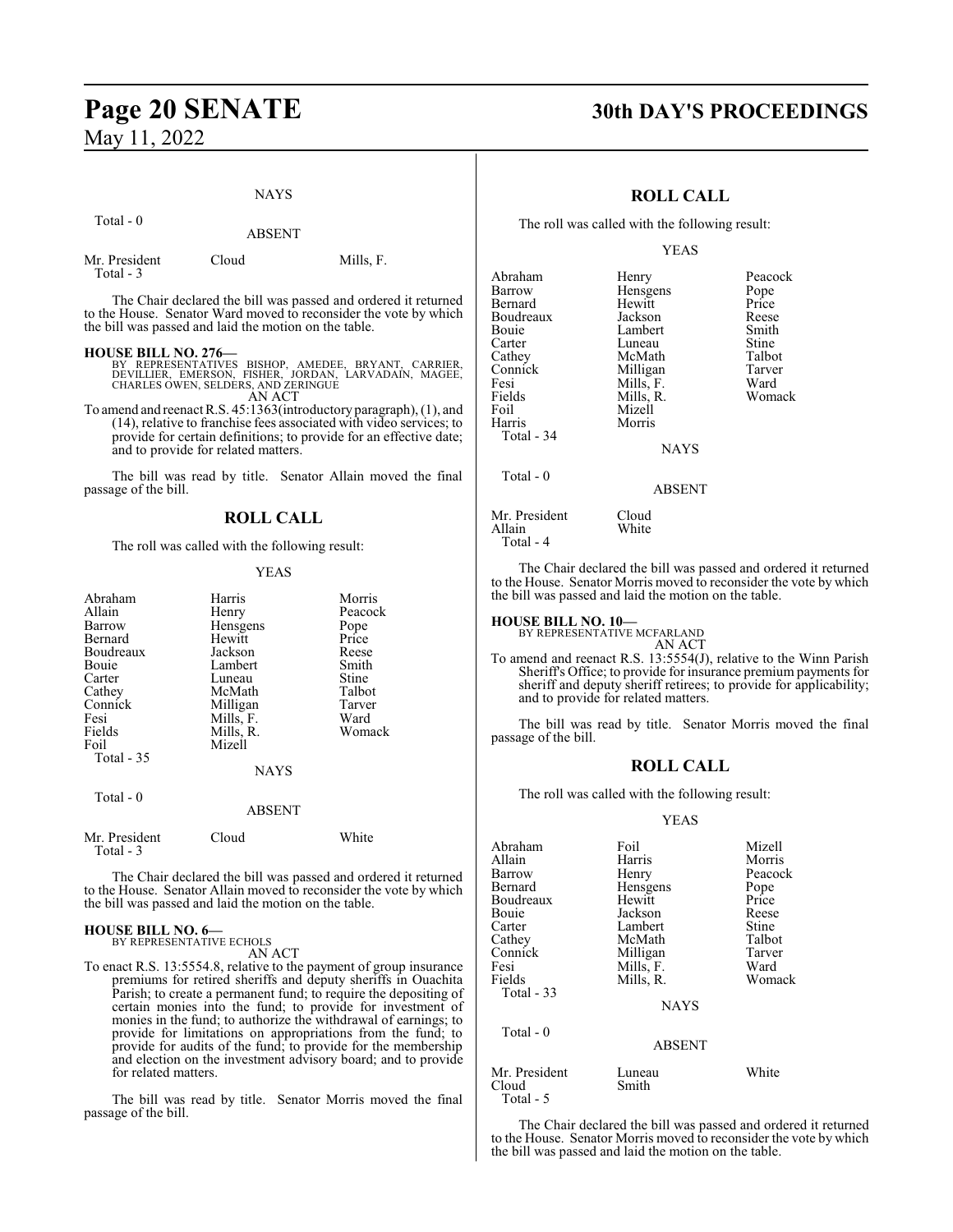## **30th DAY'S PROCEEDINGS Page 21 SENATE**

# May 11, 2022

#### **HOUSE BILL NO. 15—** BY REPRESENTATIVE BAGLEY

AN ACT

To enact R.S.  $13:3049(B)(1)(e)(viii)$  and R.S.  $15:255(X)$ , relative to costs of court; to authorize the transfer of surplus monies in the Forty-Second Judicial District; to provide for the transfer procedures of funds; and to provide for related matters.

The bill was read by title. Senator Peacock moved the final passage of the bill.

### **ROLL CALL**

The roll was called with the following result:

#### YEAS

| Abraham                    | Harris        | Morris  |
|----------------------------|---------------|---------|
| Allain                     | Henry         | Peacock |
| Barrow                     | Hensgens      | Pope    |
| Bernard                    | Hewitt        | Price   |
| Boudreaux                  | Jackson       | Reese   |
| Bouie                      | Lambert       | Smith   |
| Carter                     | Luneau        | Stine   |
| Cathey                     | McMath        | Talbot  |
| Connick                    | Milligan      | Tarver  |
| Fesi                       | Mills, F.     | Ward    |
| Fields                     | Mills, R.     | Womack  |
| Foil                       | Mizell        |         |
| Total $-35$                |               |         |
|                            | <b>NAYS</b>   |         |
| Total - 0                  |               |         |
|                            | <b>ABSENT</b> |         |
| Mr. President<br>Total - 3 | Cloud         | White   |

The Chair declared the bill was passed and ordered it returned to the House. Senator Peacock moved to reconsider the vote by which the bill was passed and laid the motion on the table.

#### **HOUSE BILL NO. 58—**

BY REPRESENTATIVE GREGORY MILLER AN ACT

To amend and reenact Code of Civil Procedure Article 4566(D), relative to management of affairs of the interdict; to provide relative to individuals with permanent disabilities; to provide for irrevocable trusts; to provide for termination; and to provide for related matters.

The bill was read by title. Senator Foil moved the final passage of the bill.

### **ROLL CALL**

The roll was called with the following result:

#### YEAS

| Abraham<br>Allain<br>Barrow<br>Bernard<br>Boudreaux<br>Bouie<br>Carter<br>Cathey<br>Connick | Harris<br>Henry<br>Hensgens<br>Hewitt<br>Jackson<br>Lambert<br>Luneau<br>McMath<br>Milligan | Morris<br>Peacock<br>Pope<br>Price<br>Reese<br>Smith<br>Stine<br>Talbot<br>Tarver |
|---------------------------------------------------------------------------------------------|---------------------------------------------------------------------------------------------|-----------------------------------------------------------------------------------|
| Fesi                                                                                        | Mills, F.                                                                                   | Ward                                                                              |
| Fields<br>Foil                                                                              | Mills, R.<br>Mizell                                                                         | Womack                                                                            |

Total - 35

#### **NAYS**

ABSENT

Mr. President Cloud White

Total - 0

Total - 3

The Chair declared the bill was passed and ordered it returned to the House. Senator Foil moved to reconsider the vote by which the bill was passed and laid the motion on the table.

**HOUSE BILL NO. 60—** BY REPRESENTATIVES ZERINGUE AND HUGHES

AN ACT To amend and reenact R.S. 13:1595(C), relative to Orleans Parish Juvenile Court; to abolish specific judgeships upon vacancy in the Orleans Parish Juvenile Court; and to provide for related matters.

The bill was read by title. Senator Allain moved the final passage of the bill.

### **ROLL CALL**

The roll was called with the following result:

#### YEAS

| Abraham<br>Barrow<br>Bernard<br>Boudreaux<br>Bouie<br>Carter<br>Cathey<br>Connick<br>Fesi<br>Fields<br>Foil<br>Harris<br>Total - 34 | Henry<br>Hensgens<br>Hewitt<br>Jackson<br>Lambert<br>Luneau<br>McMath<br>Milligan<br>Mills, F.<br>Mills, R.<br>Mizell<br>Morris | Peacock<br>Pope<br>Price<br>Reese<br>Smith<br>Stine<br>Talbot<br>Tarver<br>Ward<br>Womack |
|-------------------------------------------------------------------------------------------------------------------------------------|---------------------------------------------------------------------------------------------------------------------------------|-------------------------------------------------------------------------------------------|
|                                                                                                                                     | <b>NAYS</b>                                                                                                                     |                                                                                           |
| Total $-0$                                                                                                                          | <b>ABSENT</b>                                                                                                                   |                                                                                           |
| Mr. President                                                                                                                       | Cloud                                                                                                                           |                                                                                           |

Allain White Total - 4

#### **Explanation of Vote**

Senator Allain stated he appeared as absent on the vote on House Bill No. 60. He intended to vote yea and asked that the Official Journal so state.

The Chair declared the bill was passed and ordered it returned to the House. Senator Allain moved to reconsider the vote by which the bill was passed and laid the motion on the table.

#### **HOUSE BILL NO. 105—**

BY REPRESENTATIVE BOURRIAQUE

AN ACT

To enact R.S. 13:5554.8, relative to the payment of group insurance premiums for retired sheriffs and deputy sheriffs in Cameron Parish; to create a permanent fund; to require the depositing of certain monies into the fund; to provide for investment of monies in the fund; to authorize the withdrawal of earnings; to provide for limitations on appropriations from the fund; to provide for audits of the fund; to provide for the membership and election on the investment advisory board; and to provide for related matters.

The bill was read by title. Senator Abraham moved the final passage of the bill.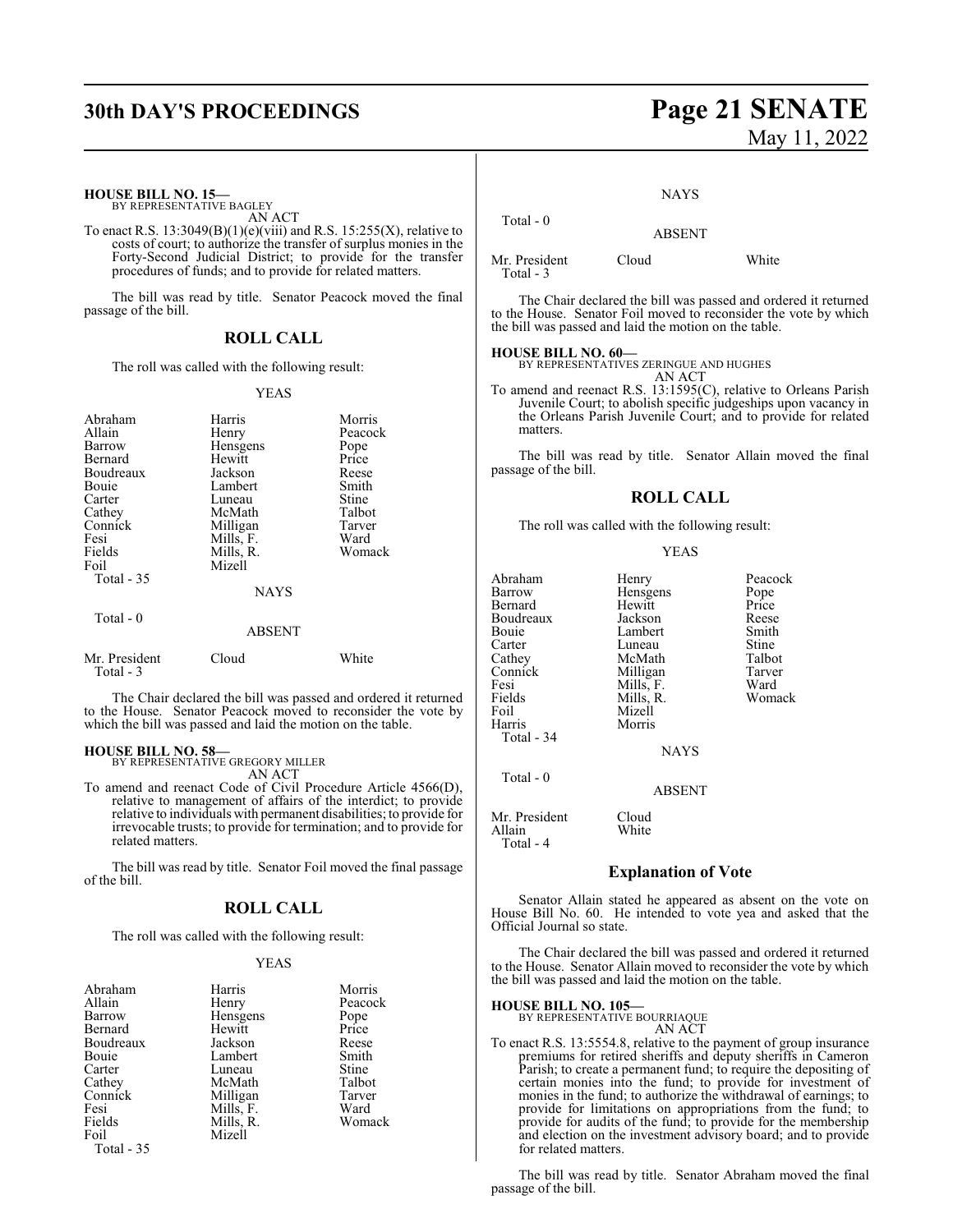## **ROLL CALL**

The roll was called with the following result:

|                                                                                                                                      | <b>YEAS</b>                                                                                                                                    |                                                                                                     |
|--------------------------------------------------------------------------------------------------------------------------------------|------------------------------------------------------------------------------------------------------------------------------------------------|-----------------------------------------------------------------------------------------------------|
| Abraham<br>Allain<br>Barrow<br>Bernard<br>Boudreaux<br>Bouie<br>Carter<br>Cathey<br>Connick<br>Fesi<br>Fields<br>Foil<br>Total $-35$ | Harris<br>Henry<br>Hensgens<br>Hewitt<br>Jackson<br>Lambert<br>Luneau<br>McMath<br>Milligan<br>Mills, F.<br>Mills, R.<br>Mizell<br><b>NAYS</b> | Morris<br>Peacock<br>Pope<br>Price<br>Reese<br>Smith<br>Stine<br>Talbot<br>Tarver<br>Ward<br>Womack |
| Total - 0                                                                                                                            | <b>ABSENT</b>                                                                                                                                  |                                                                                                     |
| Mr. President                                                                                                                        | Cloud                                                                                                                                          | White                                                                                               |

The Chair declared the bill was passed and ordered it returned to the House. Senator Abraham moved to reconsider the vote by which the bill was passed and laid the motion on the table.

#### **HOUSE BILL NO. 111—**

Total - 3

BY REPRESENTATIVE RISER AN ACT

To amend and reenact R.S. 13:5554(S)(1)(intro para) and (2), relative to the Franklin Parish Sheriff's Office; to provide for insurance premium payments for sheriff and deputy sheriff retirees; to provide for life insurance; to provide for applicability; and to provide for related matters.

The bill was read by title. Senator Womack moved the final passage of the bill.

### **ROLL CALL**

The roll was called with the following result:

#### YEAS

| Abraham<br>Allain<br>Barrow<br>Bernard<br>Boudreaux<br>Bouie<br>Carter<br>Cathey<br>Connick<br>Fesi<br>Fields<br>Foil<br>Total - 34 | Harris<br>Henry<br>Hensgens<br>Hewitt<br>Jackson<br>Lambert<br>Luneau<br>McMath<br>Milligan<br>Mills, F.<br>Mills, R.<br>Mizell<br><b>NAYS</b> | Morris<br>Peacock<br>Pope<br>Price<br>Reese<br>Smith<br>Stine<br>Talbot<br>Tarver<br>Womack |
|-------------------------------------------------------------------------------------------------------------------------------------|------------------------------------------------------------------------------------------------------------------------------------------------|---------------------------------------------------------------------------------------------|
| Total $-0$                                                                                                                          | <b>ABSENT</b>                                                                                                                                  |                                                                                             |
| Mr. President<br>Cloud                                                                                                              | Ward<br>White                                                                                                                                  |                                                                                             |

Total - 4

The Chair declared the bill was passed and ordered it returned to the House. Senator Womack moved to reconsider the vote by which the bill was passed and laid the motion on the table.

## **Page 22 SENATE 30th DAY'S PROCEEDINGS**

**HOUSE BILL NO. 134—**

BY REPRESENTATIVE MARINO AN ACT

To amend and reenact R.S. 14:67.3(C), relative to the crime of false statements and false or altered documents; to provide relative to the payment of restitution for the crime; and to provide for related matters.

The bill was read by title. Senator Foil moved the final passage of the bill.

## **ROLL CALL**

The roll was called with the following result:

#### YEAS

| Abraham<br>Barrow<br>Bernard<br>Boudreaux<br>Bouie<br>Cathey | Harris<br>Henry<br>Hensgens<br>Hewitt<br>Jackson<br>Lambert<br>Luneau<br>McMath | Mizell<br>Morris<br>Peacock<br>Pope<br>Price<br>Smith<br><b>Stine</b><br>Talbot |
|--------------------------------------------------------------|---------------------------------------------------------------------------------|---------------------------------------------------------------------------------|
|                                                              |                                                                                 |                                                                                 |
|                                                              |                                                                                 |                                                                                 |
|                                                              |                                                                                 |                                                                                 |
|                                                              |                                                                                 |                                                                                 |
| Carter                                                       |                                                                                 |                                                                                 |
|                                                              |                                                                                 |                                                                                 |
| Connick                                                      |                                                                                 |                                                                                 |
| Fesi                                                         | Milligan                                                                        | Tarver                                                                          |
| Fields                                                       | Mills, F.                                                                       | Ward                                                                            |
| Foil                                                         | Mills, R.                                                                       | Womack                                                                          |
| Total - 33                                                   |                                                                                 |                                                                                 |
|                                                              | <b>NAYS</b>                                                                     |                                                                                 |
| Total $-0$                                                   |                                                                                 |                                                                                 |
|                                                              | <b>ABSENT</b>                                                                   |                                                                                 |
| Mr. President<br>Allain                                      | Cloud<br>Reese                                                                  | White                                                                           |

Total - 5

The Chair declared the bill was passed and ordered it returned to the House. Senator Foil moved to reconsider the vote by which the bill was passed and laid the motion on the table.

#### **HOUSE BILL NO. 138—**

BY REPRESENTATIVE WHEAT

AN ACT

To provide relative to Act No. 403 of the 2021 Regular Session of the Legislature of Louisiana, relative to tobacco products; to provide for the naming of a previous Act of the legislature; to provide for the naming of a certain Act addressing the use of tobacco products by minors; and to provide for related matters.

The bill was read by title. Senator McMath moved the final passage of the bill.

#### **ROLL CALL**

The roll was called with the following result:

#### YEAS

| Abraham    | Harris    | Peacock      |
|------------|-----------|--------------|
| Allain     | Henry     | Pope         |
| Barrow     | Hensgens  | Price        |
| Bernard    | Hewitt    | Reese        |
| Boudreaux  | Jackson   | Smith        |
| Bouie      | Luneau    | <b>Stine</b> |
| Carter     | McMath    | Talbot       |
| Cathey     | Milligan  | Tarver       |
| Connick    | Mills, F. | Ward         |
| Fesi       | Mills, R. | Womack       |
| Fields     | Mizell    |              |
| Foil       | Morris    |              |
| Total - 34 |           |              |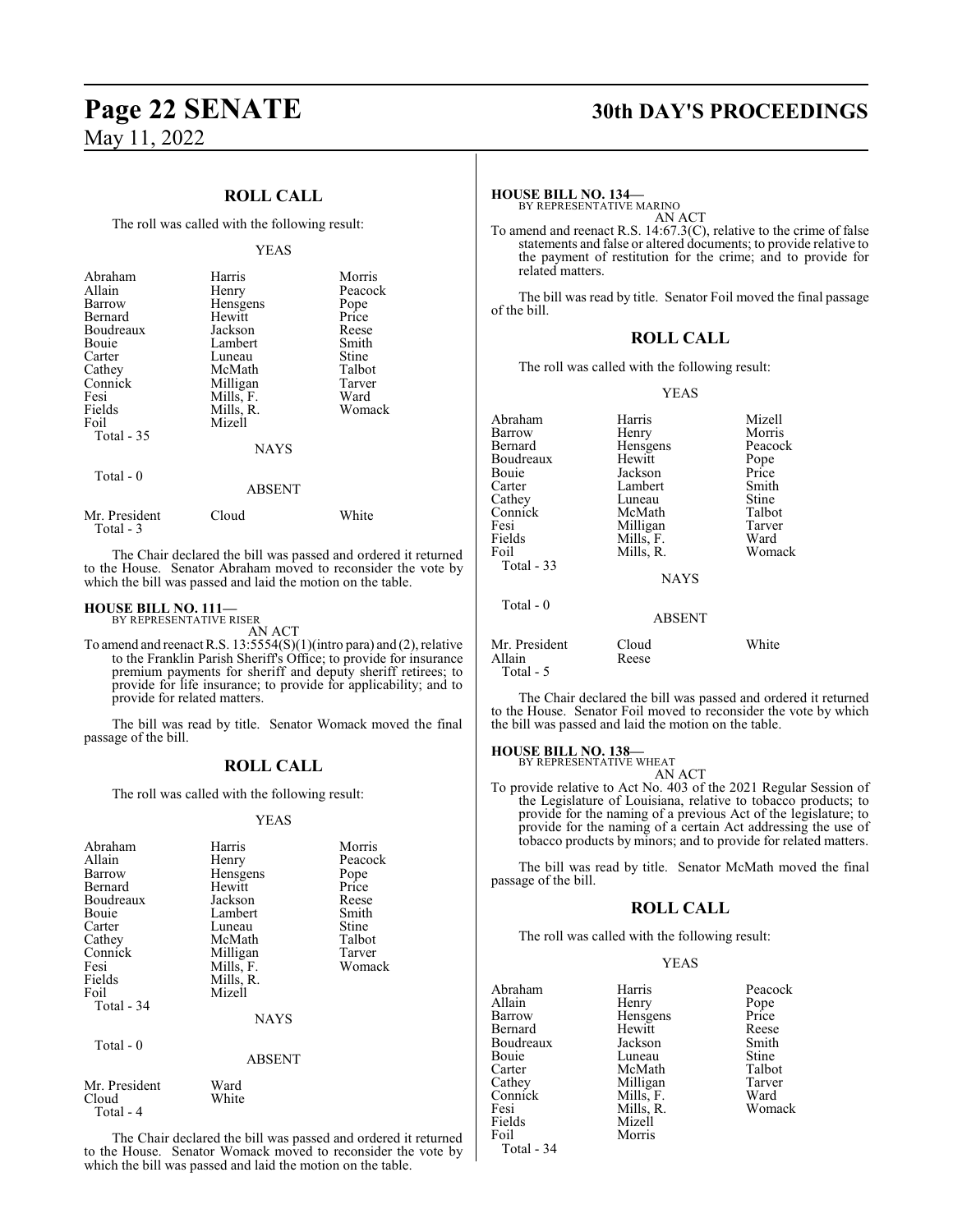## **30th DAY'S PROCEEDINGS Page 23 SENATE**

#### NAYS

ABSENT

to the House. Senator McMath moved to reconsider the vote by which the bill was passed and laid the motion on the table.

Total - 0

Cloud

Mr. President Lambert<br>Cloud White

 Total - 4 The Chair declared the bill was passed and ordered it returned

# **HOUSE BILL NO. 162—** BY REPRESENTATIVE MARINO

AN ACT To amend and reenact Code of Criminal Procedure Article 983(H) and (I), to enact Code of Criminal Procedure Article 983(J) and (K), and to repeal Code of Criminal Procedure Article  $983(F)(4)$ , relative to expungement of records; to provide relative to the fees for expungement of a record; to provide for exemptions offees in certain expungement cases; and to provide for related matters.

The bill was read by title. Senator Foil moved the final passage of the bill.

### **ROLL CALL**

The roll was called with the following result:

#### YEAS

| Abraham<br>Allain<br>Barrow<br>Bernard<br>Boudreaux<br>Bouie<br>Carter<br>Cathey<br>Connick<br>Fesi | Henry<br>Hensgens<br>Hewitt<br>Jackson<br>Lambert<br>Luneau<br>McMath<br>Milligan<br>Mills, F.<br>Mills, R. | Peacock<br>Pope<br>Price<br>Reese<br>Smith<br>Stine<br>Talbot<br>Tarver<br>Ward<br>Womack |
|-----------------------------------------------------------------------------------------------------|-------------------------------------------------------------------------------------------------------------|-------------------------------------------------------------------------------------------|
| Fields<br>Foil<br>Total - 34                                                                        | Mizell<br>Morris<br>NAYS                                                                                    |                                                                                           |
| Total - 0                                                                                           | <b>ABSENT</b>                                                                                               |                                                                                           |
| Mr. President<br>Cloud<br>Total - 4                                                                 | Harris<br>White                                                                                             |                                                                                           |

The Chair declared the bill was passed and ordered it returned to the House. Senator Foil moved to reconsider the vote by which the bill was passed and laid the motion on the table.

## **HOUSE BILL NO. 172—** BY REPRESENTATIVE GREGORY MILLER

AN ACT

To amend and reenact R.S. 9:2061, relative to revocable trusts; to provide for the duties of the trustee to the settlor; and to provide for related matters.

The bill was read by title. Senator Foil moved the final passage of the bill.

#### **ROLL CALL**

The roll was called with the following result:

# May 11, 2022

YEAS

| Abraham<br>Allain<br>Barrow<br>Bernard<br>Boudreaux            | Harris<br>Henry<br>Hensgens<br>Hewitt<br>Jackson                            | Morris<br>Peacock<br>Pope<br>Price<br>Reese          |
|----------------------------------------------------------------|-----------------------------------------------------------------------------|------------------------------------------------------|
| Bouie<br>Carter<br>Cathey<br>Connick<br>Fesi<br>Fields<br>Foil | Lambert<br>Luneau<br>McMath<br>Milligan<br>Mills, F.<br>Mills, R.<br>Mizell | Smith<br>Stine<br>Talbot<br>Tarver<br>Ward<br>Womack |
| Total - 35<br>Total $-0$                                       | <b>NAYS</b>                                                                 |                                                      |
|                                                                | <b>ABSENT</b>                                                               |                                                      |
| Mr. President<br>Total - 3                                     | Cloud                                                                       | White                                                |

The Chair declared the bill was passed and ordered it returned to the House. Senator Foil moved to reconsider the vote by which the bill was passed and laid the motion on the table.

**HOUSE BILL NO. 184—** BY REPRESENTATIVE GREGORY MILLER AN ACT

To amend and reenact Code of Civil Procedure Articles 154(B) and 4862 and to enact Code of Civil Procedure Article  $158(C)$ , relative to the recusal of judges; to provide for time limitations; to provide for the denial of motions to recuse; and to provide for related matters.

The bill was read by title. Senator Smith moved the final passage of the bill.

#### **ROLL CALL**

The roll was called with the following result:

#### YEAS

| Abraham<br>Allain<br>Barrow<br>Bernard<br>Boudreaux<br>Bouie<br>Carter<br>Cathey<br>Connick<br>Fesi<br>Fields | Harris<br>Henry<br>Hensgens<br>Hewitt<br>Jackson<br>Lambert<br>Luneau<br>McMath<br>Milligan<br>Mills, F.<br>Mills, R. | Morris<br>Peacock<br>Pope<br>Price<br>Reese<br>Smith<br>Stine<br>Talbot<br>Tarver<br>Ward<br>Womack |
|---------------------------------------------------------------------------------------------------------------|-----------------------------------------------------------------------------------------------------------------------|-----------------------------------------------------------------------------------------------------|
| Foil<br>Total $-35$<br>Total - 0                                                                              | Mizell<br><b>NAYS</b><br><b>ABSENT</b>                                                                                |                                                                                                     |
| Mr. President                                                                                                 | Cloud                                                                                                                 | White                                                                                               |

The Chair declared the bill was passed and ordered it returned to the House. Senator Smith moved to reconsider the vote by which the bill was passed and laid the motion on the table.

## **HOUSE BILL NO. 200—** BY REPRESENTATIVE BROWN

Total - 3

AN ACT

To amend and reenact Code of Criminal Procedure Article 833(B), relative to the presence of the defendant; to provide relative to the presence of the defendant in misdemeanor prosecutions; to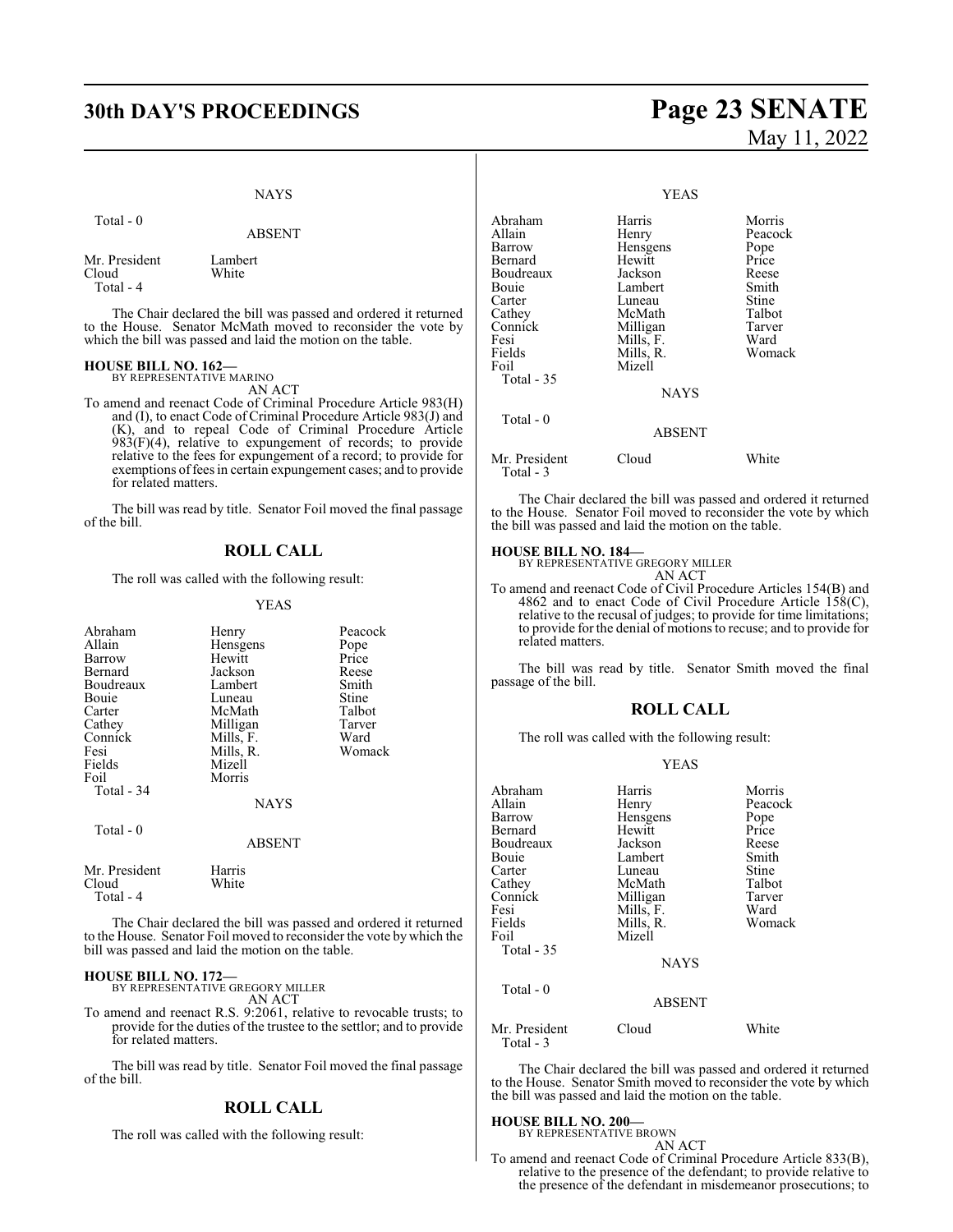## **Page 24 SENATE 30th DAY'S PROCEEDINGS**

require the court to allow a plea of not guilty by the filing of a sworn affidavit in advance of the scheduled arraignment date; and to provide for related matters.

The bill was read by title. Senator Foil moved the final passage of the bill.

#### **ROLL CALL**

The roll was called with the following result:

#### YEAS

|           | Abraham<br>Allain<br>Barrow<br>Bernard<br>Boudreaux<br>Bouie<br>Carter<br>Cathey<br>Connick<br>Fesi<br>Foil<br>Harris<br>Total - 34 | Henry<br>Hensgens<br>Hewitt<br>Jackson<br>Lambert<br>Luneau<br>McMath<br>Milligan<br>Mills, F.<br>Mills, R.<br>Mizell<br>Morris<br><b>NAYS</b> | Peacock<br>Pope<br>Price<br>Reese<br>Smith<br>Stine<br>Talbot<br>Tarver<br>Ward<br>Womack |
|-----------|-------------------------------------------------------------------------------------------------------------------------------------|------------------------------------------------------------------------------------------------------------------------------------------------|-------------------------------------------------------------------------------------------|
| Total - 0 |                                                                                                                                     |                                                                                                                                                |                                                                                           |

#### ABSENT

| Mr. President | Fields |
|---------------|--------|
| Cloud         | White  |
| Total - 4     |        |

The Chair declared the bill was passed and ordered it returned to the House. Senator Foil moved to reconsider the vote by which the bill was passed and laid the motion on the table.

#### **HOUSE BILL NO. 225—**

BY REPRESENTATIVE GREGORY MILLER AN ACT

To repeal Civil Code Articles 897 and 898, relative to successions; to repeal the ascendant's right to inherit immovables donated to a descendant; and to provide for related matters.

The bill was read by title. Senator Foil moved the final passage of the bill.

#### **ROLL CALL**

The roll was called with the following result:

#### YEAS

| Abraham    | Harris         | Morris  |
|------------|----------------|---------|
| Allain     | Henry          | Peacock |
| Barrow     | Hensgens       | Pope    |
| Bernard    | Hewitt         | Price   |
| Boudreaux  | Jackson        | Reese   |
| Bouie      | Lambert        | Smith   |
| Carter     | Luneau         | Stine   |
|            |                |         |
| Cathey     | McMath         | Talbot  |
| Connick    | Milligan       | Tarver  |
| Fesi       | Mills, F.      | Ward    |
| Fields     | Mills, R.      | Womack  |
| Foil       | Mizell         |         |
| Total - 35 |                |         |
|            | <b>NAYS</b>    |         |
| Total - 0  |                |         |
|            | <b>A DCENT</b> |         |

The Chair declared the bill was passed and ordered it returned to the House. Senator Foil moved to reconsider the vote by which the bill was passed and laid the motion on the table.

#### **HOUSE BILL NO. 247—**

BY REPRESENTATIVE MAGEE AN ACT

To amend and reenact the heading of Title XXII of the Code of Criminal Procedure, the heading of Chapter 1 of Title XXII of the Code of Criminal Procedure, Code of Criminal Procedure Articles 671 through 676, 678, and 679, the heading of Chapter 3 of Title XXII of the Code of Criminal Procedure, and Code of Criminal Procedure Article 684, and to repeal Code of Criminal Procedure Article 677, relative to the recusal of judges; to provide for the grounds for recusal; to provide for recusal on the motion of the court; to provide for authority of judges; to provide for the procedure for recusal; to provide for the selection of a judge to try the motion to recuse; to provide for the selection of a judge after recusal; to provide for the recusal of an ad hoc judge, appellate judge, and supreme court justice; to provide for review of recusal rulings; and to provide for related matters.

The bill was read by title. Senator Foil moved the final passage of the bill.

#### **ROLL CALL**

The roll was called with the following result:

#### YEAS

| Abraham<br>Allain<br>Barrow<br>Bernard<br>Boudreaux<br>Bouie<br>Carter<br>Cathey<br>Connick<br>Fesi<br>Fields<br>Foil<br>Total - 35 | Harris<br>Henry<br>Hensgens<br>Hewitt<br>Jackson<br>Lambert<br>Luneau<br>McMath<br>Milligan<br>Mills, F.<br>Mills, R.<br>Mizell<br><b>NAYS</b> | Morris<br>Peacock<br>Pope<br>Price<br>Reese<br>Smith<br>Stine<br>Talbot<br>Tarver<br>Ward<br>Womack |
|-------------------------------------------------------------------------------------------------------------------------------------|------------------------------------------------------------------------------------------------------------------------------------------------|-----------------------------------------------------------------------------------------------------|
| Total $-0$                                                                                                                          | <b>ABSENT</b>                                                                                                                                  |                                                                                                     |
| Mr. President<br>Total - 3                                                                                                          | Cloud                                                                                                                                          | White                                                                                               |

The Chair declared the bill was passed and ordered it returned to the House. Senator Foil moved to reconsider the vote by which the bill was passed and laid the motion on the table.

#### **HOUSE BILL NO. 309—** BY REPRESE

AN ACT

To amend and reenact Code of Civil Procedure Article 3434(C)(1), relative to the delivery of property subject to a small succession; to provide for recordation of a death certificate; and to provide for related matters.

The bill was read by title. Senator Price moved the final passage of the bill.

#### **ROLL CALL**

The roll was called with the following result:

Mr. President Cloud White Total - 3

ABSENT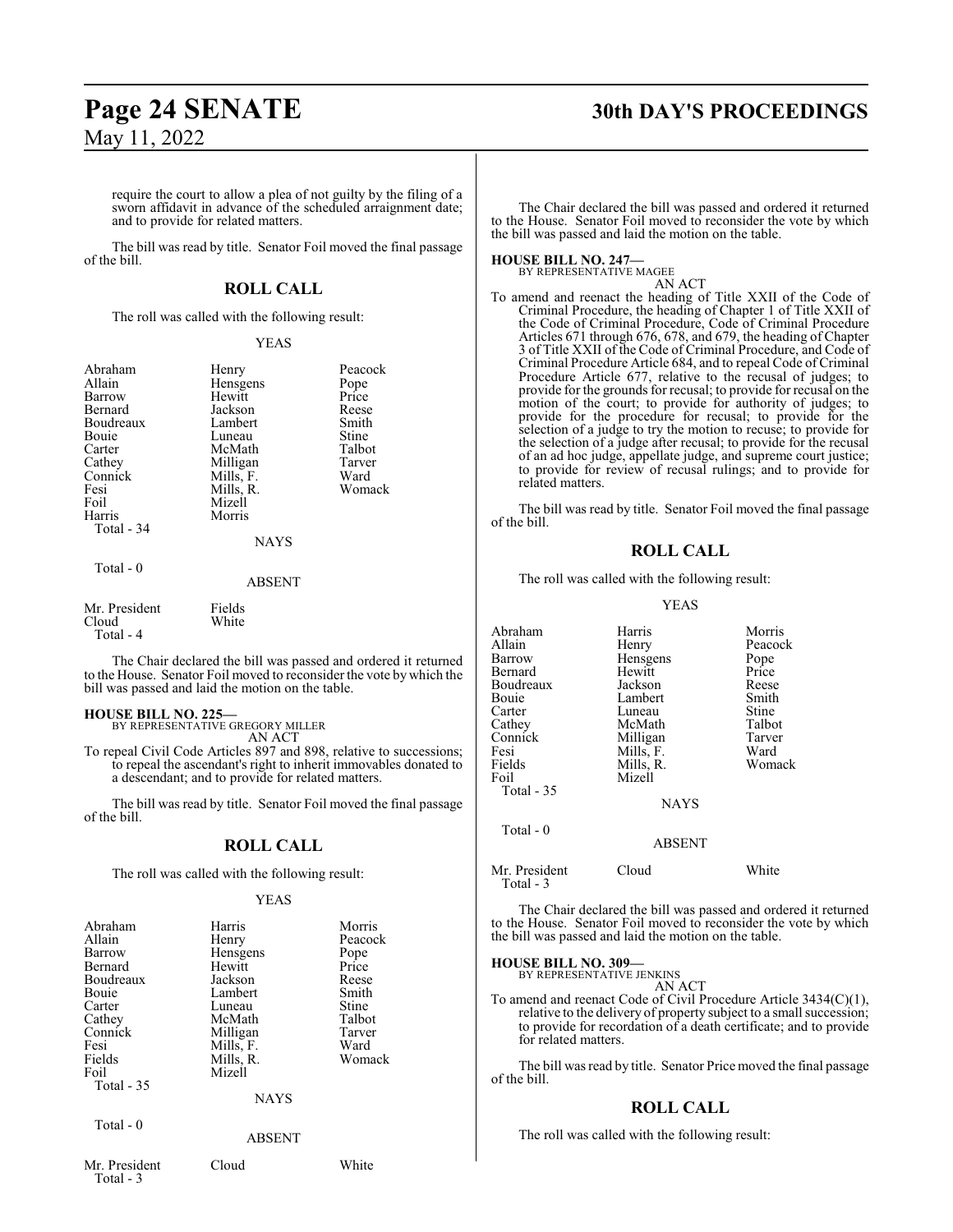#### YEAS

| Abraham<br>Allain<br>Barrow<br>Bernard<br>Boudreaux<br>Bouie<br>Carter<br>Cathey<br>Connick<br>Fesi<br>Fields<br>Foil | Harris<br>Henry<br>Hensgens<br>Hewitt<br>Jackson<br>Lambert<br>Luneau<br>McMath<br>Milligan<br>Mills, F.<br>Mills, R.<br>Mizell | Morris<br>Peacock<br>Pope<br>Price<br>Reese<br>Smith<br>Stine<br>Talbot<br>Tarver<br>Ward<br>Womack |
|-----------------------------------------------------------------------------------------------------------------------|---------------------------------------------------------------------------------------------------------------------------------|-----------------------------------------------------------------------------------------------------|
| Total $-35$                                                                                                           | <b>NAYS</b>                                                                                                                     |                                                                                                     |
| Total $-0$                                                                                                            | <b>ABSENT</b>                                                                                                                   |                                                                                                     |
| Mr. President<br>Total - 3                                                                                            | Cloud                                                                                                                           | White                                                                                               |

The Chair declared the bill was passed and ordered it returned to the House. Senator Price moved to reconsider the vote by which the bill was passed and laid the motion on the table.

## **HOUSE BILL NO. 322—** BY REPRESENTATIVE MARINO

AN ACT

To enact R.S. 14:56(C), relative to offenses against property; to provide relative to damage to multiple properties; to provide relative to the aggregate amount of damages; and to provide for related matters.

The bill was read by title. Senator Foil moved the final passage of the bill.

#### **ROLL CALL**

The roll was called with the following result:

#### YEAS

| Abraham<br>Allain<br>Barrow<br>Bernard<br>Boudreaux<br>Bouie<br>Carter<br>Cathey<br>Connick<br>Fesi<br>Fields<br>Foil<br>Total - 35 | Harris<br>Henry<br>Hensgens<br>Hewitt<br>Jackson<br>Lambert<br>Luneau<br>McMath<br>Milligan<br>Mills, F.<br>Mills, R.<br>Mizell<br><b>NAYS</b> | Morris<br>Peacock<br>Pope<br>Price<br>Reese<br>Smith<br>Stine<br>Talbot<br>Tarver<br>Ward<br>Womack |
|-------------------------------------------------------------------------------------------------------------------------------------|------------------------------------------------------------------------------------------------------------------------------------------------|-----------------------------------------------------------------------------------------------------|
| Total $-0$                                                                                                                          | <b>ABSENT</b>                                                                                                                                  |                                                                                                     |
| Mr. President                                                                                                                       | Cloud                                                                                                                                          | White                                                                                               |

Total - 3

The Chair declared the bill was passed and ordered it returned to the House. Senator Foil moved to reconsider the vote by which the bill was passed and laid the motion on the table.

#### **HOUSE BILL NO. 378—**

BY REPRESENTATIVE MARINO AN ACT

To amend and reenact R.S. 40:964(Schedule II)(A)(1)(introductory paragraph) and to enact R.S. 40:964(Schedule I)(A)(80) through  $(99)$ ,  $(C)(66)$ ,  $(E)(12)$ , and  $(F)(29)$ , and  $(Schedule IV)(D)(15)$ , relative to the Uniform Controlled Dangerous Substances Law; to add certain substances to Schedules I and IV; to provide relative to substances of vegetable origin or chemical synthesis in Schedule II; and to provide for related matters.

The bill was read by title. Senator Foil moved the final passage of the bill.

#### **ROLL CALL**

The roll was called with the following result:

| Abraham       | Harris        | Morris  |
|---------------|---------------|---------|
| Allain        | Henry         | Peacock |
| Barrow        | Hensgens      | Pope    |
| Bernard       | Hewitt        | Price   |
| Boudreaux     | Jackson       | Reese   |
| Bouie         | Lambert       | Smith   |
| Carter        | Luneau        | Stine   |
| Cathey        | McMath        | Talbot  |
| Connick       | Milligan      | Tarver  |
| Fesi          | Mills, F.     | Ward    |
| Fields        | Mills, R.     | Womack  |
| Foil          | Mizell        |         |
| Total $-35$   |               |         |
|               | <b>NAYS</b>   |         |
| Total $-0$    |               |         |
|               | <b>ABSENT</b> |         |
|               |               |         |
| Mr. President | Cloud         | White   |

The Chair declared the bill was passed and ordered it returned to the House. Senator Foil moved to reconsider the vote by which the bill was passed and laid the motion on the table.

Total - 3

**HOUSE BILL NO. 842—** BY REPRESENTATIVE MCMAHEN

AN ACT To enact R.S. 9:2800.28, relative to liability; to provide relative to veterinary professionals; to provide relative to animal abuse and reporting; to provide for immunity from civil liability or criminal prosecution; to provide relative to the release of confidential information; and to provide for related matters.

The bill was read by title. Senator Robert Mills moved the final passage of the bill.

#### **ROLL CALL**

The roll was called with the following result:

#### YEAS

| Abraham<br>Allain<br>Barrow<br>Bernard<br>Boudreaux<br>Bouie<br>Carter<br>Cathey | Harris<br>Henry<br>Hensgens<br>Hewitt<br>Jackson<br>Lambert<br>Luneau<br>McMath | Morris<br>Peacock<br>Pope<br>Price<br>Reese<br>Smith<br>Stine<br>Talbot |
|----------------------------------------------------------------------------------|---------------------------------------------------------------------------------|-------------------------------------------------------------------------|
| Connick<br>Fesi                                                                  | Milligan<br>Mills, F.                                                           | Tarver<br>Ward                                                          |
| Fields<br>Foil<br>Total $-35$                                                    | Mills, R.<br>Mizell                                                             | Womack                                                                  |
|                                                                                  | <b>NAYS</b>                                                                     |                                                                         |
| Total $-0$                                                                       | <b>ABSENT</b>                                                                   |                                                                         |
| Mr. President                                                                    | Cloud                                                                           | White                                                                   |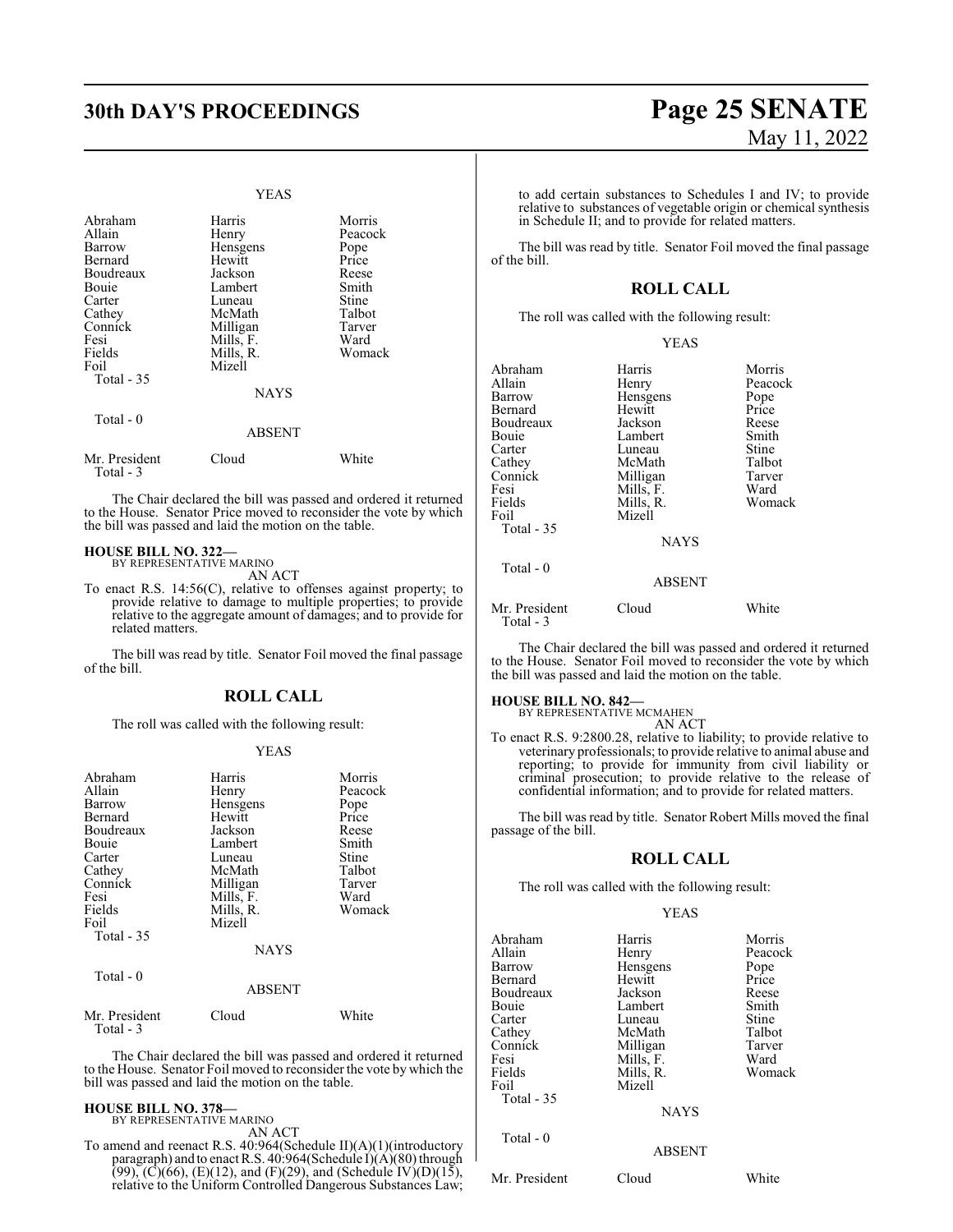## **Page 26 SENATE 30th DAY'S PROCEEDINGS**

Total - 3

The Chair declared the bill was passed and ordered it returned to the House. Senator Robert Mills moved to reconsider the vote by which the bill was passed and laid the motion on the table.

#### **HOUSE BILL NO. 45—**

BY REPRESENTATIVE STEFANSKI AN ACT

To amend and reenact R.S. 49:191(1) and to repeal R.S. 49:191(10)(k), relative to the Department of State, including provisions to provide for the re-creation of the Department of State and the statutory entities made a part of the department by law; to provide for the effective termination date for all statutory authority for the existence of such statutory entities; and to provide for related matters.

The bill was read by title. Senator Hewitt moved the final passage of the bill.

#### **ROLL CALL**

The roll was called with the following result:

#### YEAS

| Abraham                    | Harris        | Morris  |
|----------------------------|---------------|---------|
| Allain                     | Henry         | Peacock |
| Barrow                     | Hensgens      | Pope    |
| Bernard                    | Hewitt        | Price   |
| Boudreaux                  | Jackson       | Reese   |
| Bouie                      | Lambert       | Smith   |
| Carter                     | Luneau        | Stine   |
| Cathey                     | McMath        | Talbot  |
| Connick                    | Milligan      | Tarver  |
| Fesi                       | Mills, F.     | Ward    |
| Fields                     | Mills, R.     | Womack  |
| Foil                       | Mizell        |         |
| Total - 35                 |               |         |
|                            | <b>NAYS</b>   |         |
| Total - 0                  |               |         |
|                            | <b>ABSENT</b> |         |
| Mr. President<br>Total - 3 | Cloud         | White   |

The Chair declared the bill was passed and ordered it returned to the House. Senator Hewitt moved to reconsider the vote by which the bill was passed and laid the motion on the table.

#### **HOUSE BILL NO. 46—** BY REPRESENTATIVE STEFANSKI

AN ACT

To amend and reenact R.S. 49:191(1) and to repeal R.S. 49:191(10)(j), relative to the Department of State Civil Service, including provisions to provide for the re-creation of the Department of State Civil Service and the statutory entities made a part of the department by law; to provide for the effective termination date for all statutory authority for the existence of such statutory entities; and to provide for related matters.

The bill was read by title. Senator Hewitt moved the final passage of the bill.

## **ROLL CALL**

The roll was called with the following result:

#### YEAS

| Harris          | Morris  |
|-----------------|---------|
| Henry           | Peacock |
| <b>Hensgens</b> | Pope    |
| Hewitt          | Price   |
|                 |         |

| Boudreaux<br>Bouie<br>Carter<br>Cathey<br>Connick<br>Fesi<br>Fields<br>Foil<br>Total $-35$ | Jackson<br>Lambert<br>Luneau<br>McMath<br>Milligan<br>Mills, F.<br>Mills, R.<br>Mizell<br><b>NAYS</b> | Reese<br>Smith<br>Stine<br>Talbot<br>Tarver<br>Ward<br>Womack |
|--------------------------------------------------------------------------------------------|-------------------------------------------------------------------------------------------------------|---------------------------------------------------------------|
| $Total - 0$                                                                                | <b>ABSENT</b>                                                                                         |                                                               |
| Mr. President<br>Total - 3                                                                 | Cloud                                                                                                 | White                                                         |

The Chair declared the bill was passed and ordered it returned to the House. Senator Hewitt moved to reconsider the vote by which the bill was passed and laid the motion on the table.

#### **HOUSE BILL NO. 70—**

BY REPRESENTATIVE MCMAHEN AND SENATOR ROBERT MILLS AN ACT

To designate mile markers 40 through 43, east and westbound, of Interstate Highway 20 in Webster Parish as the "Vietnam Veterans Memorial Highway"; and to provide for related matters.

The bill was read by title. Senator Robert Mills moved the final passage of the bill.

#### **ROLL CALL**

The roll was called with the following result:

#### YEAS

| Abraham    | Harris      | Morris  |
|------------|-------------|---------|
| Allain     | Henry       | Peacock |
| Barrow     | Hensgens    | Pope    |
| Bernard    | Hewitt      | Price   |
| Boudreaux  | Jackson     | Reese   |
| Bouie      | Lambert     | Smith   |
| Carter     | Luneau      | Stine   |
| Cathey     | McMath      | Talbot  |
| Connick    | Milligan    | Tarver  |
| Fesi       | Mills, F.   | Ward    |
| Fields     | Mills, R.   | Womack  |
| Foil       | Mizell      |         |
| Total - 35 |             |         |
|            | <b>NAYS</b> |         |
| Total $-0$ |             |         |
|            | ABSENT      |         |

| Mr. President | Cloud | White |
|---------------|-------|-------|
| Total - 3     |       |       |

The Chair declared the bill was passed and ordered it returned to the House. Senator Robert Mills moved to reconsider the vote by which the bill was passed and laid the motion on the table.

**HOUSE BILL NO. 71—** BY REPRESENTATIVE MCMAHEN AND SENATOR ROBERT MILLS AN ACT

To designate a portion of Louisiana Highway 371 as the "John David Crow Memorial Highway"; and to provide for related matters.

The bill was read by title. Senator Robert Mills moved the final passage of the bill.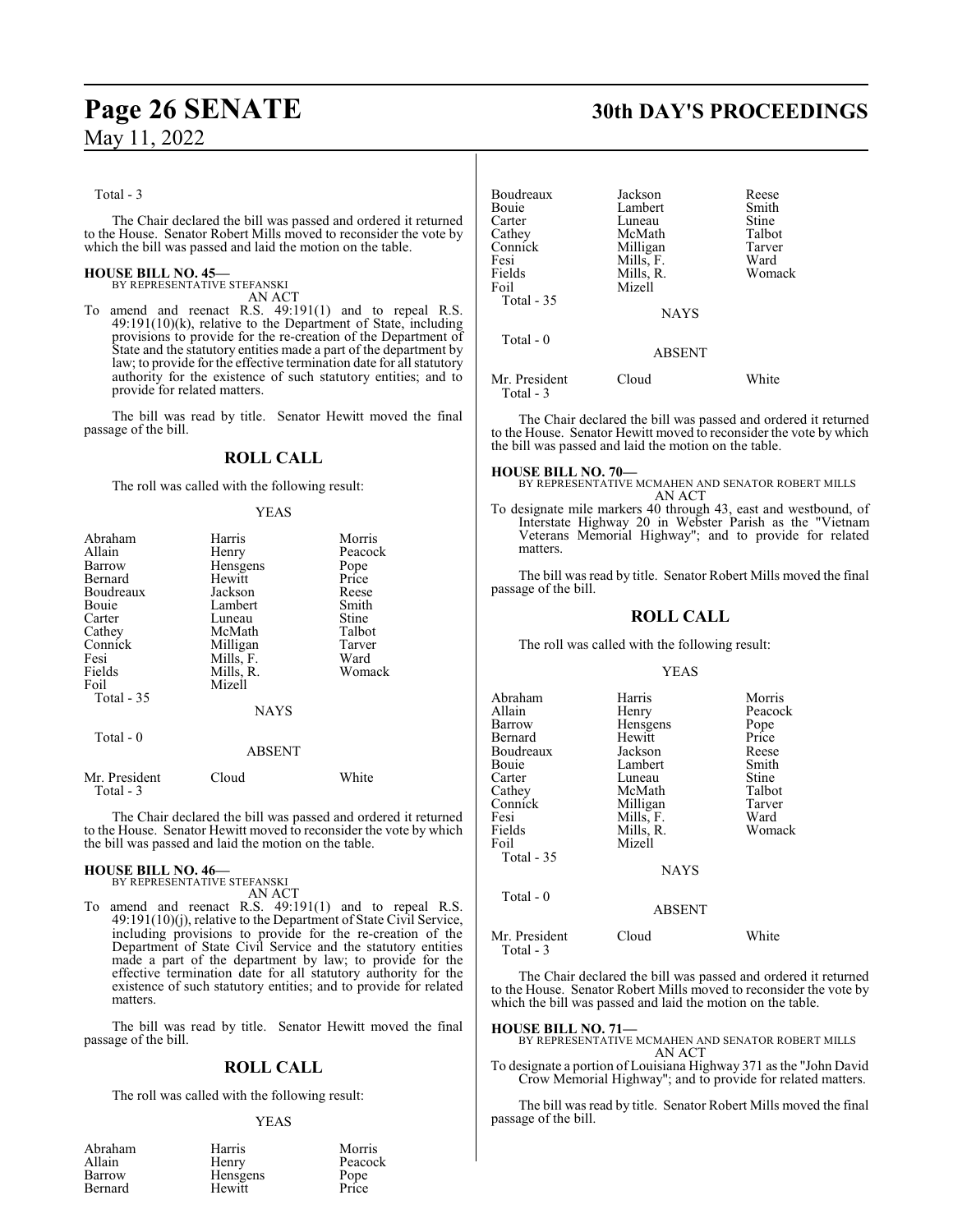## **30th DAY'S PROCEEDINGS Page 27 SENATE** May 11, 2022

## **ROLL CALL**

The roll was called with the following result:

|                                                                                                                                     | <b>YEAS</b>                                                                                                                                    |                                                                                                     |
|-------------------------------------------------------------------------------------------------------------------------------------|------------------------------------------------------------------------------------------------------------------------------------------------|-----------------------------------------------------------------------------------------------------|
| Abraham<br>Allain<br>Barrow<br>Bernard<br>Boudreaux<br>Bouie<br>Carter<br>Cathey<br>Connick<br>Fesi<br>Fields<br>Foil<br>Total - 35 | Harris<br>Henry<br>Hensgens<br>Hewitt<br>Jackson<br>Lambert<br>Luneau<br>McMath<br>Milligan<br>Mills, F.<br>Mills, R.<br>Mizell<br><b>NAYS</b> | Morris<br>Peacock<br>Pope<br>Price<br>Reese<br>Smith<br>Stine<br>Talbot<br>Tarver<br>Ward<br>Womack |
| Total - 0                                                                                                                           | ABSENT                                                                                                                                         |                                                                                                     |

| White |
|-------|
| Cloud |

The Chair declared the bill was passed and ordered it returned to the House. Senator Robert Mills moved to reconsider the vote by which the bill was passed and laid the motion on the table.

#### **HOUSE BILL NO. 92—**

BY REPRESENTATIVE ECHOLS AN ACT

To enact R.S. 47:463.214, relative to motor vehicle special prestige license plates; to provide for the "Laissez les ARTS Rouler" special prestige license plate; to provide for the creation, issuance, design, implementation, fees, distribution, and rule promulgation applicable to such license plate; and to provide for related matters.

The bill was read by title. Senator Morris moved the final passage of the bill.

#### **ROLL CALL**

The roll was called with the following result:

#### YEAS

| Abraham<br>Allain<br>Bernard<br>Boudreaux<br>Bouie<br>Carter<br>Cathey<br>Connick<br>Fesi<br>Fields<br>Foil<br>Total - 33 | Harris<br>Henry<br>Hensgens<br>Hewitt<br>Jackson<br>Lambert<br>Luneau<br>McMath<br>Milligan<br>Mills, F.<br>Mills, R.<br><b>NAYS</b> | Mizell<br>Morris<br>Peacock<br>Pope<br>Price<br>Smith<br>Stine<br>Talbot<br>Tarver<br>Ward<br>Womack |
|---------------------------------------------------------------------------------------------------------------------------|--------------------------------------------------------------------------------------------------------------------------------------|------------------------------------------------------------------------------------------------------|
| Total - 0                                                                                                                 | ABSENT                                                                                                                               |                                                                                                      |

| Mr. President | Cloud | White |
|---------------|-------|-------|
| Barrow        | Reese |       |
| Total $-5$    |       |       |

The Chair declared the bill was passed and ordered it returned to the House. Senator Morris moved to reconsider the vote by which the bill was passed and laid the motion on the table.

#### **HOUSE BILL NO. 96—**

BY REPRESENTATIVE BRASS AN ACT

To enact R.S. 47:463.214 and 463.215, relative to motor vehicle special prestige license plates; to establish the "United Most Worshipful St. John's Grand Lodge of Ancient, Free and Accepted Scottish Rite Masons for the state of Louisiana" and the "Daughters of Universal Grand Chapter Order of Eastern Star" specialty license plates; to provide for the creation, issuance, design, fees, implementation, distribution, and rule promulgation applicable to such license plates; and to provide for related matters.

The bill was read by title. Senator Price moved the final passage of the bill.

### **ROLL CALL**

The roll was called with the following result:

#### YEAS

| Abraham<br>Allain<br>Barrow<br>Bernard<br>Boudreaux<br>Bouie<br>Carter<br>Cathey<br>Connick<br>Fesi<br>Fields<br>Foil<br>Total - 34 | Harris<br>Henry<br>Hensgens<br>Hewitt<br>Jackson<br>Lambert<br>Luneau<br>McMath<br>Milligan<br>Mills, R.<br>Mizell<br>Morris<br><b>NAYS</b> | Peacock<br>Pope<br>Price<br>Reese<br>Smith<br>Stine<br>Talbot<br>Tarver<br>Ward<br>Womack |
|-------------------------------------------------------------------------------------------------------------------------------------|---------------------------------------------------------------------------------------------------------------------------------------------|-------------------------------------------------------------------------------------------|
| Total - 0                                                                                                                           | <b>ABSENT</b>                                                                                                                               |                                                                                           |
| Mr. President                                                                                                                       | Mills, F.                                                                                                                                   |                                                                                           |

Cloud White

Total - 4

The Chair declared the bill was passed and ordered it returned to the House. Senator Price moved to reconsider the vote by which the bill was passed and laid the motion on the table.

## **HOUSE BILL NO. 144—** BY REPRESENTATIVE DESHOTEL

AN ACT To amend and reenact R.S. 18:463(A)(1)(a), relative to notice of candidacy, to provide for required information on a notice of candidacy; to provide for an effective date; and to provide for related matters.

The bill was read by title. Senator Hewitt moved the final passage of the bill.

#### **ROLL CALL**

The roll was called with the following result:

#### YEAS

| Abraham   | Harris    | Morris  |
|-----------|-----------|---------|
| Allain    | Henry     | Peacock |
| Barrow    | Hensgens  | Pope    |
| Bernard   | Hewitt    | Price   |
| Boudreaux | Jackson   | Reese   |
| Bouie     | Lambert   | Smith   |
| Carter    | Luneau    | Stine   |
| Cathey    | McMath    | Talbot  |
| Connick   | Milligan  | Tarver  |
| Fesi      | Mills, F. | Ward    |
| Fields    | Mills, R. | Womack  |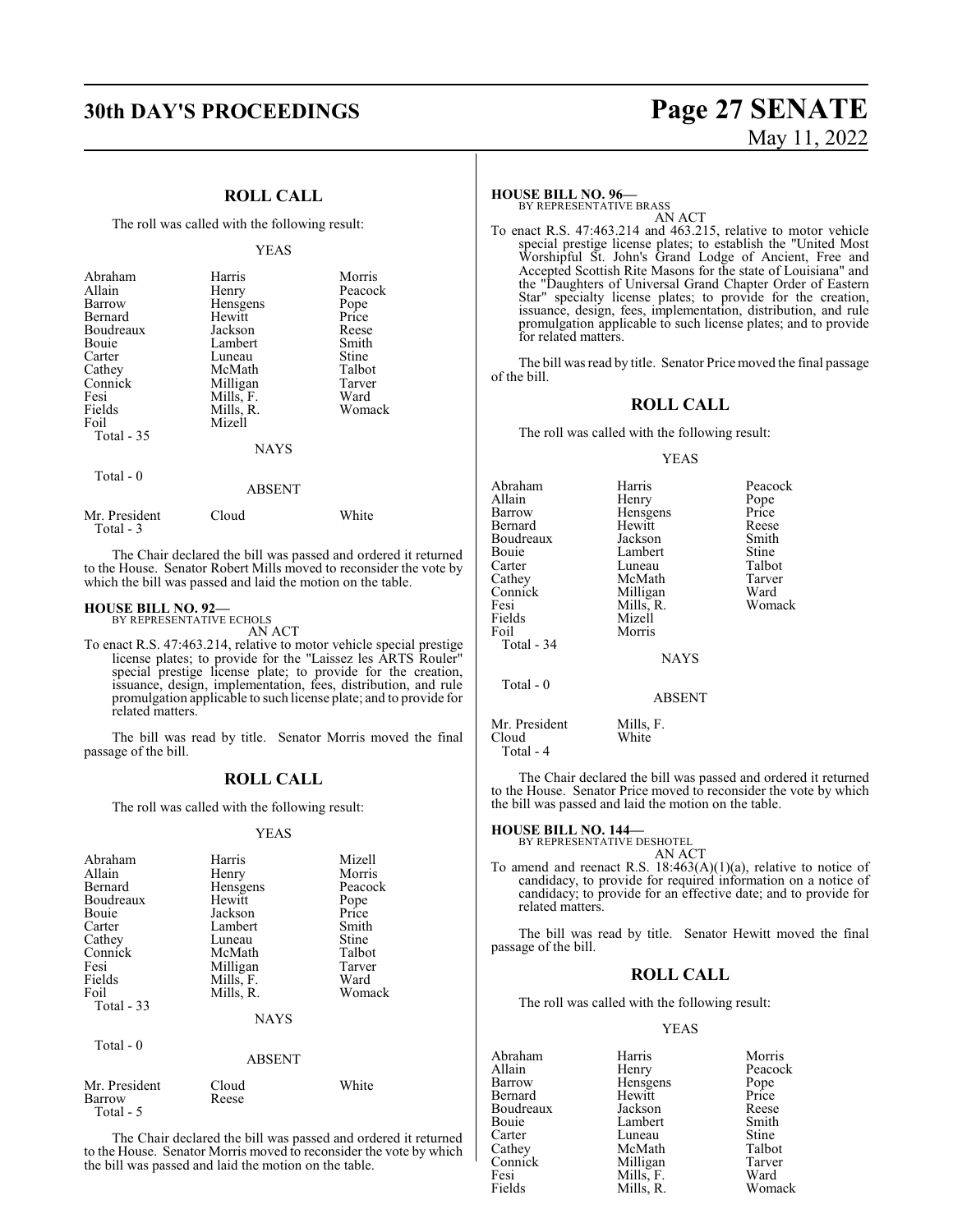| Foil                       | Mizell        |       |  |
|----------------------------|---------------|-------|--|
| Total $-35$                | <b>NAYS</b>   |       |  |
| Total $-0$                 | <b>ABSENT</b> |       |  |
| Mr. President<br>Total - 3 | Cloud         | White |  |

The Chair declared the bill was passed and ordered it returned to the House. Senator Hewitt moved to reconsider the vote by which the bill was passed and laid the motion on the table.

## **HOUSE BILL NO. 186—**

BY REPRESENTATIVE STEFANSKI AN ACT

To amend and reenact R.S. 42:1130.4, relative to unethical election practices; to provide for the standard of knowledge of a false statement; to provide for penalties; and to provide for related matters.

The bill was read by title. Senator Hewitt moved the final passage of the bill.

#### **ROLL CALL**

The roll was called with the following result:

#### YEAS

| Abraham<br>Allain<br>Barrow<br>Bernard<br>Boudreaux<br>Bouie<br>Carter<br>Cathey<br>Connick<br>Fesi<br>Fields<br>Foil<br>Total - 34 | Harris<br>Henry<br>Hensgens<br>Hewitt<br>Lambert<br>Luneau<br>McMath<br>Milligan<br>Mills, F.<br>Mills, R.<br>Mizell<br>Morris<br><b>NAYS</b> | Peacock<br>Pope<br>Price<br>Reese<br>Smith<br>Stine<br>Talbot<br>Tarver<br>Ward<br>Womack |
|-------------------------------------------------------------------------------------------------------------------------------------|-----------------------------------------------------------------------------------------------------------------------------------------------|-------------------------------------------------------------------------------------------|
| Total $-0$                                                                                                                          | <b>ABSENT</b>                                                                                                                                 |                                                                                           |
| Mr. President<br>Cloud<br>Total - 4                                                                                                 | Jackson<br>White                                                                                                                              |                                                                                           |

The Chair declared the bill was passed and ordered it returned to the House. Senator Hewitt moved to reconsider the vote by which the bill was passed and laid the motion on the table.

#### **HOUSE BILL NO. 188—** BY REPRESENTATIVE VILLIO

AN ACT

To amend and reenact R.S.  $18:1463(C)(1)$ , (E), and (F) and to enact R.S. 18:1463(G), relative to political material; to provide for prohibitions relative to political materials, to provide for requirements and prohibitions relative to digital materials; to provide for penalties; to provide for an effective date; and to provide for related matters.

The bill was read by title. Senator Talbot moved the final passage of the bill.

### **ROLL CALL**

The roll was called with the following result:

## **Page 28 SENATE 30th DAY'S PROCEEDINGS**

#### YEAS

| Abraham                    | Harris        | Morris        |
|----------------------------|---------------|---------------|
| Allain                     | Henry         | Peacock       |
| Barrow                     | Hensgens      |               |
| Bernard                    | Hewitt        | Pope<br>Price |
| Boudreaux                  | Jackson       | Reese         |
| Bouie                      | Lambert       | Smith         |
| Carter                     | Luneau        | Stine         |
| Cathey                     | McMath        | Talbot        |
| Connick                    | Milligan      | Tarver        |
| Fesi                       | Mills, F.     | Ward          |
| Fields                     | Mills, R.     | Womack        |
| Foil                       | Mizell        |               |
| Total - 35                 |               |               |
|                            | <b>NAYS</b>   |               |
| Total - 0                  |               |               |
|                            | <b>ABSENT</b> |               |
| Mr. President<br>Total - 3 | Cloud         | White         |

The Chair declared the was passed and ordered it returned to the House. Senator Talbot moved to reconsider the vote by which the bill was passed and laid the motion on the table.

## **HOUSE BILL NO. 240—** BY REPRESENTATIVE EMERSON

AN ACT

To enact R.S. 37:3556(F), relative to the licensure of massage therapists; to provide for a provisional license for massage therapy graduates; to require notification to a client; to provide for a sunset date; and to provide for related matters.

The bill was read by title. Senator Hensgens moved the final passage of the bill.

#### **ROLL CALL**

YEAS

The roll was called with the following result:

| Abraham<br>Allain<br>Barrow<br>Bernard<br>Boudreaux<br>Bouie<br>Carter<br>Cathey<br>Connick<br>Fesi<br>Fields<br>Foil<br>Total - 35 | Harris<br>Henry<br>Hensgens<br>Hewitt<br>Jackson<br>Lambert<br>Luneau<br>McMath<br>Milligan<br>Mills, F.<br>Mills, R.<br>Mizell<br><b>NAYS</b> | Morris<br>Peacock<br>Pope<br>Price<br>Reese<br>Smith<br>Stine<br>Talbot<br>Tarver<br>Ward<br>Womack |
|-------------------------------------------------------------------------------------------------------------------------------------|------------------------------------------------------------------------------------------------------------------------------------------------|-----------------------------------------------------------------------------------------------------|
| Total - 0                                                                                                                           | <b>ABSENT</b>                                                                                                                                  |                                                                                                     |
| Mr. President<br>Total - 3                                                                                                          | Cloud                                                                                                                                          | White                                                                                               |

The Chair declared the bill was passed and ordered it returned to the House. Senator Hensgens moved to reconsider the vote by which the bill was passed and laid the motion on the table.

**HOUSE BILL NO. 296—** BY REPRESENTATIVE STEFANSKI

To amend and reenact R.S. 42:1132(B)(2), relative to the Board of Ethics; to provide relative to the nominating committee for membership on the Board of Ethics; to provide relative to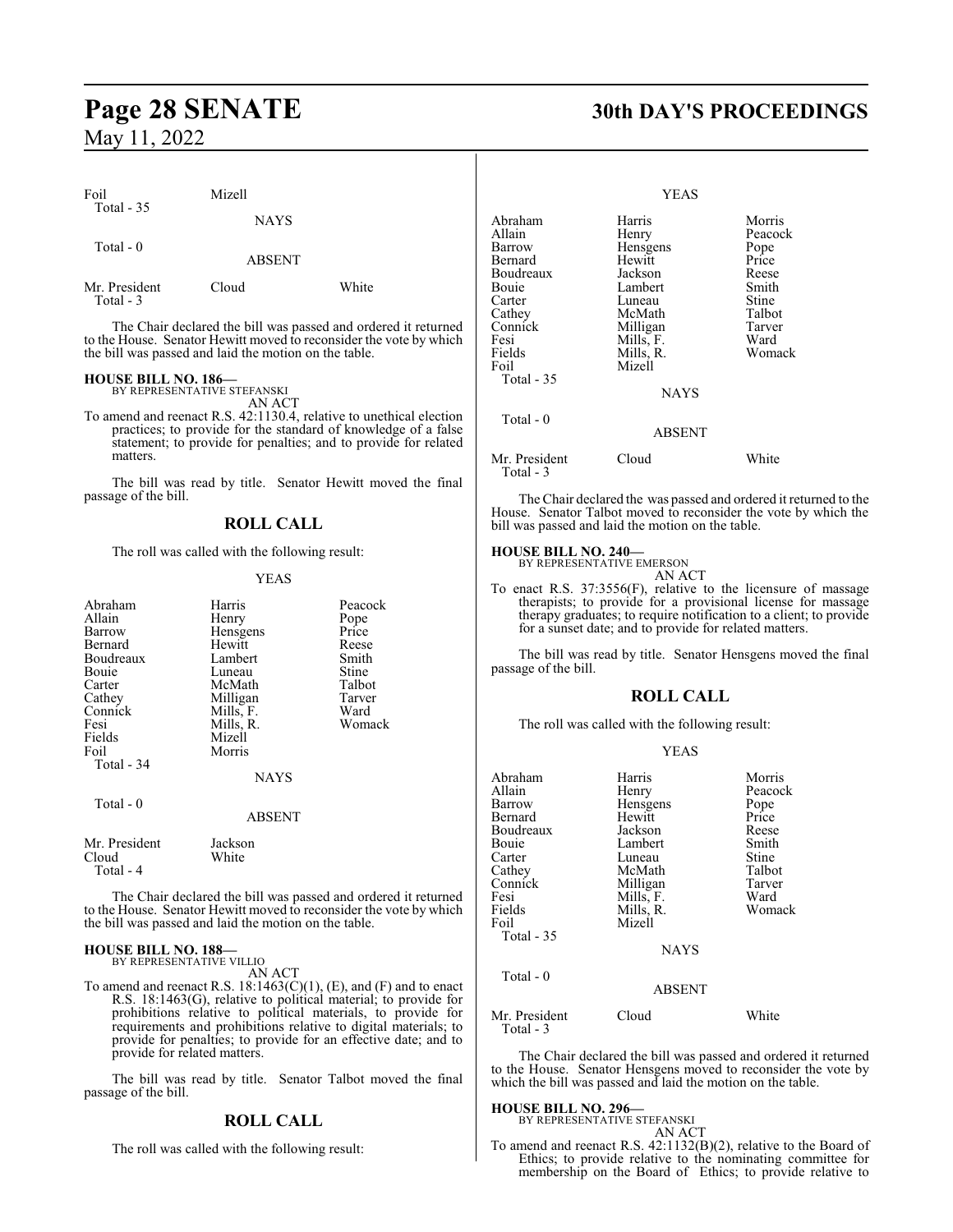# **30th DAY'S PROCEEDINGS Page 29 SENATE** May 11, 2022

appointing authorities forthe Board ofEthics; and to provide for related matters.

The bill was read by title. Senator Hewitt moved the final passage of the bill.

### **ROLL CALL**

The roll was called with the following result:

#### YEAS

| Abraham                    | Harris        | Morris  |
|----------------------------|---------------|---------|
| Allain                     | Henry         | Peacock |
| Barrow                     | Hensgens      | Pope    |
| Bernard                    | Hewitt        | Price   |
| Boudreaux                  | Jackson       | Reese   |
| Bouie                      | Lambert       | Smith   |
| Carter                     | Luneau        | Stine   |
| Cathey                     | McMath        | Talbot  |
| Connick                    | Milligan      | Tarver  |
| Fesi                       | Mills, F.     | Ward    |
| Fields                     | Mills, R.     | Womack  |
| Foil                       | Mizell        |         |
| Total - 35                 |               |         |
|                            | <b>NAYS</b>   |         |
| Total - 0                  |               |         |
|                            | <b>ABSENT</b> |         |
| Mr. President<br>Total - 3 | Cloud         | White   |

The Chair declared the bill was passed and ordered it returned to the House. Senator Hewitt moved to reconsider the vote by which the bill was passed and laid the motion on the table.

## **HOUSE BILL NO. 325—** BY REPRESENTATIVE STEFANSKI

AN ACT

To repeal R.S. 42:29(G), relative to public meetings; to provide relative to the authority of the State Bond Commission to hold periodic meetings via electronic means.

The bill was read by title. Senator Allain moved the final passage of the bill.

#### **ROLL CALL**

The roll was called with the following result:

#### YEAS

| Abraham<br>Allain<br>Barrow<br>Bernard<br>Boudreaux<br>Bouie<br>Carter<br>Cathey<br>Connick<br>Fesi<br>Fields<br>Foil<br>Total - 35<br>Total - 0 | Harris<br>Henry<br>Hensgens<br>Hewitt<br>Jackson<br>Lambert<br>Luneau<br>McMath<br>Milligan<br>Mills, F.<br>Mills, R.<br>Mizell<br><b>NAYS</b> | Morris<br>Peacock<br>Pope<br>Price<br>Reese<br>Smith<br>Stine<br>Talbot<br>Tarver<br>Ward<br>Womack |
|--------------------------------------------------------------------------------------------------------------------------------------------------|------------------------------------------------------------------------------------------------------------------------------------------------|-----------------------------------------------------------------------------------------------------|
|                                                                                                                                                  | <b>ABSENT</b>                                                                                                                                  |                                                                                                     |
| Mr. President<br>Total - 3                                                                                                                       | Cloud                                                                                                                                          | White                                                                                               |

The Chair declared the bill was passed and ordered it returned to the House. Senator Allain moved to reconsider the vote by which the bill was passed and laid the motion on the table.

## **HOUSE BILL NO. 411—** BY REPRESENTATIVE THOMAS

AN ACT

To amend and reenact R.S.  $42:1119(B)(2)(a)(v)$ , relative to nepotism; to provide relative to family members of school board members and school district superintendents who are employed by the school board; to provide relative to promotion of such employees; to provide for an effective date; and to provide for related matters.

The bill was read by title. Senator Hewitt moved the final passage of the bill.

#### **ROLL CALL**

The roll was called with the following result:

YEAS

| Abraham<br>Allain<br>Barrow<br>Bernard<br>Boudreaux<br>Bouie<br>Carter<br>Cathey<br>Connick<br>Fesi<br>Fields<br>Foil | Harris<br>Henry<br>Hensgens<br>Hewitt<br>Jackson<br>Lambert<br>Luneau<br>McMath<br>Milligan<br>Mills, F.<br>Mills, R.<br>Mizell | Morris<br>Peacock<br>Pope<br>Price<br>Reese<br>Smith<br>Stine<br>Talbot<br>Tarver<br>Ward<br>Womack |
|-----------------------------------------------------------------------------------------------------------------------|---------------------------------------------------------------------------------------------------------------------------------|-----------------------------------------------------------------------------------------------------|
| Total - 35                                                                                                            | <b>NAYS</b>                                                                                                                     |                                                                                                     |
| Total - 0                                                                                                             | <b>ABSENT</b>                                                                                                                   |                                                                                                     |
| Mr. President<br>Total - 3                                                                                            | Cloud                                                                                                                           | White                                                                                               |

The Chair declared the bill was passed and ordered it returned to the House. Senator Hewitt moved to reconsider the vote by which the bill was passed and laid the motion on the table.

## **HOUSE BILL NO. 444—** BY REPRESENTATIVE RISER

AN ACT

To designate a portion of the United States Highway 165 in Caldwell Parish as the "SPC Torey Jonteal Dantzler, Sr. Memorial Highway"; and to provide for related matters.

The bill was read by title. Senator Womack moved the final passage of the bill.

### **ROLL CALL**

The roll was called with the following result:

#### YEAS

| Abraham   | Harris    | Morris        |
|-----------|-----------|---------------|
| Barrow    | Henry     | Peacock       |
| Bernard   | Hensgens  | Pope<br>Price |
| Boudreaux | Hewitt    |               |
| Bouie     | Lambert   | Reese         |
| Carter    | Luneau    | Smith         |
| Cathey    | McMath    | <b>Stine</b>  |
| Connick   | Milligan  | Talbot        |
| Fesi      | Mills, F. | Tarver        |
| Fields    | Mills, R. | Ward          |
| Foil      | Mizell    | Womack        |
|           |           |               |

Total - 33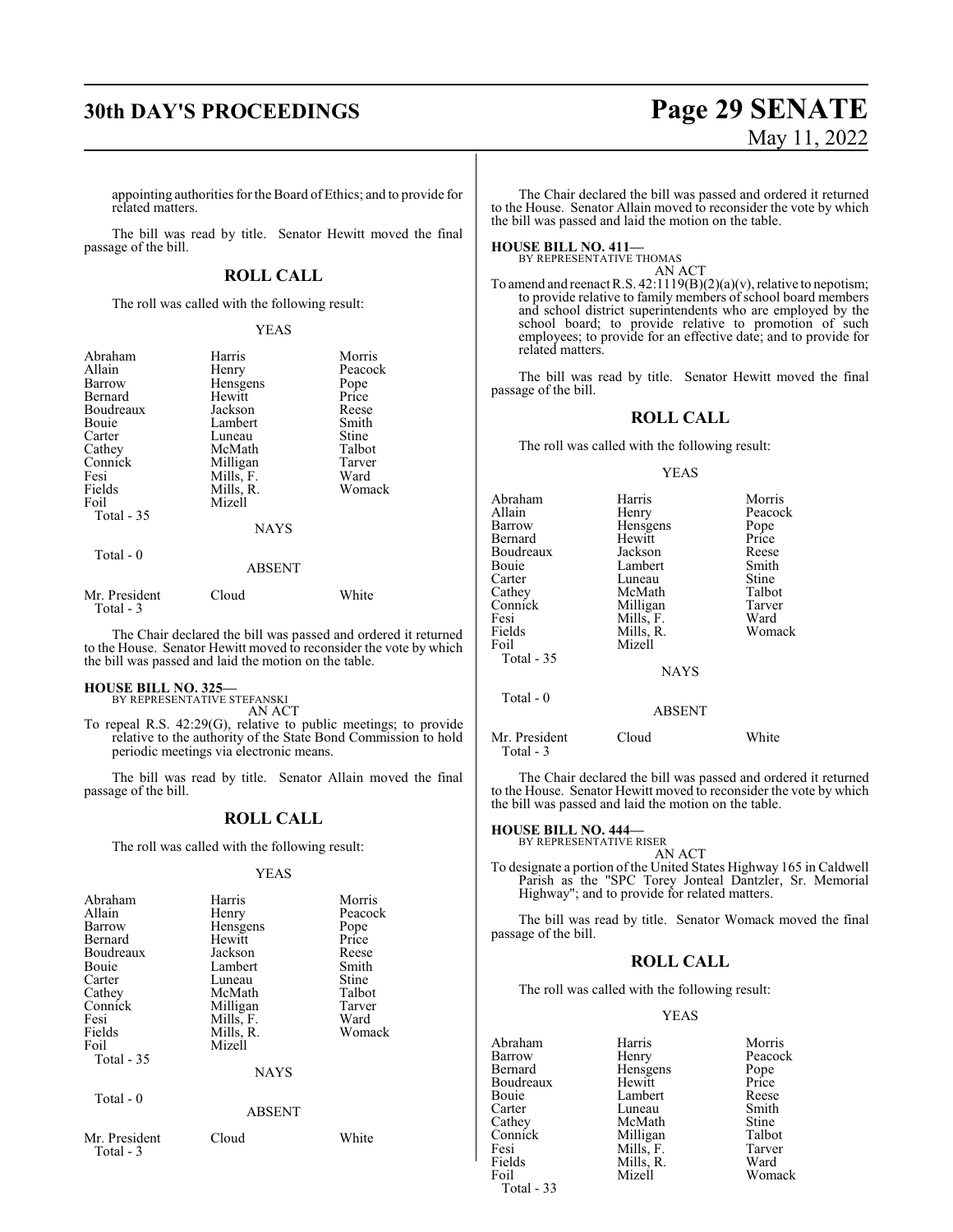# **Page 30 SENATE 30th DAY'S PROCEEDINGS**

## May 11, 2022

#### NAYS

#### Total - 0

ABSENT

| Mr. President | Cloud   | White |
|---------------|---------|-------|
| Allain        | Jackson |       |
| Total - 5     |         |       |

The Chair declared the bill was passed and ordered it returned to the House. Senator Womack moved to reconsider the vote by which the bill was passed and laid the motion on the table.

#### **HOUSE BILL NO. 445—**

BY REPRESENTATIVE RISER AN ACT

To designate a portion of Louisiana Highway 133 in Caldwell Parish as the "Robert L. 'Doc' Owens Memorial Highway".

The bill was read by title. Senator Womack moved the final passage of the bill.

### **ROLL CALL**

The roll was called with the following result:

#### YEAS

| Foil              | Mizell                |
|-------------------|-----------------------|
| Harris            | Peacock               |
| Henry             | Pope                  |
| Hensgens          | Price                 |
| Hewitt            | Reese                 |
| Jackson           | Smith                 |
| Luneau            | Stine                 |
| McMath            | Talbot                |
|                   | Tarver                |
|                   | Ward                  |
| Mills, R.         | Womack                |
|                   |                       |
| <b>NAYS</b>       |                       |
|                   |                       |
| <b>ABSENT</b>     |                       |
| Lambert<br>Morris | White                 |
|                   | Milligan<br>Mills, F. |

The Chair declared the bill was passed and ordered it returned to the House. Senator Womack moved to reconsider the vote by which the bill was passed and laid the motion on the table.

# **HOUSE BILL NO. 475—** BY REPRESENTATIVE THOMAS

AN ACT

To amend and reenact R.S. 42:1119(B)(2)(a)(iii), relative to nepotism; to provide relative to family members of school board members and school district superintendents who are employed by the school board; to provide relative to the deadline for disclosing information regarding such employment to the Board of Ethics; to provide relative to penalties; and to provide for related matters.

The bill was read by title. Senator Hewitt moved the final passage of the bill.

#### **ROLL CALL**

The roll was called with the following result:

#### YEAS

| Abraham |
|---------|
| Barrow  |
| Bernard |

Harris Morris<br>
Henry Peacoc Hensgens

Peacock<br>Pope

| Boudreaux     | Hewitt        | Price  |
|---------------|---------------|--------|
| Bouie         | Lambert       | Reese  |
| Carter        | Luneau        | Smith  |
| Cathey        | McMath        | Stine  |
| Connick       | Milligan      | Talbot |
| Fesi          | Mills, F.     | Tarver |
| Fields        | Mills, R.     | Ward   |
| Foil          | Mizell        | Womack |
| Total $-33$   |               |        |
|               | <b>NAYS</b>   |        |
| $Total - 0$   |               |        |
|               | <b>ABSENT</b> |        |
| Mr. President | Cloud         | White  |
| Allain        | Jackson       |        |
| Total - 5     |               |        |

The Chair declared the bill was passed and ordered it returned to the House. Senator Hewitt moved to reconsider the vote by which the bill was passed and laid the motion on the table.

**HOUSE BILL NO. 534—** BY REPRESENTATIVES HORTON, GLOVER, AND LARVADAIN AN ACT

To designate a portion of Louisiana Highway 527 in Bossier Parish as the "Jessie Henry Memorial Highway"; and to provide for related matters.

The bill was read by title. Senator Peacock moved the final passage of the bill.

#### **ROLL CALL**

The roll was called with the following result:

#### YEAS

| Abraham<br>Barrow<br>Bernard<br>Boudreaux<br>Bouie<br>Carter | Harris<br>Henry<br>Hensgens<br>Hewitt<br>Lambert<br>Luneau | Peacock<br>Pope<br>Price<br>Reese<br>Smith<br>Stine |
|--------------------------------------------------------------|------------------------------------------------------------|-----------------------------------------------------|
| Cathey<br>Connick<br>Fesi<br>Fields                          | McMath<br>Milligan<br>Mills, R.<br>Mizell                  | Talbot<br>Tarver<br>Ward<br>Womack                  |
| Foil<br>Total - 32                                           | Morris<br><b>NAYS</b>                                      |                                                     |
| Total $-0$                                                   | ABSENT                                                     |                                                     |
| $M_{\mu}$ D <sub>rosid</sub>                                 | $C1$ <sub>av</sub> $1$                                     | $M.112$ $\Gamma$                                    |

Mr. President Cloud Mills, F.<br>Allain Jackson White Jackson Total - 6

The Chair declared the bill was passed and ordered it returned to the House. Senator Peacock moved to reconsider the vote by which the bill was passed and laid the motion on the table.

## **HOUSE BILL NO. 581—** BY REPRESENTATIVE ST. BLANC

AN ACT

To amend and reenact R.S. 40:1749.12(6), 1749.13(B)(1), and 1749.15, relative to the Louisiana Underground Utilities and Facilities Damage Prevention Law; to modify definitions to include unplanned utility outages; to provide for excavations or demolitions on certain national holidays; to authorize certain electronic notice; to modify with respect to rebuttable presumptions relative to excavators; to provide for emergency excavation notices and emergency response times; and to provide for related matters.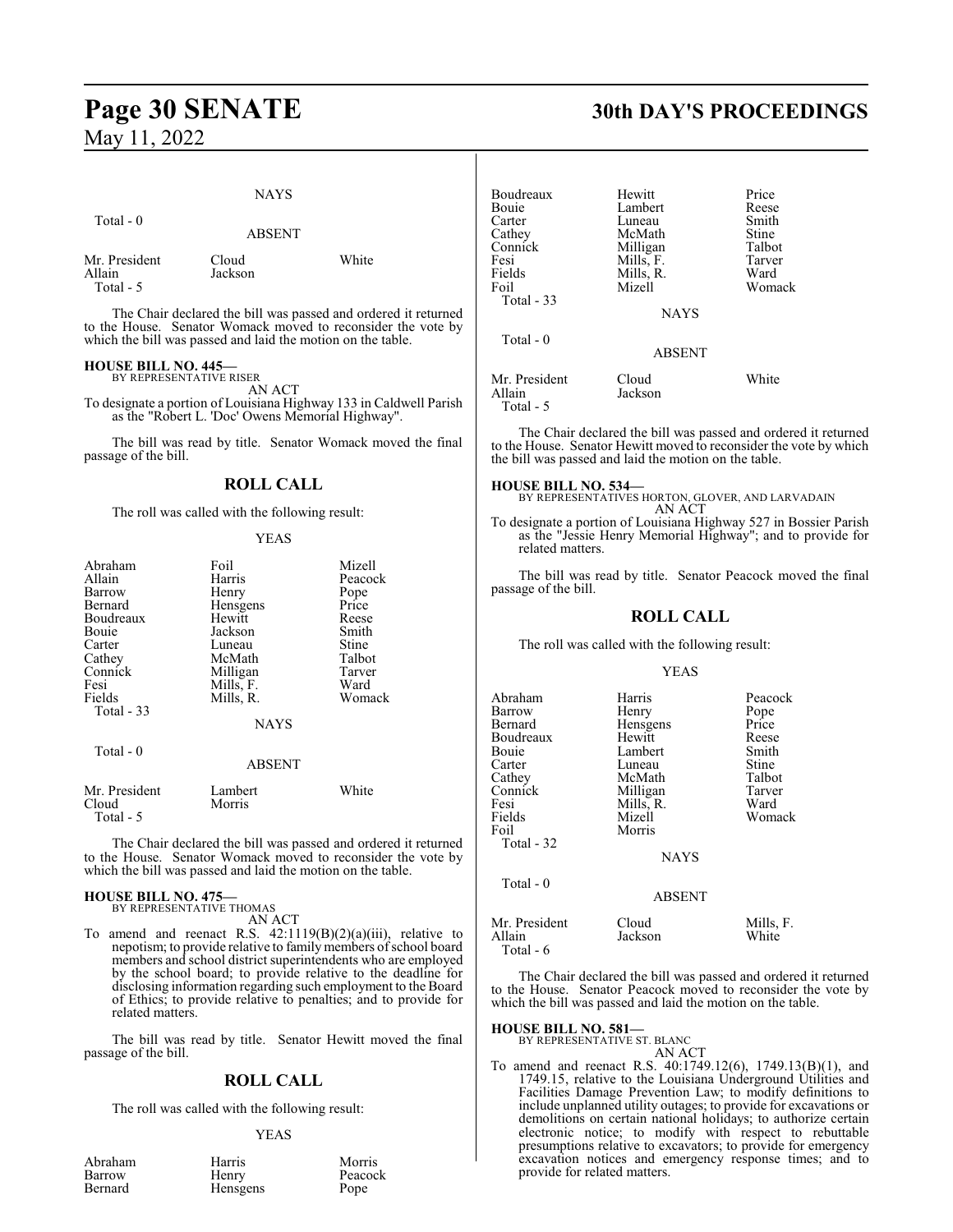## **30th DAY'S PROCEEDINGS Page 31 SENATE**

#### The bill was read by title. Senator Allain moved the final passage of the bill.

### **ROLL CALL**

The roll was called with the following result:

#### YEAS

| Abraham<br>Allain<br>Barrow<br>Bernard<br>Boudreaux<br>Bouie<br>Carter<br>Cathey<br>Connick<br>Fesi<br>Fields<br>Foil | Harris<br>Henry<br>Hensgens<br>Hewitt<br>Jackson<br>Lambert<br>Luneau<br>McMath<br>Milligan<br>Mills, F.<br>Mills, R.<br>Mizell | Morris<br>Peacock<br>Pope<br>Price<br>Reese<br>Smith<br>Stine<br>Talbot<br>Tarver<br>Ward<br>Womack |
|-----------------------------------------------------------------------------------------------------------------------|---------------------------------------------------------------------------------------------------------------------------------|-----------------------------------------------------------------------------------------------------|
| Total $-35$                                                                                                           | <b>NAYS</b>                                                                                                                     |                                                                                                     |
| Total - 0                                                                                                             | <b>ABSENT</b>                                                                                                                   |                                                                                                     |
| Mr. President<br>Total - 3                                                                                            | Cloud                                                                                                                           | White                                                                                               |

The Chair declared the bill was passed and ordered it returned to the House. Senator Allain moved to reconsider the vote by which the bill was passed and laid the motion on the table.

## **HOUSE BILL NO. 602—** BY REPRESENTATIVE DAVIS

AN ACT

To amend and reenact R.S. 37:2150.1(introductory paragraph) and (2) through (13), 2152(Section heading), 2153( $\overline{A}$ ), ( $\overline{E}$ ), and (F), and 2154 through 2165, to enact R.S. 37:2150(14) through (18) and 2153(G), and to repeal R.S. 37:2152(C), 2166 through 2173, Part II of Chapter 24 of Title 37 of the Louisiana Revised Statutes of 1950, comprised of R.S. 37:2175.1 through 2175.6, and Chapter 24-A of Title 37 of the Louisiana Revised Statutes of 1950, comprised ofR.S. 37:2181 through 2192, relative to the Louisiana State Board for Contractors; to revise and reorganize provisions related to contractors, generally, including home improvement contractors andmold remediation contractors; and to provide for related matters.

#### **Floor Amendments**

Senator Cathey proposed the following amendments.

#### **SENATE FLOOR AMENDMENTS**

Amendments proposed by Senator Cathey to Reengrossed House Bill No. 602 by Representative Davis

#### AMENDMENT NO. 1

Delete Senate Committee Amendment No.1 proposed by the Senate Committee on Commerce, Consumer Protection and International Affairs and adopted by the Senate on May 9, 2022.

#### AMENDMENT NO. 2

On page 29, delete lines 8 through 14

On motion of Senator Cathey, the amendments were adopted.

The bill was read by title. Senator Ward moved the final passage of the amended bill.

# May 11, 2022

### **ROLL CALL**

The roll was called with the following result:

|                                                                                                                                     | YEAS                                                                                                                                    |                                                                                                     |
|-------------------------------------------------------------------------------------------------------------------------------------|-----------------------------------------------------------------------------------------------------------------------------------------|-----------------------------------------------------------------------------------------------------|
| Abraham<br>Allain<br>Barrow<br>Bernard<br>Boudreaux<br>Bouie<br>Carter<br>Cathey<br>Connick<br>Fesi<br>Fields<br>Foil<br>Total - 35 | Harris<br>Henry<br>Hensgens<br>Hewitt<br>Jackson<br>Lambert<br>Luneau<br>McMath<br>Milligan<br>Mills, F.<br>Mills, R.<br>Mizell<br>NAYS | Morris<br>Peacock<br>Pope<br>Price<br>Reese<br>Smith<br>Stine<br>Talbot<br>Tarver<br>Ward<br>Womack |
| Total - 0                                                                                                                           | <b>ABSENT</b>                                                                                                                           |                                                                                                     |
| Mr. President<br>Total - 3                                                                                                          | Cloud                                                                                                                                   | White                                                                                               |

The Chair declared the amended bill was passed and ordered it returned to the House. Senator Ward moved to reconsider the vote by which the bill was passed and laid the motion on the table.

#### **HOUSE BILL NO. 603—**

BY REPRESENTATIVES GADBERRY, ADAMS, AMEDEE, BAGLEY,<br>BEAULLEU, BRYANT, BUTLER, CARRIER, ROBBY CARTER,<br>CORMIER, COUSSAN, COX, DUPLESSIS, ECHOLS, EDMONDS,<br>FIRMENT, FISHER, FREIBERG, FRIEMAN, GAINES, GLOVER, HARRIS,<br>HODGES, HO AN ACT

To enact R.S. 47:490.34 through 490.36, relative to military honor license plates; to provide for the establishment of a military honor license plate for women veterans, Commemorative Service recipients, and Military Medal Award recipients; to provide for the creation, issuance, fees, distribution, and rule promulgation applicable to the design of such plates; and to provide for related matters.

The bill was read by title. Senator Cathey moved the final passage of the bill.

### **ROLL CALL**

The roll was called with the following result:

#### YEAS

| Abraham<br>Allain<br>Barrow<br>Bernard<br>Boudreaux<br>Bouie<br>Carter<br>Cathey<br>Connick | Harris<br>Henry<br>Hensgens<br>Hewitt<br>Jackson<br>Lambert<br>Luneau<br>McMath<br>Milligan | Morris<br>Peacock<br>Pope<br>Price<br>Reese<br>Smith<br>Stine<br>Talbot<br>Tarver |
|---------------------------------------------------------------------------------------------|---------------------------------------------------------------------------------------------|-----------------------------------------------------------------------------------|
| Fesi<br>Fields<br>Foil<br>Total - 35                                                        | Mills, F.<br>Mills, R.<br>Mizell<br><b>NAYS</b>                                             | Ward<br>Womack                                                                    |
| Total - 0                                                                                   | <b>ABSENT</b>                                                                               |                                                                                   |
| Mr. President                                                                               | Cloud                                                                                       | White                                                                             |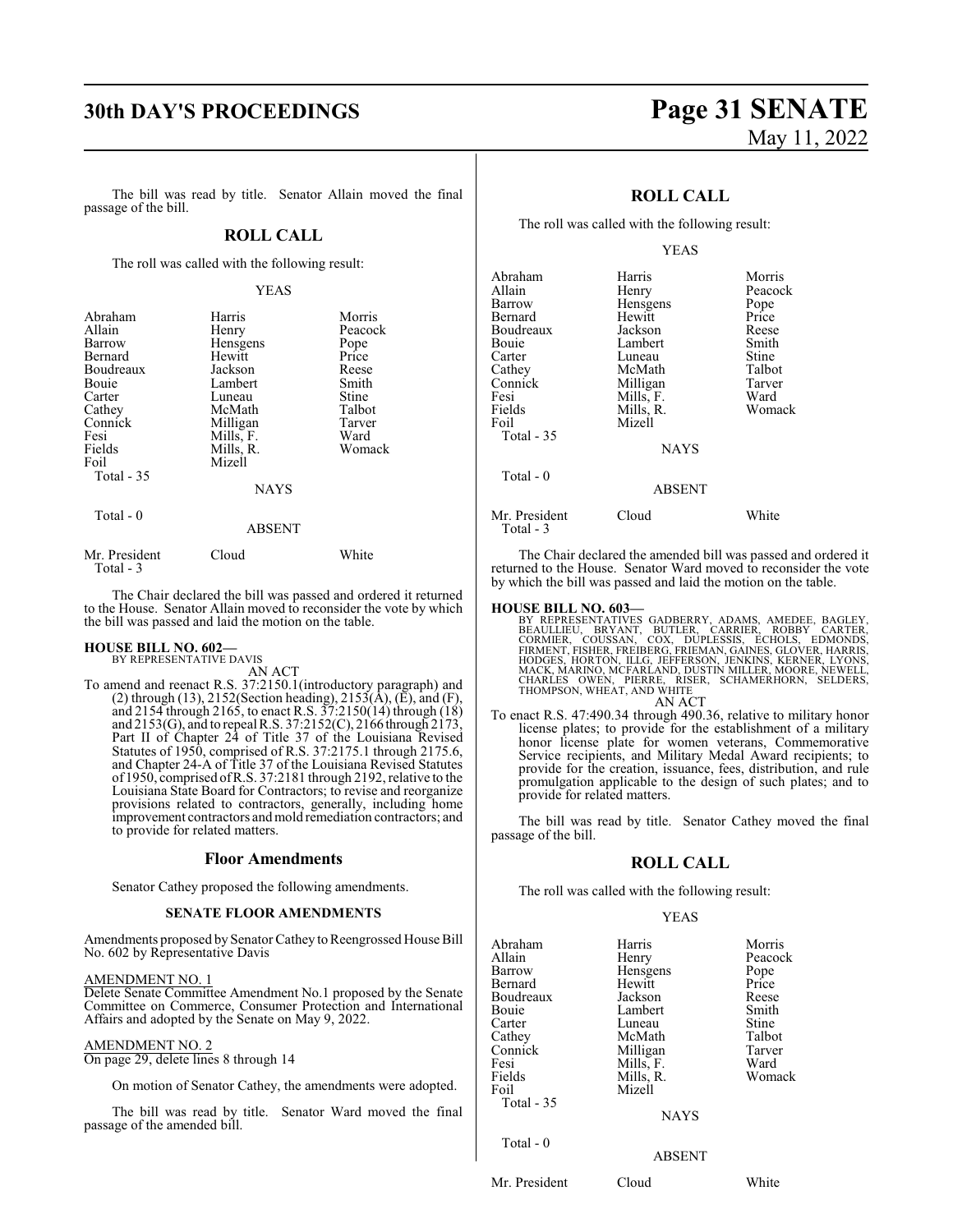## **Page 32 SENATE 30th DAY'S PROCEEDINGS**

Total - 3

The Chair declared the bill was passed and ordered it returned to the House. Senator Cathey moved to reconsider the vote by which the bill was passed and laid the motion on the table.

## **HOUSE BILL NO. 646—** BY REPRESENTATIVE STEFANSKI

AN ACT

To amend and reenact R.S.  $18:59.4(D)(2)$  and  $(E)(2)(c)$ , 115(F)(1)(introductory paragraph) and  $\hat{a}$  and  $\hat{2}$ ) $\hat{a}$ )( $\hat{a}$ iii),  $154(C)(2)(c)$  and  $(D)(1)$  and  $(2), 423(C), (E),$  and  $(H), 433(A)(1)$ and (5), (B)(1), and (D), 434(D)(2), 435(B)(1)(b), 602(E)(2)(b), 604(B)(2)(b), 621(B), 1278(B), 1279, 1300.2(C)(1), 1300.7(B),  $1306(B)(1)$ ,  $1308(A)(2)(j)(ii)$ ,  $1309(J)$ ,  $1313(H)(13)$  and  $(K)(2)(a)$ , 1313.1(I)(5) and (L)(2)(a), 1371, and 1511.3(E), to enact R.S.  $18:154(C)(2)(f)$ , and to repeal R.S. 18:1532, relative to the Louisiana Election Code; to revise the system of laws comprising the Louisiana Election Code; to provide relative to the Louisiana Voter Registration Administrators' Certification Program; to provide relative to registration by mail; to provide relative to records of the registrars of voters; to provide relative to the replacement of a commissioner; to provide relative to watchers; to provide relative to vacancies in certain offices; to provide relative to petitions for a recall election; to provide relative to preparation, distribution, and tabulation of absentee by mail and early voting ballots; to provide relative to absentee voting by mail; to provide relative to early voting; to provide relative to parish boards of election supervisors; to provide relative to courses of instruction of commissioners; to remove the requirement for election day expenditure reports; to provide for effective dates; and to provide for related matters.

#### **Floor Amendments**

Senator Hewitt proposed the following amendments.

#### **SENATE FLOOR AMENDMENTS**

Amendments proposed by Senator Hewitt to Reengrossed House Bill No. 646 by Representative Stefanski

AMENDMENT NO. 1

On page 2, line 29 and page 3, line 1, change "Subsections D and E of this Section" to "Subsection D of this Section and this Subsection"

AMENDMENT NO. 2

On page 3, lines 3 and 4, change "Subsections D and E of this Section" to "Subsection D of this Section and this Subsection"

On motion of Senator Hewitt, the amendments were adopted.

The bill was read by title. Senator Hewitt moved the final passage of the amended bill.

## **ROLL CALL**

The roll was called with the following result:

#### YEAS

| Abraham    | Harris    | Peacoo |
|------------|-----------|--------|
| Allain     | Henry     | Pope   |
| Barrow     | Hensgens  | Price  |
| Bernard    | Hewitt    | Reese  |
| Boudreaux  | Lambert   | Smith  |
| Bouie      | Luneau    | Stine  |
| Carter     | McMath    | Talbot |
| Cathey     | Milligan  | Tarver |
| Connick    | Mills, F. | Ward   |
| Fesi       | Mills, R. | Woma   |
| Fields     | Mizell    |        |
| Foil       | Morris    |        |
| Total - 34 |           |        |

ris Peacock ry Pope<br>
sgens Price vitt<br>1991 - Reese<br>1991 - Smith Smith<br>Stine ligan Tarver<br>ls, F. Ward ls, R. Womack<br>ell

ABSENT Mr. President Jackson<br>Cloud White Cloud Total - 4

The Chair declared the amended bill was passed and ordered it returned to the House. Senator Hewitt moved to reconsider the vote by which the bill was passed and laid the motion on the table.

**NAYS** 

**HOUSE BILL NO. 659—**

BY REPRESENTATIVE STEFANSKI AN ACT

To amend and reenact R.S. 37:3506(A), relative to the state board of private investigators; to adjust the salary limit for the executive director of the board; and to provide for related matters.

The bill was read by title. Senator Ward moved the final passage of the bill.

#### **ROLL CALL**

The roll was called with the following result:

|--|--|

| Abraham    | Harris        | Morris  |
|------------|---------------|---------|
| Allain     | Henry         | Peacock |
| Barrow     | Hensgens      | Pope    |
| Bernard    | Hewitt        | Price   |
| Boudreaux  | Jackson       | Reese   |
| Bouie      | Lambert       | Smith   |
| Carter     | Luneau        | Stine   |
| Cathey     | McMath        | Talbot  |
| Connick    | Milligan      | Tarver  |
| Fesi       | Mills, F.     | Ward    |
| Fields     | Mills, R.     | Womack  |
| Foil       | Mizell        |         |
| Total - 35 |               |         |
|            | <b>NAYS</b>   |         |
| Total - 0  |               |         |
|            | <b>ABSENT</b> |         |
|            |               |         |

Mr. President Cloud White Total - 3

The Chair declared the bill was passed and ordered it returned to the House. Senator Ward moved to reconsider the vote by which the bill was passed and laid the motion on the table.

## **HOUSE BILL NO. 684—** BY REPRESENTATIVE DAVIS

AN ACT

To amend and reenact R.S. 4:1, relative to the sale of admission tickets; to require the ticket value to be printed on its face; to provide for a penalty; to authorize the resale of tickets via the internet pursuant to certain requirements; to provide for certain exceptions; and to provide for related matters.

The bill was read by title. Senator Ward moved the final passage of the bill.

### **ROLL CALL**

The roll was called with the following result:

#### YEAS

Abraham Harris Morris Allain **Henry** Peacock<br>
Barrow Hensgens Pope Barrow Hensgens Pope<br>Bernard Hewitt Price

Hewitt

Total - 0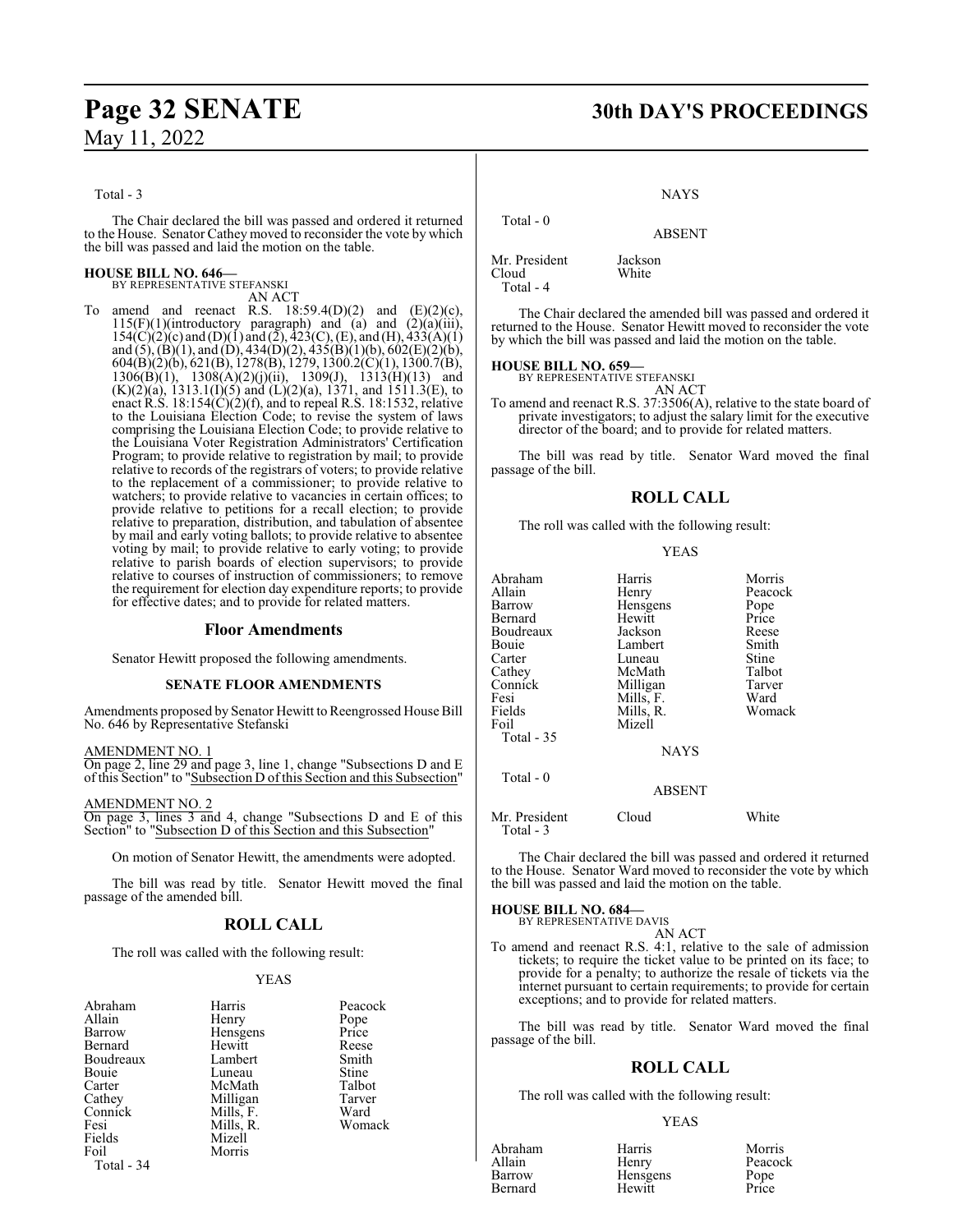## **30th DAY'S PROCEEDINGS Page 33 SENATE**

| Boudreaux<br>Bouie<br>Carter<br>Cathey<br>Connick<br>Fesi<br>Fields<br>Foil<br>Total $-35$ | Jackson<br>Lambert<br>Luneau<br>McMath<br>Milligan<br>Mills, F.<br>Mills, R.<br>Mizell<br><b>NAYS</b> | Reese<br>Smith<br>Stine<br>Talbot<br>Tarver<br>Ward<br>Womack |
|--------------------------------------------------------------------------------------------|-------------------------------------------------------------------------------------------------------|---------------------------------------------------------------|
| Total - 0                                                                                  | ABSENT                                                                                                |                                                               |
| Mr. President<br>Total - 3                                                                 | Cloud                                                                                                 | White                                                         |

The Chair declared the amended bill was passed and ordered it returned to the House. Senator Ward moved to reconsider the vote by which the bill was passed and laid the motion on the table.

#### **HOUSE BILL NO. 740—** BY REPRESENTATIVE MINCEY

AN ACT

To enact Chapter 17-A of Title 51 of the Louisiana Revised Statutes of 1950, to be comprised of R.S. 51:1611, relative to the sale and transport of propane and other fuels; to provide for the sale, transportation, and acceptance of propane and other fuels to individuals in affected areas during a declared natural disaster; and to provide for related matters.

The bill was read by title. Senator Pope moved the final passage of the bill.

#### **ROLL CALL**

The roll was called with the following result:

#### YEAS

| Abraham<br>Barrow<br>Bernard<br>Boudreaux<br>Bouie<br>Carter<br>Cathey<br>Connick<br>Fesi<br>Fields<br>Foil | Henry<br>Hensgens<br>Hewitt<br>Jackson<br>Lambert<br>Luneau<br>McMath<br>Milligan<br>Mills, F.<br>Mills, R.<br>Mizell | Peacock<br>Pope<br>Price<br>Reese<br>Smith<br>Stine<br>Talbot<br>Tarver<br>Ward<br>Womack |
|-------------------------------------------------------------------------------------------------------------|-----------------------------------------------------------------------------------------------------------------------|-------------------------------------------------------------------------------------------|
| Harris                                                                                                      | Morris                                                                                                                |                                                                                           |
| Total - 34                                                                                                  | <b>NAYS</b>                                                                                                           |                                                                                           |
| Total - 0                                                                                                   | <b>ABSENT</b>                                                                                                         |                                                                                           |
| $\mathbf{1}$ $\mathbf{r}$ $\mathbf{n}$ $\mathbf{1}$ $\mathbf{r}$                                            | $\sim$ 1                                                                                                              |                                                                                           |

Mr. President Cloud<br>Allain White White Total - 4

The Chair declared the bill was passed and ordered it returned to the House. Senator Pope moved to reconsider the vote by which the bill was passed and laid the motion on the table.

**HOUSE BILL NO. 748—** BY REPRESENTATIVES MCMAHEN, CORMIER, EDMONSTON, FIRMENT, GLOVER, HORTON, LARVADAIN, MOORE, AND **SCHAMERHORN** 

AN ACT

To designate Exit 44 on Interstate Highway 20 in Webster Parish as the "Kim Cannon Memorial Interchange"; and to provide for related matters.

The bill was read by title. Senator Robert Mills moved the final passage of the bill.

## **ROLL CALL**

The roll was called with the following result:

### YEAS

| Abraham<br>Barrow<br>Bernard<br>Boudreaux<br><b>Bouje</b><br>Carter<br>Cathey<br>Connick<br>Fesi<br>Fields<br>Foil<br>Harris<br>Total - 34 | Henry<br>Hensgens<br>Hewitt<br>Jackson<br>Lambert<br>Luneau<br>McMath<br>Milligan<br>Mills, F.<br>Mills, R.<br>Mizell<br>Morris | Peacock<br>Pope<br>Price<br>Reese<br>Smith<br>Stine<br>Talbot<br>Tarver<br>Ward<br>Womack |
|--------------------------------------------------------------------------------------------------------------------------------------------|---------------------------------------------------------------------------------------------------------------------------------|-------------------------------------------------------------------------------------------|
|                                                                                                                                            | <b>NAYS</b>                                                                                                                     |                                                                                           |
| Total - 0                                                                                                                                  | ABSENT                                                                                                                          |                                                                                           |
| Mr. President<br>Allain<br>Total - 4                                                                                                       | Cloud<br>White                                                                                                                  |                                                                                           |

The Chair declared the bill was passed and ordered it returned to the House. Senator Robert Mills moved to reconsider the vote by which the bill was passed and laid the motion on the table.

### **HOUSE BILL NO. 810—**

BY REPRESENTATIVE BROWN AN ACT

To enact R.S. 47:463.214, relative to motor vehicle special prestige license plates; to provide for the "International Association of Firefighters" special prestige license plate; to provide for the creation, issuance, design, implementation, fees, distribution, and rule promulgation applicable to such license plate; and to provide for related matters.

The bill was read by title. Senator Ward moved the final passage of the bill.

## **ROLL CALL**

The roll was called with the following result:

#### YEAS

| Abraham    | Henry       | Morris  |
|------------|-------------|---------|
| Barrow     | Hensgens    | Peacock |
| Bernard    | Hewitt      | Pope    |
| Boudreaux  | Jackson     | Price   |
| Bouie      | Lambert     | Reese   |
| Carter     | Luneau      | Smith   |
| Cathey     | McMath      | Stine   |
| Connick    | Milligan    | Talbot  |
| Fesi       | Mills, F.   | Tarver  |
| Fields     | Mills, R.   | Ward    |
| Foil       | Mizell      | Womack  |
| Total - 33 |             |         |
|            | <b>NAYS</b> |         |
| Total $-0$ |             |         |
|            | ABSENT      |         |

Mr. President Cloud White<br>Allain Harris Allain Total - 5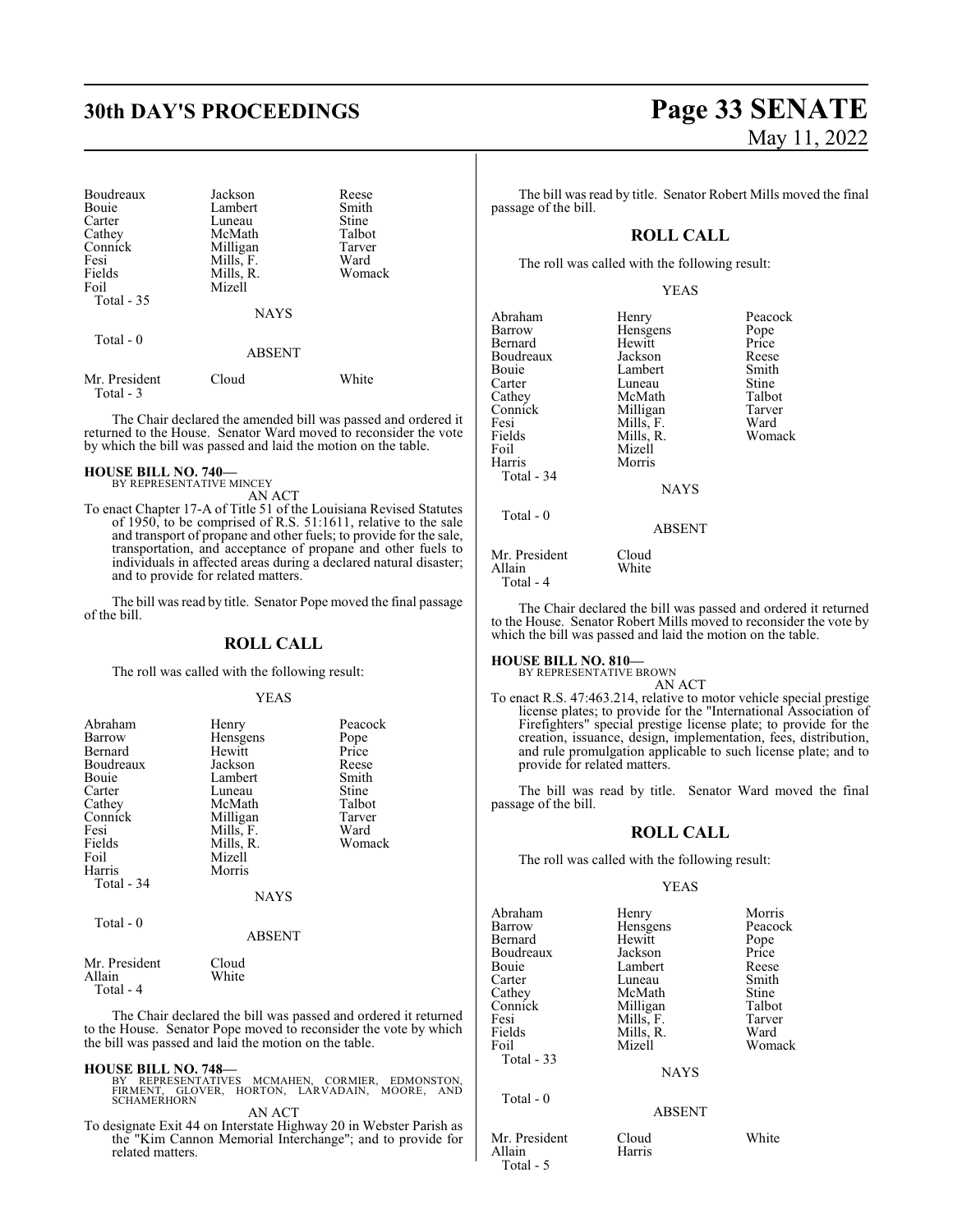## **Page 34 SENATE 30th DAY'S PROCEEDINGS**

May 11, 2022

The Chair declared the bill was passed and ordered it returned to the House. Senator Ward moved to reconsider the vote by which the bill was passed and laid the motion on the table.

#### **Rules Suspended**

Senator Cathey asked for and obtained a suspension of the rules to revert to:

### **House Concurrent Resolutions on Second Reading, Subject to Call**

HOUSE CONCURRENT RESOLUTION NO. 57—<br>BY REPRESENTATIVES MCFARLAND, ADAMS, AMEDEE, BACALA,<br>BAGLEY, BISHOP, BOURRIAQUE, BRASS, BROWN, BRYANT, BUTLER,<br>CARRIER, ROBBY CARTER, CREWS, DAVIS, DUBUISSON, DUPLESSIS,<br>ECHOLS, EDMONDS, A CONCURRENT RESOLUTION

To urge and request the Legislature of Louisiana to support the "Greaux the Good" farmers market match program.

The resolution was read by title. Senator Cathey moved to concur in the House Concurrent Resolution.

## **ROLL CALL**

The roll was called with the following result:

#### YEAS

| Abraham<br>Barrow<br>Bernard<br>Boudreaux<br><b>Bouje</b><br>Carter<br>Cathey<br>Connick<br>Fesi<br>Fields<br>Foil | Harris<br>Henry<br>Hensgens<br>Hewitt<br>Lambert<br>Luneau<br>McMath<br>Milligan<br>Mills, F.<br>Mills, R.<br>Mizell | Morris<br>Peacock<br>Pope<br>Price<br>Reese<br>Smith<br>Stine<br>Tarver<br>Ward<br>Womack |
|--------------------------------------------------------------------------------------------------------------------|----------------------------------------------------------------------------------------------------------------------|-------------------------------------------------------------------------------------------|
| Total - 32<br>Total - 0                                                                                            | <b>NAYS</b>                                                                                                          |                                                                                           |
|                                                                                                                    | <b>ABSENT</b>                                                                                                        |                                                                                           |

| Mr. President | Cloud   | Talbot |
|---------------|---------|--------|
| Allain        | Jackson | White  |
| Total - 6     |         |        |

The Chair declared the Senate concurred in the House Concurrent Resolution and ordered it returned to the House.

### **Mr. President in the Chair**

#### **Rules Suspended**

Senator Bouie asked for and obtained a suspension of the rules to revert to the Morning Hour.

#### **Message from the House**

**PASSED SENATE BILLS AND JOINT RESOLUTIONS**

#### May 11, 2022

To the Honorable President and Members of the Senate:

I am directed to inform your honorable body that the House of Representatives has finally passed the following Senate Bills and Joint Resolutions:

#### **SENATE BILL NO. 129—** BY SENATOR MORRIS

AN ACT To amend and reenact R.S. 47:305.76(A) and 337.9(D)(34) and to enact R.S. 47:305.76(B)(24) through (45), relative to local sales and use tax; to provide an exemption from local sales and use tax for the purchase of certain infused or injected prescription drugs; to provide for applicable diseases and conditions; to provide for effectiveness; and to provide for related matters.

Reported with amendments.

#### **SENATE BILL NO. 282—**

BY SENATOR JACKSON AN ACT

To amend and reenact Part III of Chapter 3 of Title 46 of the Louisiana Revised Statutes of 1950, comprised of R.S. 46:351 through 356, relative to public assistance programs; to establish a workforce training initiative to serve public assistance recipients; to provide for interagency collaboration in administering the program; to provide for an advisory board; to provide for an initial service area followed by a statewide extension of the program; to provide for duties of the executive director of the Louisiana Workforce Commission, the secretary of the Department of Children and Family Services, the secretary of the Louisiana Department of Health, the state superintendent of education, and the president of the Louisiana Community and Technical College System with respect to the program; to provide for administrative rulemaking; to provide for an effective date; and to provide for related matters.

Reported with amendments.

#### **SENATE BILL NO. 102—** BY SENATOR FOIL

- 
- To amend and reenact Civil Code Arts. 250 and 256, relative to tutorship by nature; to provide for cotutorship; to provide that cotutors have equal authority to act alone or on behalf of the child; to provide for an effective date; and to provide for related matters.

AN ACT

Reported with amendments.

Respectfully submitted, MICHELLE D. FONTENOT Clerk of the House of Representatives

#### **Message from the House**

#### **PASSED SENATE BILLS AND JOINT RESOLUTIONS**

May 11, 2022

To the Honorable President and Members of the Senate:

I am directed to inform your honorable body that the House of Representatives has finally passed the following Senate Bills and Joint Resolutions:

**SENATE BILL NO. 181—** BY SENATOR MCMATH

AN ACT

To amend and reenact R.S. 2:809 and to enact R.S. 2:801(6), relative to DOTD and the definition of an airport sponsor; to provide for the approval, inspection, and certification of airport construction projects; and to provide for related matters.

Reported without amendments.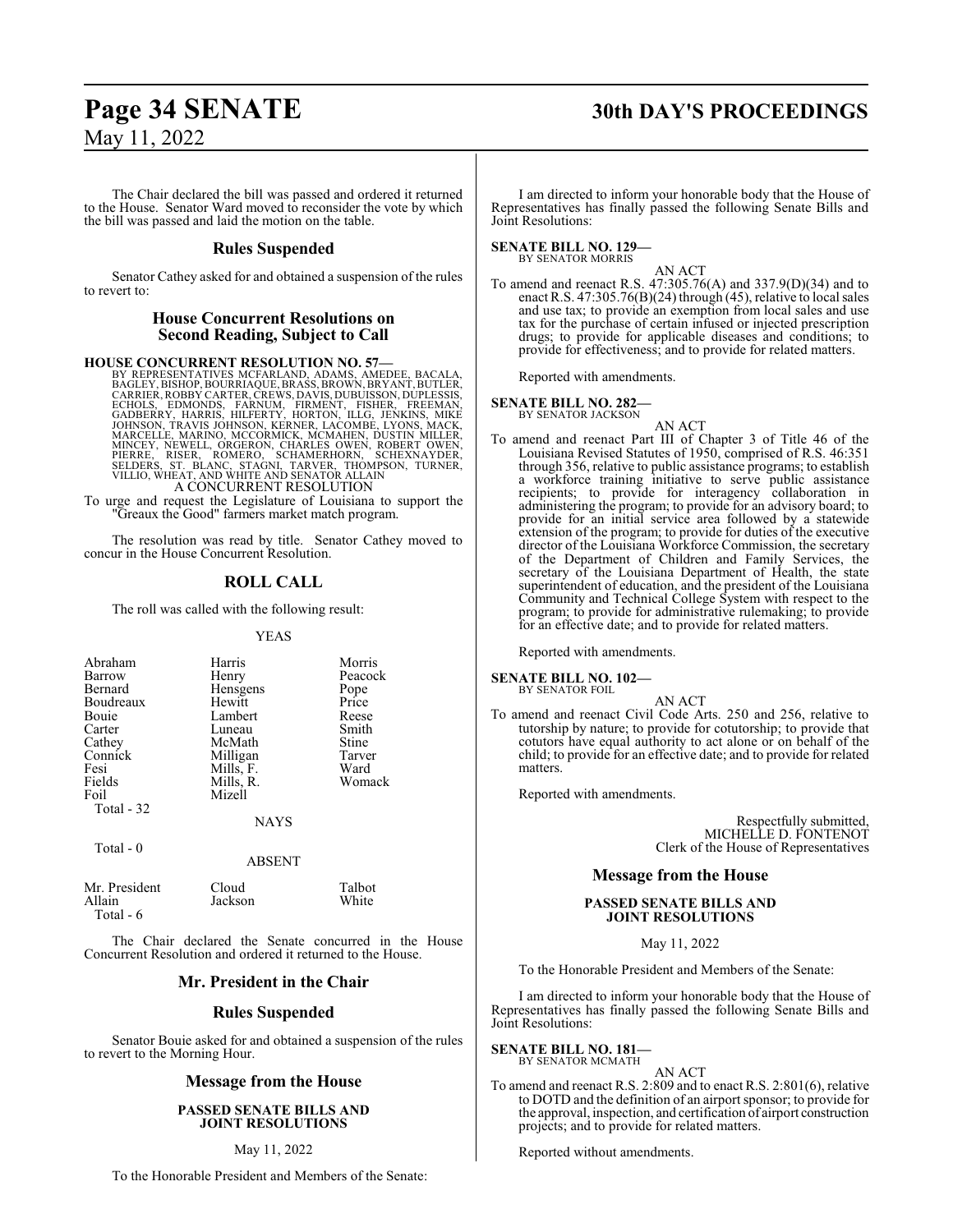## **30th DAY'S PROCEEDINGS Page 35 SENATE**

# May 11, 2022

#### **SENATE BILL NO. 210—** BY SENATOR STINE

AN ACT

To amend and reenact the introductory paragraph of R.S. 22:337(A), relative to foreign and alien insurers; to provide for imposition of a fine in lieu of suspension or revocation of certificate of authority; and to provide for related matters.

Reported without amendments.

#### **SENATE BILL NO. 264—** BY SENATOR BOUIE

AN ACT

To amend and reenact R.S. 22:165(B) and to enact R.S. 22:81(D), 82(D) and (E), 111(D), 112(D) and (E), and 165(C), relative to capital and surplus requirements for certain domestic insurers; to provide for minimum requirements for domestic insurers writing homeowner's and fire and allied lines insurance; and to provide for related matters.

Reported without amendments.

#### **SENATE BILL NO. 399—** BY SENATOR FIELDS

AN ACT

To authorize and provide for the transfer of certain state property; to authorize the transfer of certain state property in East Baton Rouge Parish; to provide for the property description; to provide for reservation of mineral rights; to provide terms and conditions; to provide an effective date; and to provide for related matters.

Reported without amendments.

#### **SENATE BILL NO. 422—** BY SENATOR CORTEZ

AN ACT

To authorize and provide for the transfer of certain state property; to authorize the transfer of certain state property in Lafayette Parish; to provide for the property description; to provide for reservation of mineral rights; to provide terms and conditions; to provide an effective date; and to provide for related matters.

Reported without amendments.

## **SENATE BILL NO. 14—** BY SENATOR POPE

AN ACT

To amend and reenact R.S. 37:2441 and 2464(C), relative to the Louisiana Board for Hearing Aid Dealers; to provide for registration and licensure; to provide legislative intent; to provide for applicability; and to provide for related matters.

Reported without amendments.

#### **SENATE BILL NO. 39—**

BY SENATOR BERNARD AND REPRESENTATIVES CORMIER, FIRMENT, LARVADAIN, PIERRE AND SCHAMERHORN AN ACT

To provide relative to state highways; to designate a portion of Louisiana Highway 493 in Natchitoches Parish as the "Augustin Metoyer Memorial Parkway"; to provide for restrictions on costs of materials to the department; and to provide for related matters.

Reported without amendments.

**SENATE BILL NO. 52—**

BY SENATOR ABRAHAM

## AN ACT

To provide relative to state highways; to designate the Black Bayou Bridge on Louisiana Highway 384 in Calcasieu Parish as the "Dorothy Carter Memorial Bridge"; to provide for an effective date; and to provide for related matters.

Reported without amendments.

#### **SENATE BILL NO. 61—**

BY SENATORS MCMATH, BARROW, BOUDREAUX, CARTER, CATHEY,<br>CLOUD, FESI, FIELDS, HARRIS, HEWITT, JACKSON, MILLIGAN,<br>ROBERT MILLS, MIZELL, MORRIS, PRICE, REESE, SMITH, TALBOT,<br>TARVER, WARD, WHITE AND WOMACK AND REPRESENTATIVES<br>C AN ACT

To enact R.S. 47:463.214, relative to motor vehicle special prestige license plate; to provide for the establishment of the "Mental Health" special prestige license plate; to provide for creation, issuance, design, fees, distribution, and rule promulgation applicable to such license plates; and to provide for related matters.

Reported without amendments.

#### **SENATE BILL NO. 79—**

BY SENATOR WHITE AND REPRESENTATIVES ROBBY CARTER AND EDMONDS

#### AN ACT

To provide relative to state highways; to designate a portion of Louisiana Highway 16 in St. Helena Parish as the "Trooper George Baker Memorial Highway"; to provide for restrictions on costs of materials to the department; and to provide for related matters.

Reported without amendments.

**SENATE BILL NO. 85—**<br>BY SENATORS CORTEZ, ALLAIN, MCMATH, MORRIS, SMITH AND WARD

AN ACT

To enact Subpart KK of Part 1 of Chapter 1 of Subtitle II of Title 47 of the Louisiana Revised Statutes of 1950, to be comprised of R.S. 47:120.181, relative to individual income tax refund checkoff donations; to authorize a refund checkoff donation for Maddie's Footprints; to provide relative to the expiration of the checkoff donation; and to provide for related matters.

Reported without amendments.

Respectfully submitted, MICHELLE D. FONTENOT Clerk of the House of Representatives

#### **Message from the House**

#### **ASKING CONCURRENCE IN HOUSE BILLS AND JOINT RESOLUTIONS**

#### May 11, 2022

To the Honorable President and Members of the Senate:

I am directed to inform your honorable body that the House of Representatives has finally passed and asks your concurrence in the following House Bills and Joint Resolutions:

| HB No. 117 | HB No. 185 | HB No. 357 |
|------------|------------|------------|
| HB No. 601 | HB No. 629 | HB No. 671 |

Respectfully submitted, MICHELLE D. FONTENOT Clerk of the House of Representatives

#### **House Bills and Joint Resolutions on First Reading**

**HOUSE BILL NO. 117—** BY REPRESENTATIVE ECHOLS

AN ACT

To enact R.S. 37:1704, relative to prescribing, administering, and dispensing of drugs by certain licensed healthcare professionals; to provide for prescription, administration, and dispensing of certain drugs for off-label use by healthcare professionals with prescriptive authority; and to provide for related matters.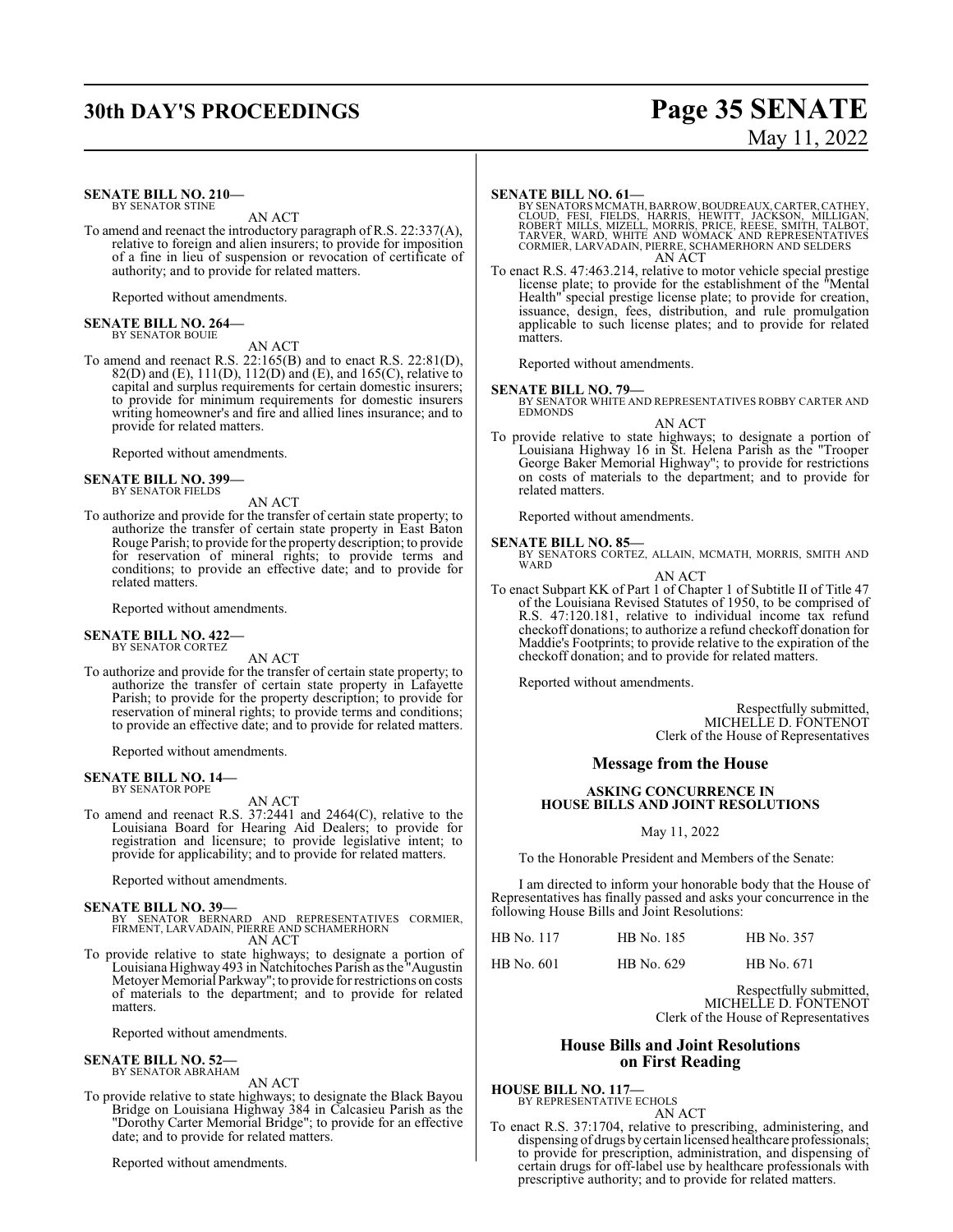## **Page 36 SENATE 30th DAY'S PROCEEDINGS**

The bill was read by title and placed on the Calendar for a second reading.

#### **HOUSE BILL NO. 185—**

BY REPRESENTATIVE CHARLES OWEN AN ACT

To amend and reenact R.S. 17:3399.31, 3399.32(E), and 3399.35(3) and (5) and to enact R.S. 17:3399.32(F) and (G) and 3399.38, relative to expressive activities at public postsecondary education institutions; to authorize institutionsto require permits for expressive activities and to charge fees associated with such permits; to provide for policies and definitions; and to provide for related matters.

The bill was read by title and placed on the Calendar for a second reading.

## **HOUSE BILL NO. 357—** BY REPRESENTATIVE JENKINS

AN ACT

To amend and reenact R.S. 18:534(B)(2)(a) and (c), relative to changing polling places in a period prior to an election; to provide relative to the authority to change the location of polling places; to provide for definitions; and to provide for related matters.

The bill was read by title and placed on the Calendar for a second reading.

#### **HOUSE BILL NO. 601—**

BY REPRESENTATIVE HUGHES AN ACT

To amend and reenact R.S. 14:403.10, relative to immunity for certain actions involving drug-related overdose; to provide for persons seeking medical attention for a drug-related overdose; to provide for immunity from arrest; to provide for immunity related to certain drug-related offenses; to provide for exceptions; to provide immunity from certain penalties, sanctions, and civil forfeiture; to provide for suppression of evidence; to provide for mitigating factors; to provide for the admissibility of evidence; to provide for the authority of law enforcement officers to detain persons; and to provide for related matters.

The bill was read by title and placed on the Calendar for a second reading.

#### **HOUSE BILL NO. 629—**

BY REPRESENTATIVE BRYANT AN ACT

To enact Code ofCriminal Procedure Article 162.4, relative to search warrants; to provide relative to a search without a warrant; to prohibit the search without a warrant of a person's residence based on the odor of marijuana; and to provide for related matters.

The bill was read by title and placed on the Calendar for a second reading.

**HOUSE BILL NO. 671—** BY REPRESENTATIVE EDMONDS

AN ACT

To amend and reenact R.S. 18:1373(A)(2), relative to preparation, testing, and adjusting of voting machine, to provide for notice of preparation of voting machines; to provide for review of test vote report; and to provide for related matters.

The bill was read by title and placed on the Calendar for a second reading.

> Respectfully submitted, MICHELLE D. FONTENOT Clerk of the House of Representatives

#### **Reports of Committees**

The following reports of committees were received and read:

#### **REPORT OF COMMITTEE ON**

#### **HEALTH AND WELFARE**

Senator Fred H. Mills Jr., Chairman on behalf of the Committee on Health and Welfare, submitted the following report:

May 11, 2022

To the President and Members of the Senate:

I am directed by your Committee on Health and Welfare to submit the following report:

#### **SENATE RESOLUTION NO. 104—** BY SENATOR FRED MILLS

A RESOLUTION

To urge and request the Louisiana Department of Health to study and report on the desirability and feasability of extending eligibility for the use of a pooled trust to Medicaid enrollees over the age of sixty-five.

Reported favorably.

## **HOUSE CONCURRENT RESOLUTION NO. 4—** BY REPRESENTATIVE BUTLER

A CONCURRENT RESOLUTION

To amend the Louisiana Department of Health rule, LAC 50:VII.32913(A) and ©, which provides for Medicaid reimbursement to non-state intermediate care facilities for persons with intellectual and developmental disabilities for resident leave of absence days, and to direct the office of the state register to print the amendments in the Louisiana Administrative Code.

Reported favorably.

**HOUSE CONCURRENT RESOLUTION NO. 38—**<br>BY REPRESENTATIVES DAVIS, AMEDEE, BUTLER, CORMIER, DEVILLIER, EDMONDS, EDMONSTON, EMERSON, GAROFALO,<br>GOUDEAU, HILFERTY, HODGES, HORTON, PIERRE, SELDERS, ST.<br>BLANC, STEFANSKI, AND THOMP

#### A CONCURRENT RESOLUTION

To urge and request the Louisiana Department of Health to facilitate a working group to study the unique needs of individuals with intellectual and developmental disabilities and co-occurring behavioral health conditions and to report findings and recommendations of the working group to the legislative committees on health and welfare.

Reported favorably.

## **HOUSE CONCURRENT RESOLUTION NO. 39—** BY REPRESENTATIVES BUTLER AND ECHOLS

A CONCURRENT RESOLUTION

To urge and request the Louisiana Department of Health to study barriers to hiring of direct support professionals who provide Medicaid-covered services to people with disabilities and to report findings of the study to the legislative committees on health and welfare and the Joint Medicaid Oversight Committee.

Reported favorably.

#### **HOUSE CONCURRENT RESOLUTION NO. 40—** BY REPRESENTATIVE TURNER

A CONCURRENT RESOLUTION

To urge and request the Louisiana Department of Health to study the actual costs of providing nursing services in the Medicaidfunded New Opportunities Waiver and Residential Options Waiver programs and to residents of intermediate care facilities for persons with intellectual and developmental disabilities; to identify potential means for fully funding nursing services for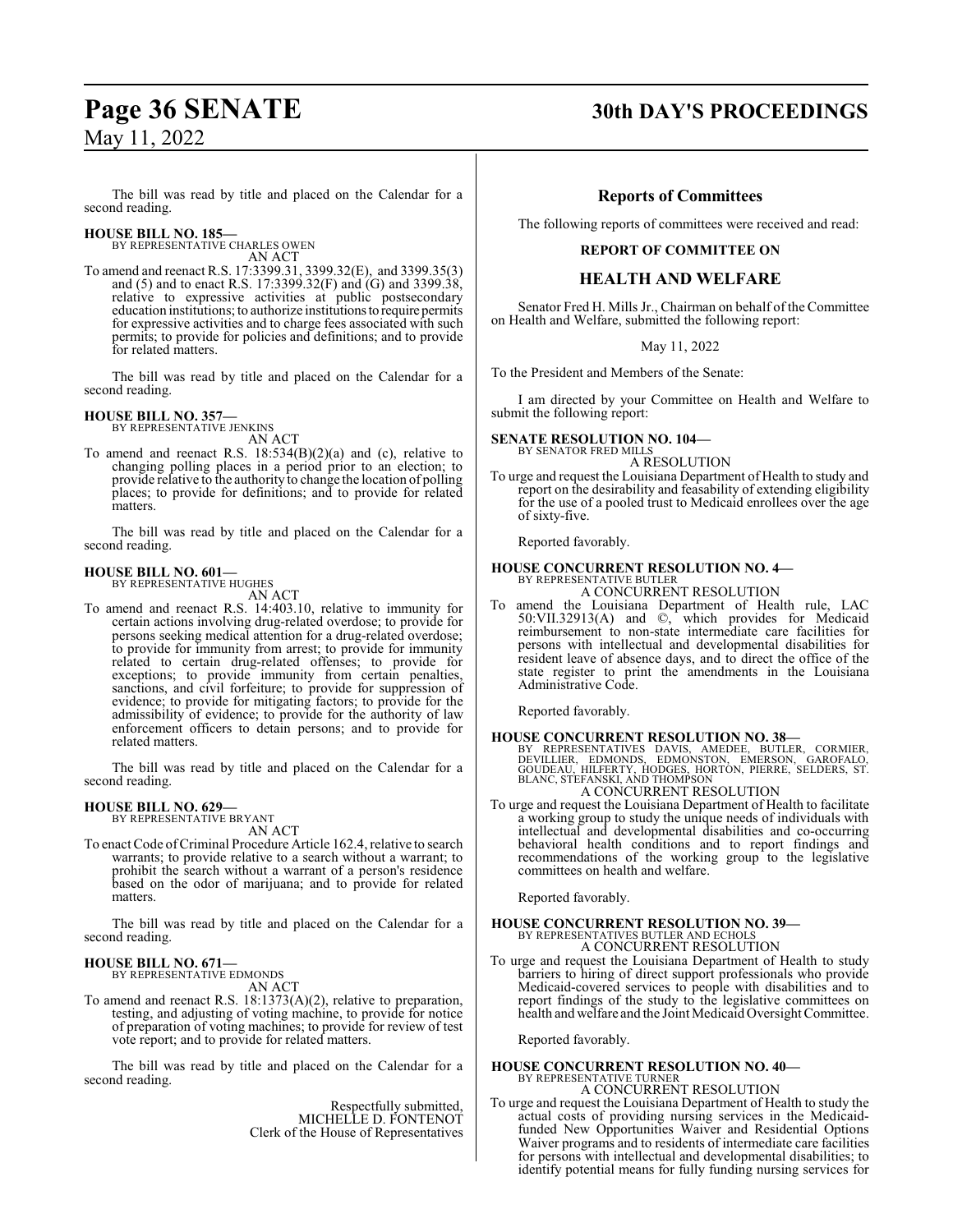## **30th DAY'S PROCEEDINGS Page 37 SENATE**

# May 11, 2022

persons served by these programs and facilities; and to report its findings to certain legislative committees.

Reported favorably.

## **HOUSE CONCURRENT RESOLUTION NO. 44—** BY REPRESENTATIVE DUSTIN MILLER

A CONCURRENT RESOLUTION

To create the Health Disparities in Rural Areas Task Force as a subcommittee of the Statewide Health Equity Consortium within the Louisiana Department of Health, to provide for the composition and duties of the task force, and to require the task force to report findings and recommendations to the legislative committees on health and welfare.

Reported favorably.

## **HOUSE CONCURRENT RESOLUTION NO. 45—** BY REPRESENTATIVE BAGLEY

A CONCURRENT RESOLUTION

To urge and request the office of behavioral health of the Louisiana Department of Health to conduct a comprehensive assessment of this state's capacity and needs with respect to substance use disorder treatment and to report findings of the assessment to the legislative committees on health and welfare.

Reported favorably.

**HOUSE BILL NO. 55—** BY REPRESENTATIVE BUTLER AN ACT

To amend and reenact R.S. 40:1250.31(A)(1), relative to the medical assistance program of this state known as Medicaid; to provide for Medicaid coverage of dental care for certain persons with developmental or intellectual disabilities; to extend Medicaid coverage for dental care to certain Medicaid enrollees who reside in intermediate care facilities for people with developmental disabilities; to provide for an effective date; and to provide for related matters.

Reported favorably.

- **HOUSE BILL NO. 90—** BY REPRESENTATIVES MARCELLE, ADAMS, BAGLEY, COX, FREIBERG, TRAVIS JOHNSON, LANDRY, LARVADAIN, DUSTIN MILLER, NEWELL, AND SELDERS AND SENATOR BARROW AN ACT
- To amend and reenact R.S.  $36:251(C)(1)$  and to enact R.S.  $36:258(E)$ and Part I-B of Chapter 11 of Title 40 of the Louisiana Revised Statutes of 1950, to be comprised of R.S. 40:2031 and 2032, relative to the composition of the Louisiana Department of Health; to create within the department an office on women's health; to provide for the purposes, duties, and functions of the office; and to provide for related matters.

Reported favorably.

#### **HOUSE BILL NO. 189—**

BY REPRESENTATIVES BAGLEY, TRAVIS JOHNSON, AND MCMAHEN AN ACT

To amend and reenact the heading of Part I-A of Chapter 11-A of Title 37 of the Louisiana Revised Statutes of 1950 and R.S. 37:1026.1, 1026.2, 1026.3(4), 1026.4, 1026.6(A) and (B)(6), 1026.7(8), and 1026.8, relative to medication attendant services; to provide for applicable facilities; to provide for definitions; to provide for authorizations and prohibitions of medication attendants; to provide for the promulgation of rules and regulations; to provide for applicant qualifications for the Medication administration course; to provide for registration information; and to provide for related matters.

Reported favorably.

#### **HOUSE BILL NO. 197—**

BY REPRESENTATIVE TURNER AN ACT

To amend and reenact R.S. 40:1087.1(B)(6) and (I), relative to the comprehensive sports injury management program for student athletics; to provide for definitions; to provide for the applicability of certain policies and practices of the program; to provide for exemption; and to provide for related matters.

Reported favorably.

#### **HOUSE BILL NO. 203—**

BY REPRESENTATIVE MAGEE

AN ACT

To enact R.S. 40:50(D), relative to the state registrar of vital records; to require the issuance of a death certificate within a certain time; and to provide for related matters.

Reported favorably.

## **HOUSE BILL NO. 275—** BY REPRESENTATIVE BAGLEY

AN ACT

To amend and reenact R.S. 49:191(1) and to repeal R.S. 49:191(10)(d), relative to the Department of Children and Family Services , including provisions to provide for the recreation ofthe Department of Children and Family Services and the statutory entities made a part of the department by law; to provide for the effective termination date for all statutory authority for the existence of such statutory entities; and to provide for related matters.

Reported favorably.

#### **HOUSE BILL NO. 286—**

BY REPRESENTATIVE TURNER AN ACT

To enact R.S. 46:460.61(F) through (H), relative to the Medicaid managed care program of this state; to provide with respect to healthcare provider credentialing requirements in Medicaid managed care; to establish requirements relative to credentialing of certain providers who are affiliated with certain healthcare facilities; to provide for indemnification of the Louisiana Department of Health in certain instances; and to provide for related matters.

Reported favorably.

#### **HOUSE BILL NO. 312—**

BY REPRESENTATIVES DUSTIN MILLER, ADAMS, BOYD,<br>CARPENTER, CARRIER, WILFORD CARTER, DUPLESSIS, FISHER,<br>GAINES, GLOVER, HORTON, ILLG, LANDRY, LARVADAIN, LYONS,<br>MCFARLAND, NEWELL, PIERRE, SCHLEGEL, SELDERS, STAGNI,<br>TURNER,VIL

#### AN ACT

To amend and reenact the heading of Part XIII of Chapter 11 of Title 40 of the Louisiana Revised Statutes of 1950 and R.S. 40:2199(A)(1) and to enact R.S. 40:2199.11 through 2199.19, relative to licensed healthcare facilities; to establish duties and requirements of licensed healthcare facilities with respect to addressing and preventing workplace violence; to require the posting of certain cautionary signage at licensed healthcare facilities; to require and provide with respect to healthcare workplace violence prevention plans; to require reporting of acts ofworkplace violence occurring at licensed healthcare facilities; to prohibit retaliation by certain employers in connection with reporting of healthcare workplace violence; to require the Louisiana Department of Health to maintain on its website public information regarding healthcare workplace violence; to authorize enforcement actions by the department; to require promulgation of administrative rules; to provide for definitions; to provide for organization and designation of laws by the Louisiana State LawInstitute; and to provide for related matters.

Reported with amendments.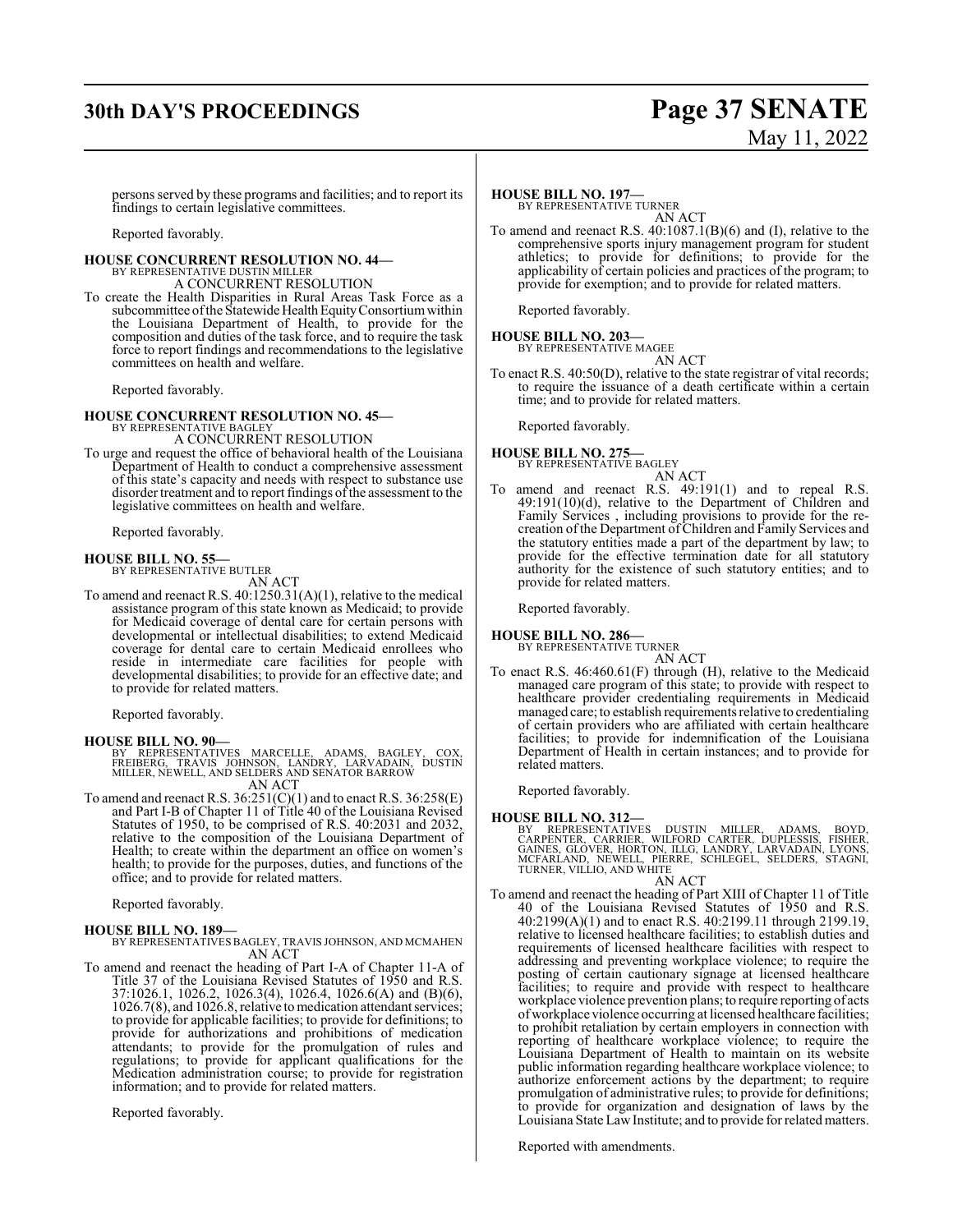**HOUSE BILL NO. 314—** BY REPRESENTATIVES BAGLEY AND TURNER To amend and reenact R.S. 28:2(introductory paragraph) and (28),  $51.1(A)(3)(b)$  and (d),  $70(A)$ , and  $915(F)(3)$ , R.S.  $37:752(3)$ , (6), (7), and  $(9)(c)$  and  $(d)(ii)$ , 753(A) and  $(I)$ , 761(A)(2) and (4), 764(A)(4) and (5), 771.1(A) and (B)(1), 786.1(A)(introductory paragraph) and (1), 792(B) and (C)(1), 793(G)(2), 796(A),  $(B)(7)$ , and  $(D)$ , 796.1(A), 911(Section heading), 925(C), 929(3), 966, 971, 976, 1007(A)(2)(c), 1012, 1015(A) and (C), 1016, 1017(A), 1176(A)(3), 1218(1) and (3), 1218.1(A), 1285(A)(25), 1360.24(A)(introductory paragraph) and (3) and (B), 1360.26, 1360.31(C)(4) and (D), 1360.37(C), 1515(A)(1), 2352(introductory paragraph), (3), (8), and (9), 2353(A)(2) and  $(3)(a)$  and  $(C)(introducing paragramh), (2), (4), and (5),$  $2355(B)$ ,  $2356(B)$ , (F), and (H),  $2356.1(E)$ ,  $2356.2(C)(1)$ , 2356.3(A)(2), 2357(A) and (B)(1), 2359(A), (C)(1), and (F), 2360, 2361(D) and (E), 2362, 2363(A), 2365(A), (B), and (C)(introductory paragraph), (2), and (3), 2366, 2367, 2441, 2442(introductory paragraph) and (6)(r) and (t), 2447, 2449(A) and (C) through (E), 2449.1(C)(introductory paragraph) and (E), 2453(introductory paragraph) and  $(2)$ , 2457 $(4)$ ,  $(5)$ ,  $(7)$ ,  $(8)$ , and (10), 2462, 2464, 2465(A), (B), and (C)(1), 3003(introductory paragraph) and  $(4)(a)$ , and  $3071(B)(1)$  and  $(2)$ , R.S.  $39:98.3(B)(2)$  and  $(3)$ ,  $98.4(B)(3)(a)$  and  $(b)$ ,  $1536(A)(2)$ , 1543(D), and 1658, R.S. 40:4(A)(introductory paragraph) and (1)(a) and (b)(ii) and (iii),  $5(A)(19)$  and  $(21)(a)$ ,  $5.5(B)$ , (C)(introductory paragraph) and (1) through (3), and (E), 5.5.2(D), 5.8(introductory paragraph) and (6)(introductory paragraph) and (a),  $31.13(1)$ ,  $39.1(A)$ (introductory paragraph),  $50(\overrightarrow{C})$ ,  $75(A)$ ,  $654(Section$  heading),  $961(i$ ntroductory paragraph),  $(23)$ , and  $(27)(b)(i)$ ,  $966(A)(3)$ , the heading of Part X-B of Chapter 4 of Title 40 of the Louisiana Revised Statutes of 1950, R.S. 40:1021(introductory paragraph), 1024(B), 1046(Section heading), 1047(A)(introductory paragraph) and (4), 1061.17(B)(3)(a)(iii), 1122.1(B)(2), 1123.3(B)(2), 1133.15, 1139.6(introductory paragraph) and (8), 1168.3(Section heading),  $1203.1(4)(a)$ , (e), (f), (h), (n), and (z),  $1203.3(D)(2)$ , 1223.3, 1249.2(introductory paragraph) and (5), 1249.3(A)(4),  $2012.2, 2012.3, 2017.10, 2018.3(B)(1)(h),$  $2018.6(B)$ (introductory paragraph), (3)(b) and (i), and (C)(2)(a) and (3)(i), 2109(E)(2), 2113.2, 2120.33(introductory paragraph) and (7)(introductory paragraph) and (a),  $2166.5(B)(12)(e)$ (introductory paragraph) and (ii), 2180.25(B)(2)(introductory paragraph), (m)(introductory paragraph) and (v), and (q),  $2193.1(B)(5)$ (introductory paragraph), and 2321, R.S. 46:236.1.2(A)(introductory paragraph), 450.3(introductory paragraph) and  $(C)(2)$ , 450.5(A) through (C) and (D)(introductory paragraph), (1), and (3),  $450.6(A)$  and  $(B)(1)$ ,  $460.3$ ,  $977$ ,  $1906(C)$ ,  $1933(B)$ , 1952(introductory paragraph), 2169.1(7), 2626(H)(1)(d),  $2741(A), 2742(C), 2757(C)(1)$ (introductory paragraph) and (e), 2761, and 2891, and Children's Code Articles 301 and 1150(2)(b) and to repeal R.S. 37:796(F) and 2465(D), R.S. 40:5.5(F) and (G), 1249.1(A) and (B), and 1249.2(1), R.S.  $46:2757(C)(2)$ , and Section 4 of Act No. 449 of the 2006 Regular Session, relative to various provisions of Titles 28, 37, 39, 40, and 46 of the Louisiana Revised Statutes of 1950, the Louisiana Children's Code, and uncodified law; to make technical corrections in provisions relative to behavioral health, human services, administration of the Louisiana Department of Health, administration of the Department of Children and Family Services, healthcare institutions and services, professions and occupations, boards and commissions, public health, food and drugs, public welfare and assistance, child welfare, and other matters within or relating to the purview of the legislative committees on health and welfare; to make corrective changes including corrections in legal citations and in names of organizations, programs, publications, institutions, agencies, boards, commissions, departments, and offices and officers of departments; to remove references to agencies, other legal entities, and programs that have been repealed or no longer exist; to repeal obsolete findings and references to outdated information; to designate undesignated statutory provisions; and to provide for related matters.

Reported favorably.

- **HOUSE BILL NO. 334—** BY REPRESENTATIVES DUPLESSIS, ADAMS, HUGHES, TRAVIS JOHNSON, LARVADAIN, MCMAHEN, AND SELDERS AN ACT
- To amend and reenact R.S. 40:1203.3(A)(introductory paragraph) and to enact R.S. 40:1203.3(E), relative to employment of nonlicensed persons with certain healthcare providers; to define and provide with respect to the role of peer support specialists in behavioral health settings; to authorize the employment by licensed behavioral health services providers of peer support specialists who have been convicted of certain offenses; to provide conditions for the employment of such persons; to provide for administrative rulemaking by the Louisiana Department of Health; and to provide for related matters.

Reported favorably.

**HOUSE BILL NO. 335—**

BY REPRESENTATIVE DUPLESSIS

- AN ACT
- To amend and reenact R.S.  $28:2(13)$  and  $69(B)(2)$ , to enact R.S. 28:2(40), and to repeal R.S. 28:68, relative to behavioral health; to provide for a definition of the term "psychiatric deterioration"; to amend the definition of "gravely disabled"; to provide for certain regulations regarding a Physician's Report to Court or an affidavit from certain mental health professionals; and to provide for related matters.

Reported favorably.

## **HOUSE BILL NO. 347—** BY REPRESENTATIVE TURNER

AN ACT

To amend and reenact R.S. 40:1241(A), relative to the Louisiana Medical Assistance Program; to provide for recognition of hospitals with affiliation agreements with the Commission on Osteopathic College Accreditation; to provide for recognition of certain facilities as major teaching hospitals; and to provide for related matters.

Reported favorably.

**HOUSE BILL NO. 497—** BY REPRESENTATIVES TURNER, ROBBY CARTER, AND COX AN ACT

To amend and reenact R.S. 37:1250, relative to regulation of pharmacists and pharmacies by the Louisiana Board of Pharmacy; to provide relative to facilities which engage solely in the distribution of drugs or other products necessary for home kidney dialysis for patients with end stage renal disease; to exempt such facilities from the provisions of the Louisiana Pharmacy Practice Act; and to provide for related matters.

Reported favorably.

#### **HOUSE BILL NO. 784—**

BY REPRESENTATIVES DUPLESSIS, ADAMS, HUGHES, TRAVIS<br>JOHNSON, LARVADAIN, MCMAHEN, DUSTIN MILLER, PRESSLY,<br>SELDERS,AND STAGNI

AN ACT

To enact Part XIII of Chapter 5-B of the Louisiana Revised Statutes of 1950, to be comprised of R.S. 40:1125.1 through 1125.4, relative to perinatal mental health policy; to provide for furnishing of certain information by hospitals and birthing centers that provide labor and delivery services; to provide for perinatal mood disorder screening; to provide for treatment; to provide for collaborative care; and to provide for related matters.

Reported with amendments.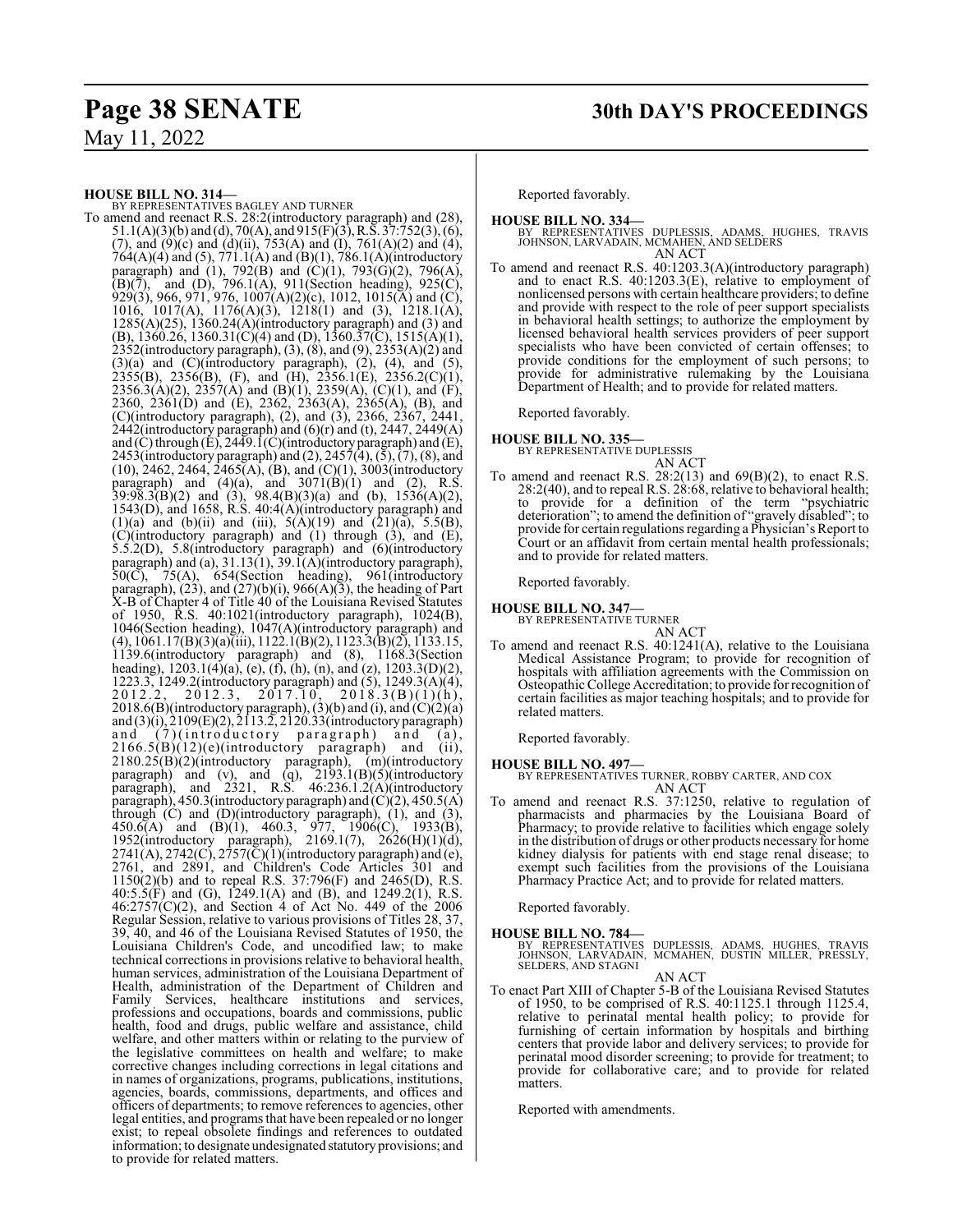# **30th DAY'S PROCEEDINGS Page 39 SENATE** May 11, 2022

**HOUSE BILL NO. 826—** BY REPRESENTATIVE BAGLEY

AN ACT

To amend and reenact R.S. 40:1223.3(3) and to enact R.S. 37:3386.3(B)(3), relative to healthcare services delivered through telehealth; to provide for powers and duties of the Addictive Disorder Regulatory Authority; to provide relative to telehealth services delivered by certain professionals who are licensed, certified, or registered by the authority and other behavioral health providers; to authorize the promulgation of certain rules by the authority; to revise the definition of "healthcare provider" within the Louisiana Telehealth Access Act; and to provide for related matters.

Reported favorably.

Respectfully submitted, FRED H. MILLS JR. Chairman

### **REPORT OF COMMITTEE ON**

#### **REVENUE AND FISCAL AFFAIRS**

Senator R. L. Bret Allain II, Chairman on behalf of the Committee on Revenue and Fiscal Affairs, submitted the following report:

#### May 11, 2022

To the President and Members of the Senate:

I am directed by your Committee on Revenue and Fiscal Affairs to submit the following report:

#### **HOUSE BILL NO. 2—**

BY REPRESENTATIVE BISHOP AN ACT

To provide with respect to the capital outlay budget and the capital outlay program for state government, state institutions, and other public entities; to provide for the designation of projects and improvements; to provide for the financing thereof making appropriations from certain sources; and to provide for related matters.

Reported with amendments.

Respectfully submitted, R. L. BRET ALLAIN II Chairman

### **Privileged Report of the Committee on Senate and Governmental Affairs**

#### **ENROLLMENTS**

Senator Hewitt, Chairman on behalf ofthe Committee on Senate and Governmental Affairs, submitted the following report:

#### May 11, 2022

To the President and Members of the Senate:

I am directed by your Committee on Senate and Governmental Affairs to submit the following report:

The following Senate Concurrent Resolutions have been properly enrolled:

SENATE CONCURRENT RESOLUTION NO. 12—<br>BY SENATORS HEWITT, ALLAIN, CLOUD, CONNICK, FESI, HENSGENS, LAMBERT, MCMATH, MILLIGAN, FRED MILLS, ROBERT<br>MILLS, MIZELL, PEACOCK, STINE, TALBOT, TARVER AND WOMACK<br>AND REPRESENTATIVES AM

KERNER, MCCORMICK, MCKNIGHT, MCMAHEN, MIGUEZ, MINCEY,<br>ORGERON, CHARLES OWEN, RISER, ROMERO, SCHAMERHORN,<br>THOMPSON, WHEAT AND ZERINGUE A CONCURRENT RESOLUTION

To urge and request the President of the United States and the Congress of the United States to take any action necessary to halt federal actions resulting in the delay or cancellation of offshore oil and natural gas lease sales and the United States Department of Interior to expedite actions necessary to comply with a court order to resolve lease sales, finalize a new five-year plan for oil and gas leasing on the Outer Continental Shelf, and focus efforts on lease sales in the Gulf of Mexico.

#### **SENATE CONCURRENT RESOLUTION NO. 47—** BY SENATOR PEACOCK

A CONCURRENT RESOLUTION

To commend the Shreveport Shriners Hospital on the occasion of its one hundredth year anniversary as the first Shriners Hospital in the world.

> Respectfully submitted, SHARON W. HEWITT Chairman

The foregoing Senate Concurrent Resolutions were signed by the President of the Senate.

#### **Privileged Report of the Committee on Senate and Governmental Affairs**

## **ENROLLMENTS**

Senator Hewitt, Chairman on behalf of the Committee on Senate and Governmental Affairs, submitted the following report:

#### May 11, 2022

To the President and Members of the Senate:

I am directed by your Committee on Senate and Governmental Affairs to submit the following report:

The following Senate Bills have been properly enrolled:

## **SENATE BILL NO. 17—** BY SENATOR MIZELL

AN ACT

To amend and reenact R.S. 47:463.157(E), relative to motor vehicle prestige license plates; to provide relative to the "Save the Honeybee" special prestige license plate; to authorize financial aid for certain postgraduate students; and to provide for related matters.

### **SENATE BILL NO. 27—**

BY SENATOR LAMBERT AN ACT

To enact R.S. 49:191(13)(a) and to repeal R.S. 49:191(10)(f), relative to the Department of Environmental Quality, including provisions to provide for the re-creation of the Department of Environmental Quality and the statutory entities made a part of the department by law; to provide for the effective termination date for all statutory authority for the existence of such statutory entities; and to provide for related matters.

**SENATE BILL NO. 84—** BY SENATORS CORTEZ AND MCMATH

AN ACT

To enact R.S. 47:463.214, relative to motor vehicle special prestige license plate; to provide for the establishment of the "Maddie's Footprints" special prestige license plate; to provide for creation, issuance, design, fees, distribution, and rule promulgation applicable to the license plates; and to provide for related matters.